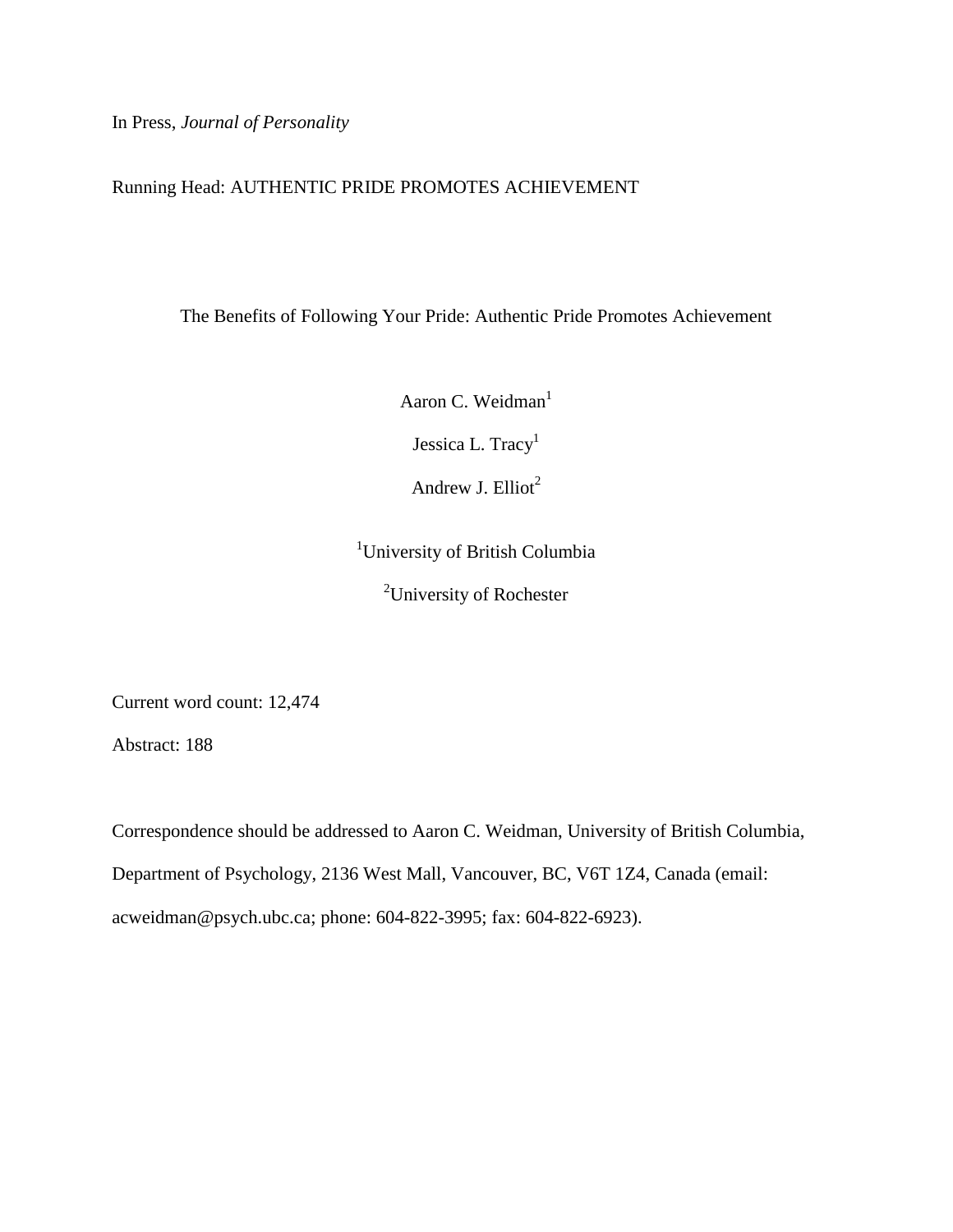#### **Abstract**

**Objective:** Although the emotion *authentic pride* has been posited to promote achievement, it remains unclear precisely how this works. Here, we tested whether authentic pride promotes adaptive downstream achievement outcomes by motivating individuals to engage in appropriate behavioral responses to success and failure.

**Method**: In two longitudinal studies (total  $n = 1132$ ), we measured pride emotional responses to a prior performance and subsequent changes in achievement-oriented behavior and performance outcomes among (a) adults training for long-distance running races; and (b) undergraduates completing class exams.

**Results:** Authentic pride shifted in direct response to achievement outcomes, such that those who performed well felt greater pride. Furthermore, individuals who felt low authentic pride responded to these feelings by changing their achievement behavior in a functional manner. In Studies 2a, 2b, and 2c, we found that pride-driven behavioral changes led to improved future performance among low performers. In these studies we also demonstrated that the effect of authentic pride on achievement is independent of that of self-efficacy, which in fact works in an opposite manner.

**Conclusions**: Authentic pride functions as a barometer of achievement, promoting behavioral responses that lead to improved performance.

Keywords: *achievement*; *authentic pride*; *affect-as-information*; *control-process*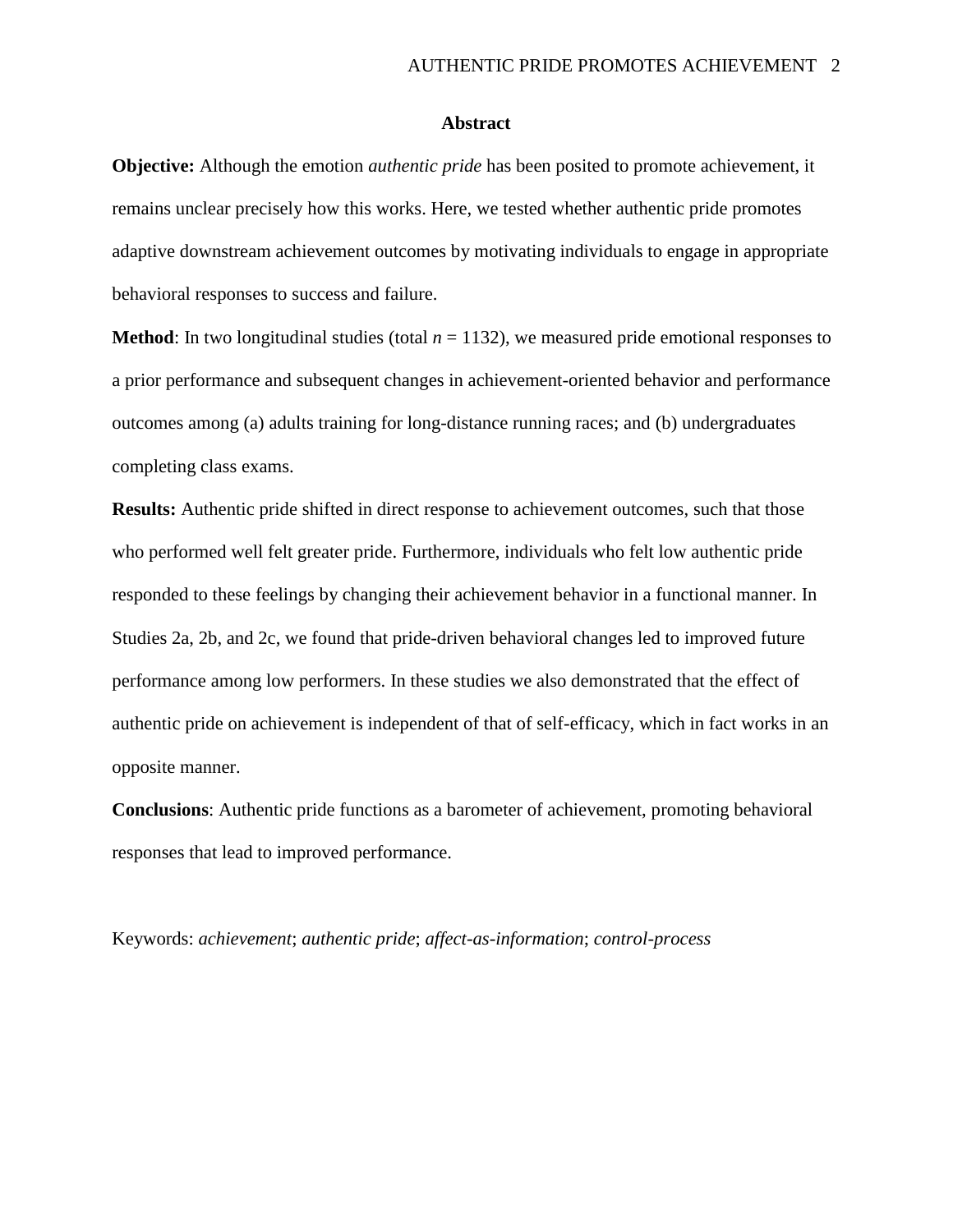## **The Benefits of Following Your Pride: Authentic Pride Promotes Achievement**

A wealth of folk wisdom tells us to use our emotions when appraising life circumstances; when faced with a conundrum, the first question we often ask is "*How do I feel about it?"* (Schwarz, 1990). Psychological scientists have also recognized the informational value of affective cues in guiding individuals' appraisals in a variety of domains, such as determining whether our memories are accurate (Hart, 1965), whether we are living up to personal goals (Higgins, 1987), our current level of social status (Leary, Tambor, Terdal, & Downs, 1995), and our quality of life (Schwarz & Clore, 1983). More recently, researchers have begun to document the informational value of several distinct emotions (e.g., sadness, disgust, anger) in guiding spending decisions (e.g., Cryder, Lerner, Gross, & Dahl, 2008; Lerner, Li, & Weber, 2013), evaluations of social groups (e.g., Eskine, Kacinik, & Prinz, 2011; Inbar, Pizzarro, & Bloom, 2012), and political attitudes (e.g., Small & Lerner, 2008; Small, Lerner, & Fischoff, 2006). These affective cues influence appraisals and decisions by providing information relevant to the given situation, and motivating individuals to change their behavior in a beneficial manner best suited to coping with the situation. The affective cues are therefore thought to be functional, in that they signal discrepancies between current and desired states, and promote subsequent behavioral strategies oriented toward changing one's situation for the better (Carver & Scheier, 1990; Larsen, 2000; Schwarz, 1990; Simon, 1967).

The present research aimed to extend this functionalist account of emotions to the distinct emotion of *authentic pride*, a form of pride associated with feelings of confidence, accomplishment, and self-worth (in contrast to *hubristic pride*, the form of pride associated with arrogance and egotism; Tracy & Robins, 2007). Authentic pride results largely from successes that are attributed to one's own effort (Tracy & Robins, 2007; Tracy & Prehn, 2012; Weiner,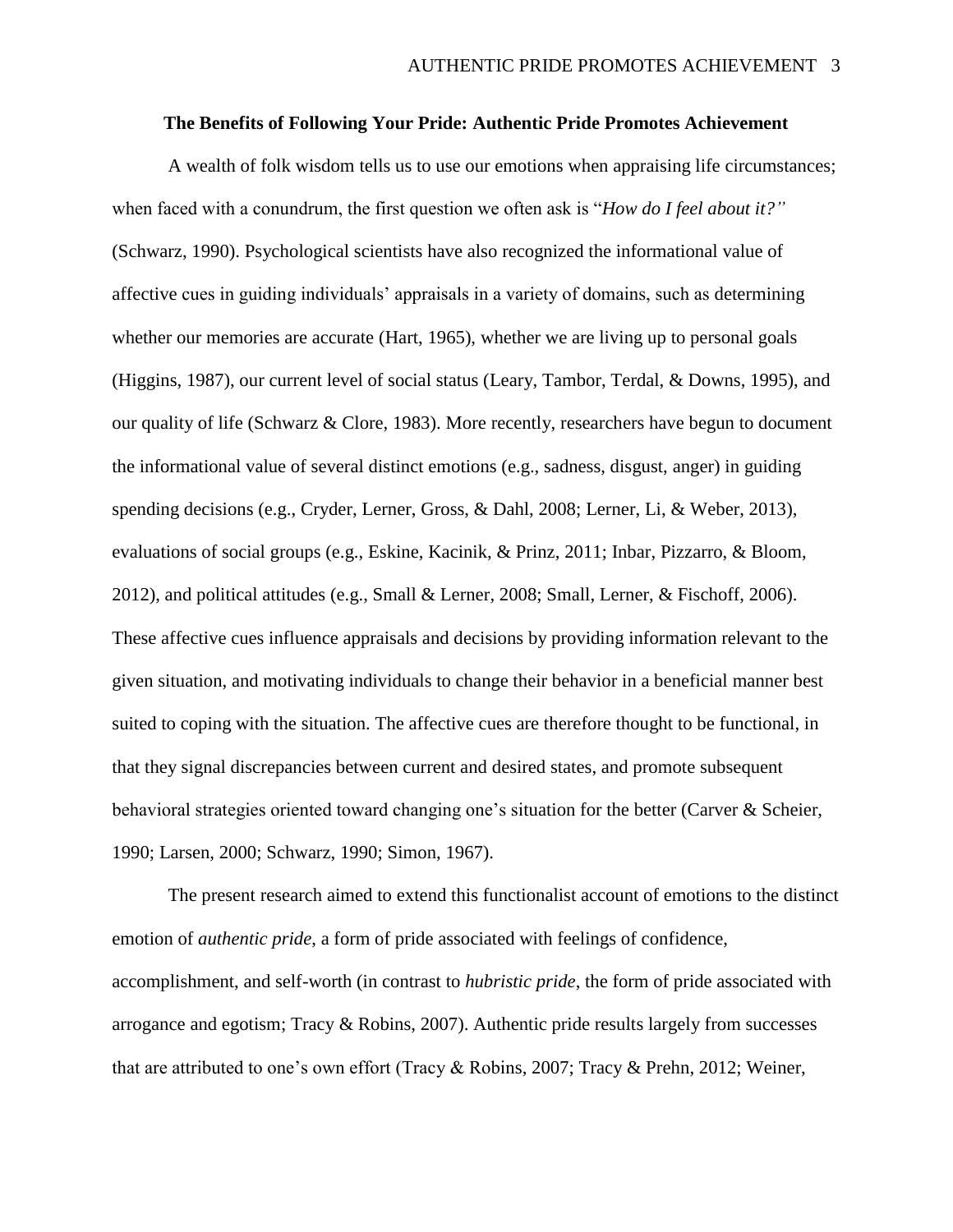1985; but see Holbrook, Piazza, & Fessler, 2014; Tracy & Robins, 2014), and may function to promote future achievements and, ultimately, the attainment and maintenance of social status (Cheng, Tracy, & Henrich, 2010; Tracy, Shariff, & Cheng, 2010). Despite theoretical accounts suggesting that authentic pride promotes status attainment by motivating socially valued achievements, it remains unclear *how* this works; that is, what is the process through which authentic pride promotes achievement-related outcomes? We are also aware of no studies that have tested whether authentic pride in fact has functional downstream effects on such outcomes.

In the present research, we tested whether feelings of authentic pride promote achievement outcomes in two distinct contexts: academic and athletic. Consistent with controlprocess accounts, we predicted that low authentic pride would function to help individuals gauge their current level of success and subsequently promote adaptive changes in achievementoriented behaviors. We further predicted that these behavioral changes would result in improved achievement outcomes for those who previously performed poorly; specifically, we expected that low authentic pride would predict improved future performance for poor performers, and that this effect would be mediated by changes in achievement-oriented behaviors.

### **Emotions, Achievement, and Status: A Functionalist Perspective on Authentic Pride**

According to functionalist accounts of emotions, distinct emotions are adaptive by virtue of facilitating goal attainment in fitness-relevant domains. Specifically, emotions arise in response to environmental signals of opportunities or challenges, and initiate a sequence of coordinated action tendencies, motivations, and behaviors that best allow the individual to capitalize on the opportunity or cope with the specific challenge (Fridja, 1988; Keltner & Gross, 1999; Tooby & Cosmides, 1990). Self-conscious emotions, in particular, are thought to help individuals solve the environmental challenge of attaining or maintaining social status and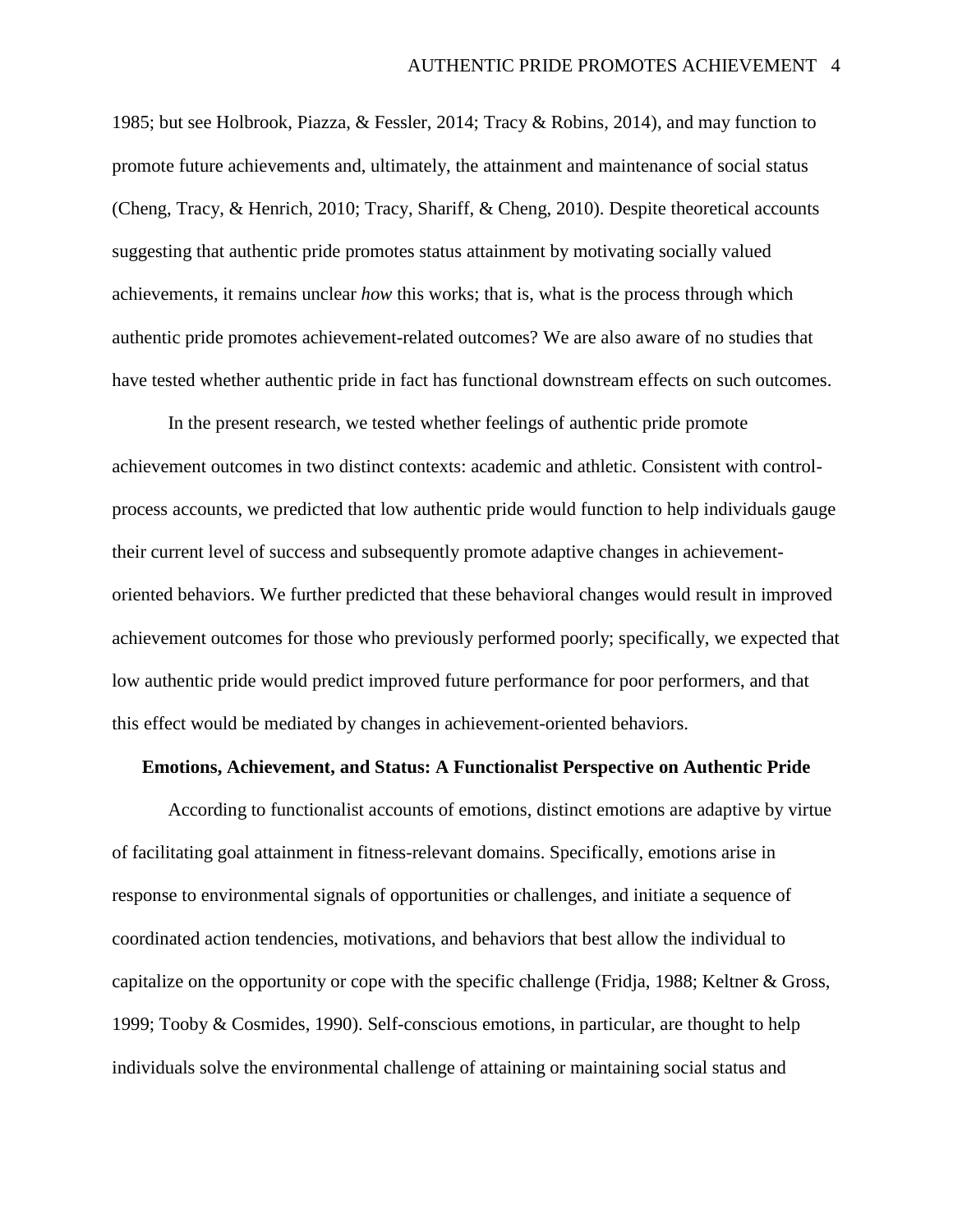acceptance in the eyes of their social group, in part by regulating instrumental achievement behavior (Tracy & Robins, 2004). Individuals who achieve—that is, those who can effectively demonstrate the possession of skills, knowledge, and expertise that are valuable to their social group—attain prestige-based social status, a form of high rank based in part on appraisals of competence (Anderson & Kilduff, 2009; Cheng, Tracy, Foulsham, Kingstone, & Henrich, 2013; Henrich & Gil-White, 2001; Littlepage Schmidt, Whisler, & Frost, 1995). Prior studies suggest that authentic pride may promote prestige-based status; individuals who tend to chronically experience this form of pride judge themselves, and are judged by others who know them well, as high in prestige (Cheng et al., 2010).

However, it is not entirely clear *how* the experience of authentic pride promotes the attainment of social status. According to control-process accounts, emotions motivate goal pursuit by signaling a discrepancy between an individual's current and desired state (Leary et al., 1995; Simon, 1967), or by indicating that the individual is not making sufficient progress toward his or her goals (Carver & Scheier, 1990; Larsen, 2000). These perceived discrepancies lead to a negative emotional signal (e.g., unpleasant affect, low self-esteem), which in turn provides a motivational push for individuals to increase their pursuit of the desired goal state. In support of this account, studies have shown that individuals who feel negative emotions seek to understand the causes of their feelings (Schwarz & Clore, 1983), presumably in an effort to identify strategies by which they might down-regulate their negative feelings (Larsen, 2000; Schwarz, 1990). Similarly, low self-esteem has been shown to inform individuals that they have been excluded from a social group, and to motivate them to respond by engaging in strategies oriented toward ameliorating these feelings, such as derogating those who excluded them (Leary et al., 1995).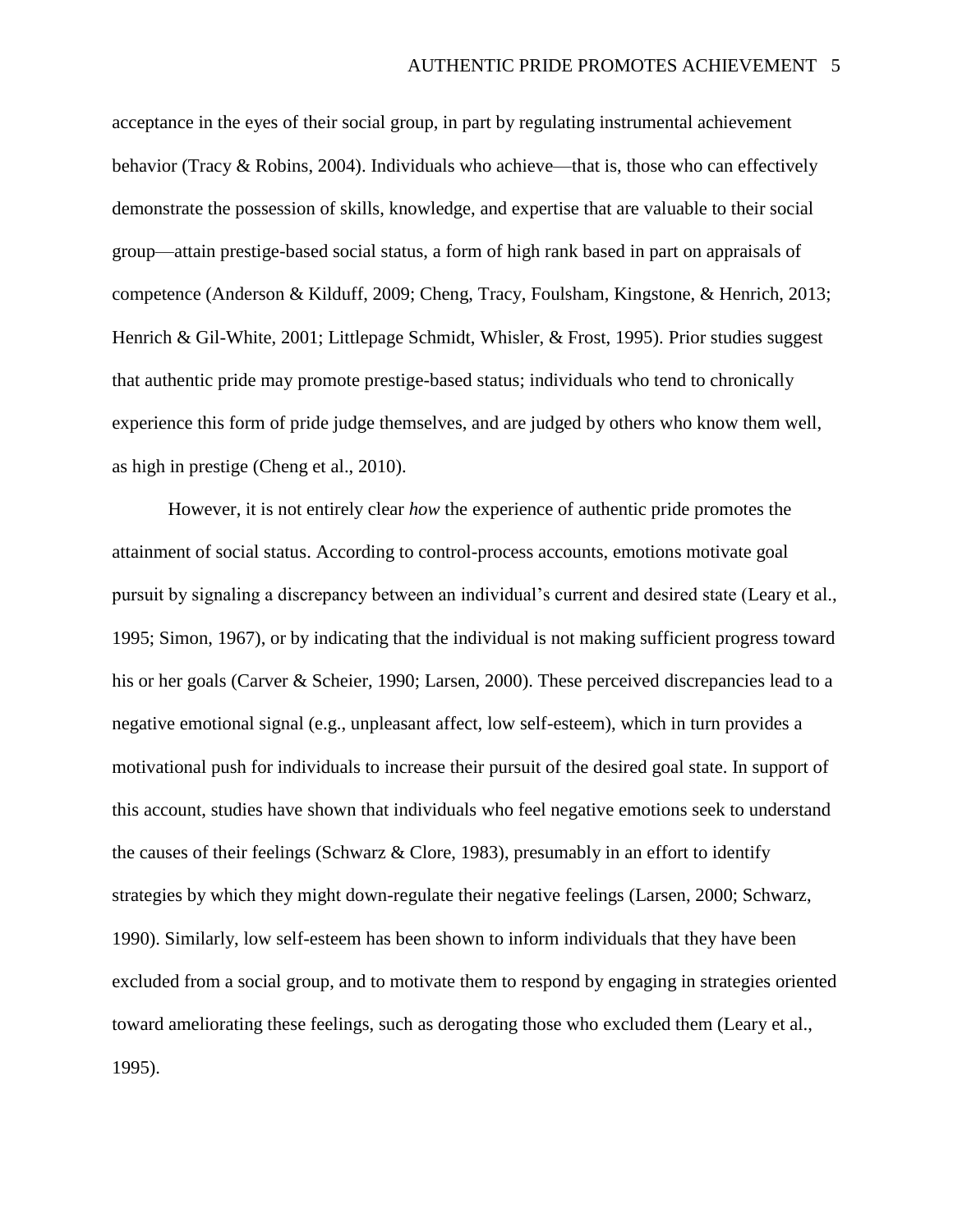Building on these accounts, we predicted that feelings of authentic pride would promote achievement in a similar manner. Specifically, we expected that individuals would use authentic pride as a barometer to gauge their current level of success. In this account, high authentic pride should indicate success, whereas low authentic pride should indicate failure, and this information should guide individuals' preparation for subsequent achievement activities. When high authentic pride is experienced, individuals should respond with plans to behave similarly in the future, whereas low authentic pride should result in plans to behave differently, in an effort to improve performance. Importantly, these predictions imply that feelings of *low* pride are what lead to behavioral change, regardless of prior performance; for example, people who performed poorly yet feel high pride are not expected to change their behavior (only low pride is expected to promote behavioral change), and people who performed well but feel low pride *are* expected to change their behavior, even though they need not. As a result, the behavioral intentions informed by low authentic pride should lead to adaptive outcomes largely for individuals who previously performed poorly; by changing their behavior, these individuals should experience improved performance, compared to those who maintain similar behaviors in the face of a poor performance. In contrast, high performers who change their behaviors in response to low authentic pride will be less likely to show improvements, because they have less room to improve. Thus, in our account, successful achievement is dependent on two propositions: (1) authentic pride must accurately gauge prior achievement, and (2) individuals must use the information provided by their feelings of low authentic pride when implementing future achievement behaviors.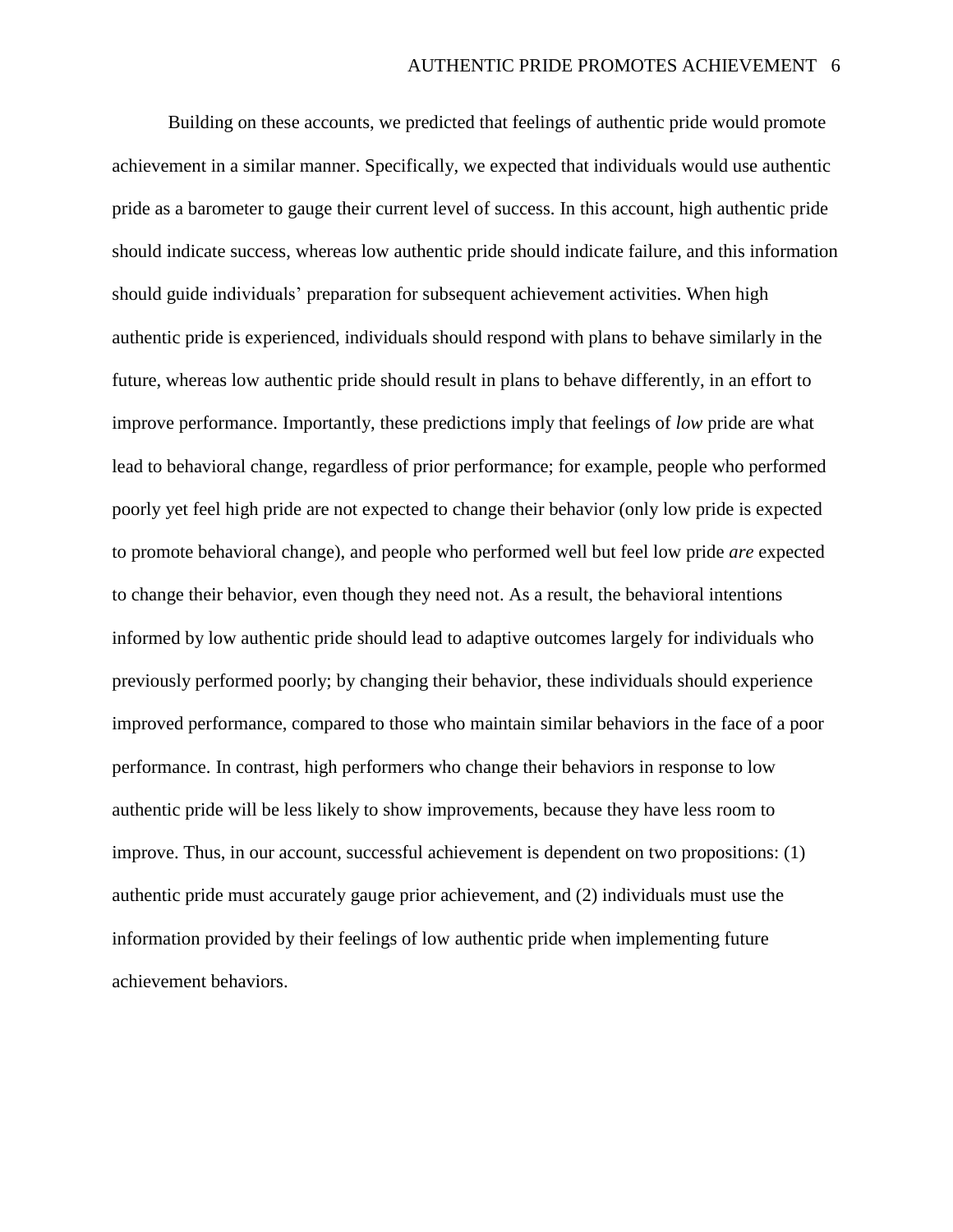#### **Is Authentic Pride an Accurate Barometer of Achievement?**

Prior studies have not directly tested the first proposition of our model: that authentic pride is an accurate gauge of prior achievements. Several findings are suggestive, however. The experience or recollection of a success experience has been associated with high levels of pride across several studies (Heatherton & Polivy, 1991; McFarland & Ross, 1982; Weiner, Russell, & Lerman, 1979; Williams & DeSteno, 2008), but it is unclear whether the form of pride measured in these studies was authentic pride or hubristic pride, or a blend of the two.

One set of studies, however, did provide clearer evidence that the informational value of pride regarding achievement is specific to authentic pride. Tracy and Robins (2007) asked individuals to rate authentic and hubristic pride feelings experienced in response to recalled successes and hypothetical vignettes. Participants reported greater authentic pride in response to successes caused by forces that were controllable and unstable, suggesting that authentic pride is more likely to arise following successes that an individual attributes to his or her own efforts (as opposed to his or her stable abilities) and to a specific behavior (as opposed to a stable disposition). This study was limited, however, by a reliance on retrospective and hypothetical reports of emotional experiences, which often correspond more strongly to beliefs about emotional experiences than actual emotional experiences (Robinson & Clore, 2001; 2002). Thus, although these prior studies suggest that authentic pride functions as a gauge of achievement, it remains unclear whether authentic pride accurately gauges achievement in response to real-life, currently occurring successes. In the present research, we separately assessed both forms of pride, to directly address this question.

## **Does Authentic Pride Promote the Implementation of Achievement Behavior?**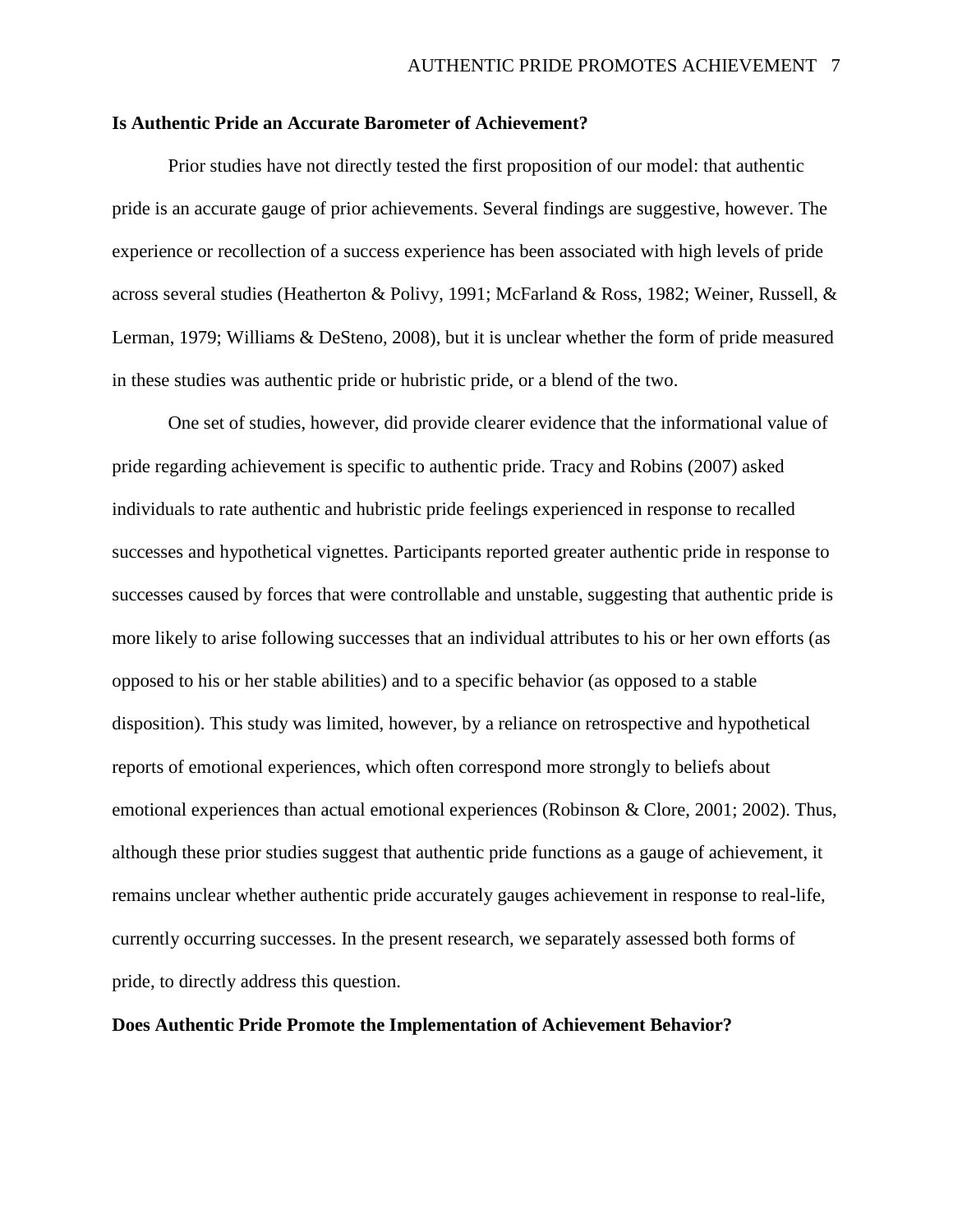To date, prior studies have not tested the second proposition of our model: that individuals respond to the information provided by feelings of *low* authentic pride by changing their achievement behaviors in a functional manner. Notably, several studies have examined the motivational influence of *high* pride on achievement and related behaviors, showing, for example, that high levels of generalized pride cause individuals to demonstrate increased effort and persistence at challenging activities (Sigall & Gould, 1977; Williams & DeSteno, 2008), and to experience a heightened sense of self-efficacy and goal-congruence when completing achievement tests (Herrald & Tomaka, 2002). Similarly, one study found that students who experienced high levels of pride in an academic course early in the semester performed better on class exams later in the term (Pekrun, Elliot, & Maier, 2009).

Although these studies have demonstrated a positive relation between pride and achievement-related outcomes, in our view they address only half the story regarding this link. These prior findings indicate that *high* pride energizes individuals to engage in effortful, persistent strategies toward their achievement goals, but our theoretical account suggests that *low* pride also promotes achievement, through a secondary route. Specifically, low pride may inform individuals that they are performing poorly, and thereby motivate them to *change* their achievement-related behaviors and strategies in an effort to improve subsequent performance. According to this model, one reason for the prior findings of a positive relation between pride and performance is that pride *informs* individuals that they are performing well, and thus that they should continue engaging in the same achievement behaviors that led to their initial success (e.g., persistence; Sigall & Gould, 1977; Williams & DeSteno, 2008). In other words, from an affect-as-information perspective, high pride should promote the maintenance of similar behaviors, making pride an adaptive emotional response to success, but not to failure. In contrast,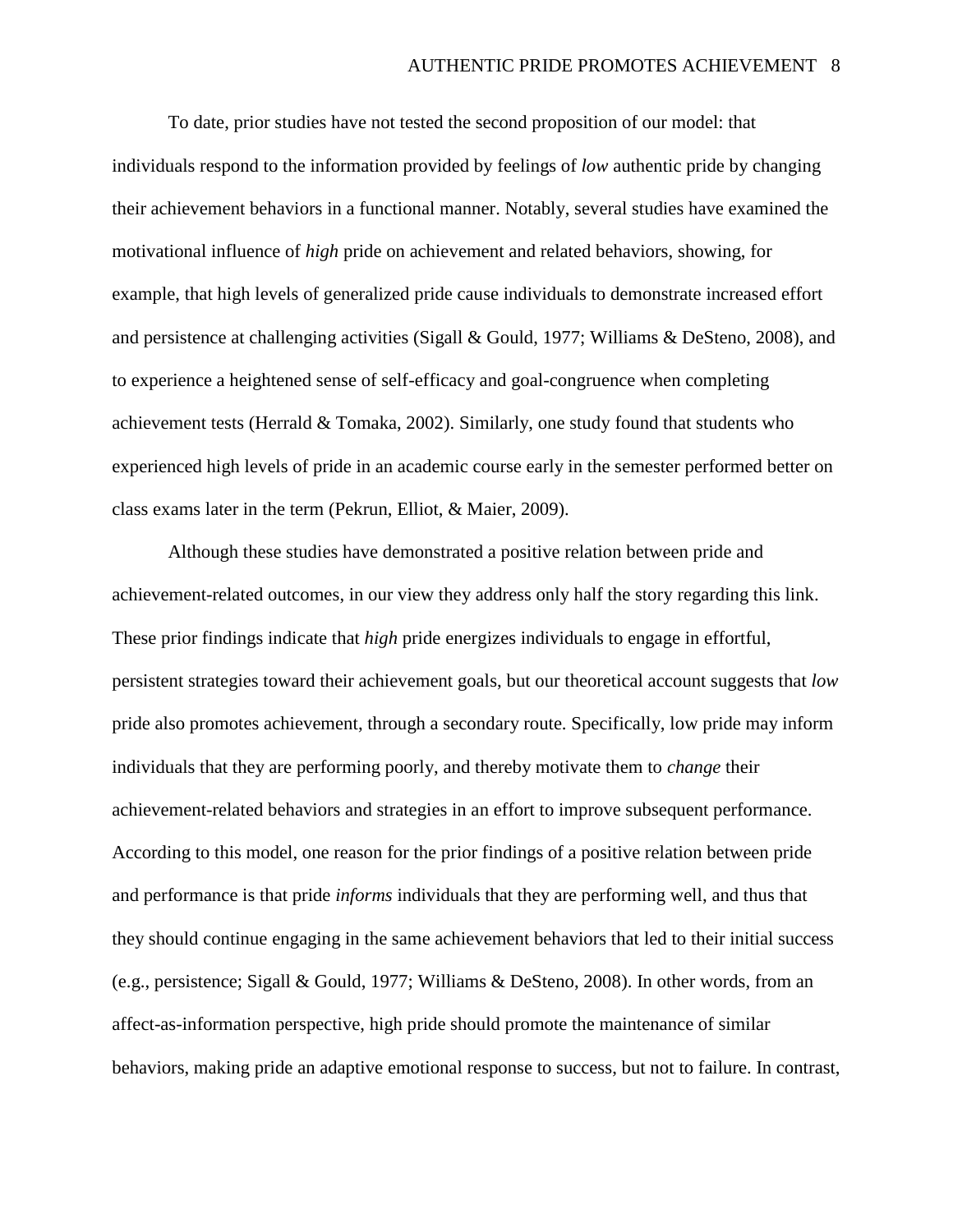low pride should promote a change in behavior, making it the more adaptive response to failure. No prior studies, including those that have documented a positive relation between pride and achievement, have tested this account. We thus conducted the first test of this informational model linking low pride to improved performance. We sought to do so while also conducting the first rigorous test of the relation between pride and concrete achievement outcomes. The only prior study to find an association between pride and a concrete outcome (i.e., subsequent exam grades; Pekrun et al., 2009) did not control for prior academic performance, leaving doubt as to whether pride influenced achievement outcomes above and beyond effects due to prior achievement (i.e., prior academic success might have predicted future success, with pride merely incidental).

### **Present Research**

In the present research, we tested the following three hypotheses: (1) authentic pride is a functional barometer that helps individuals gauge their current level of achievement, (2) this barometer leads individuals to change their achievement behavior in a functional manner, and (3) behavioral changes driven by low levels of authentic pride lead to improved downstream achievement outcomes for individuals who previously performed poorly.

In Study 1, we tested hypotheses (1) and (2) in an athletic achievement domain, by assessing individuals' feelings of authentic pride in response to progress in training for longdistance running races, and then assessing their corresponding plans for future training change. If authentic pride is a barometer of success, it should fluctuate in response to performance in reallife achievement contexts, so we predicted that individuals who experienced success in the athletic achievement domain would report greater authentic pride in response, compared to individuals who performed poorly. Similarly, if authentic pride facilitates achievement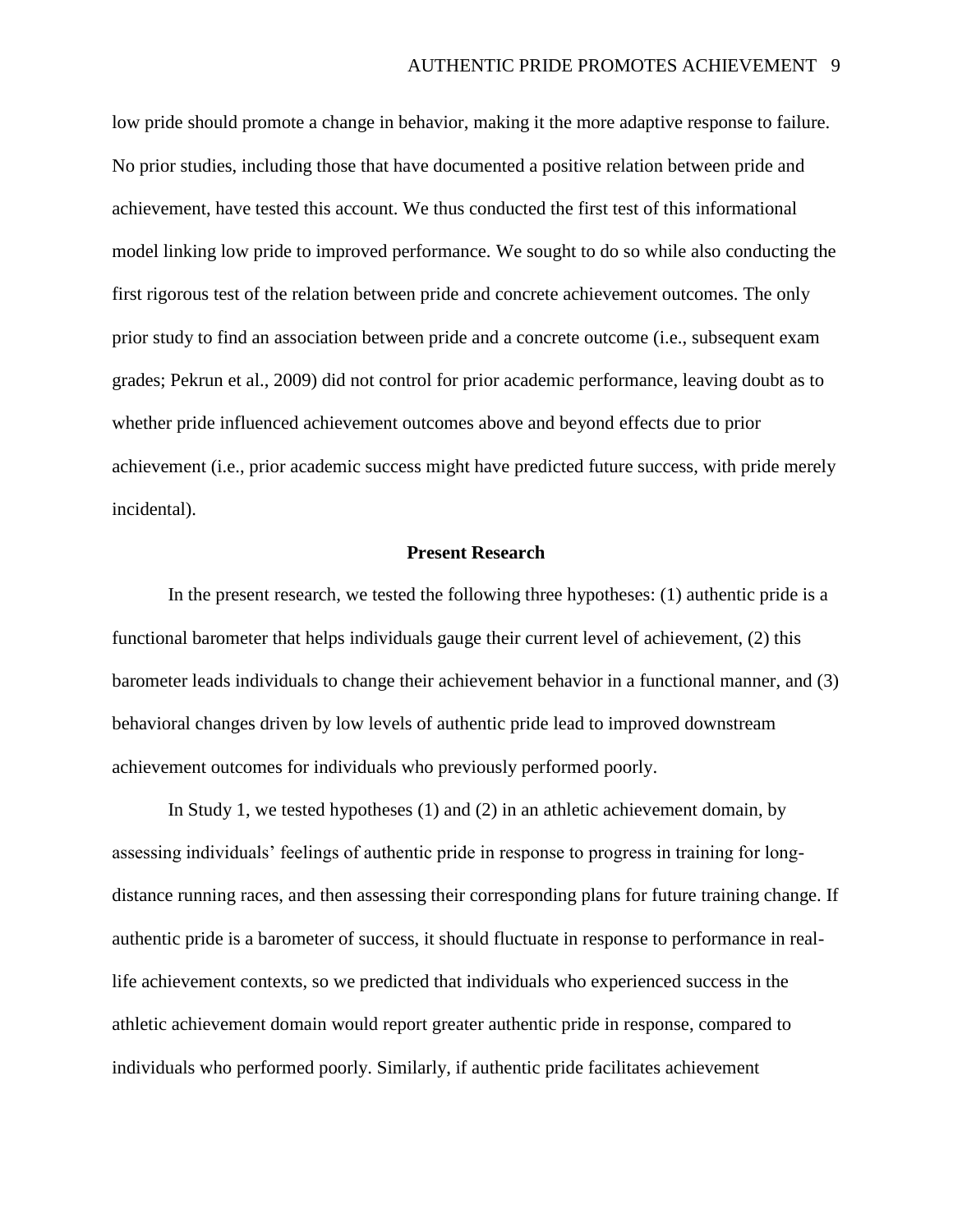behaviors, feelings of low authentic pride should predict changes in subsequent training plans, whereas high authentic pride should predict continuity of training behavior.

In Studies 2a, 2b, and 2c, we tested all three hypotheses in an academic achievement context. We assessed individuals' feelings of authentic pride following an achievement exam, their subsequent plans for behavioral change and actual subsequent studying behaviors, and actual changes in their performance on subsequent achievement exams. We predicted that individuals who performed poorly on a first exam would experience low levels of authentic pride and would respond by changing their studying behavior for subsequent exams. We further predicted that these behavioral changes would predict improved performance on subsequent exams, for those who had previously done poorly.

Additionally, in Studies 2a, 2b, and 2c, to better integrate our model with prior models linking cognitive-affective processes and achievement, we compared the effect of authentic pride on academic achievement with that of self-efficacy. Self-efficacy, or the perception that one has the requisite skills and competencies to take on and succeed at tasks that are instrumental to one's goals, is theorized to arise based on appraisals of prior performance; success on previous achievement tasks is thought to engender expectations of success on future similar tasks (Bandura, 1977). Self-efficacy is thought to promote achievement by motivating individuals to set high standards, formulate strategies, and exert effort in service of goal attainment (Bandura, 1977; Bandura & Schunk, 1981). Indeed, comprehensive meta-analyses have found that selfefficacy positively predicts success across occupational and academic contexts, in part by promoting engagement and persistence in instrumental achievement tasks (Multon, Brown, & Lent, 1991; Stajkovic & Luthans, 1998). These findings suggest that self-efficacy is an important predictor of achievement outcomes, but one that works very differently from the authentic pride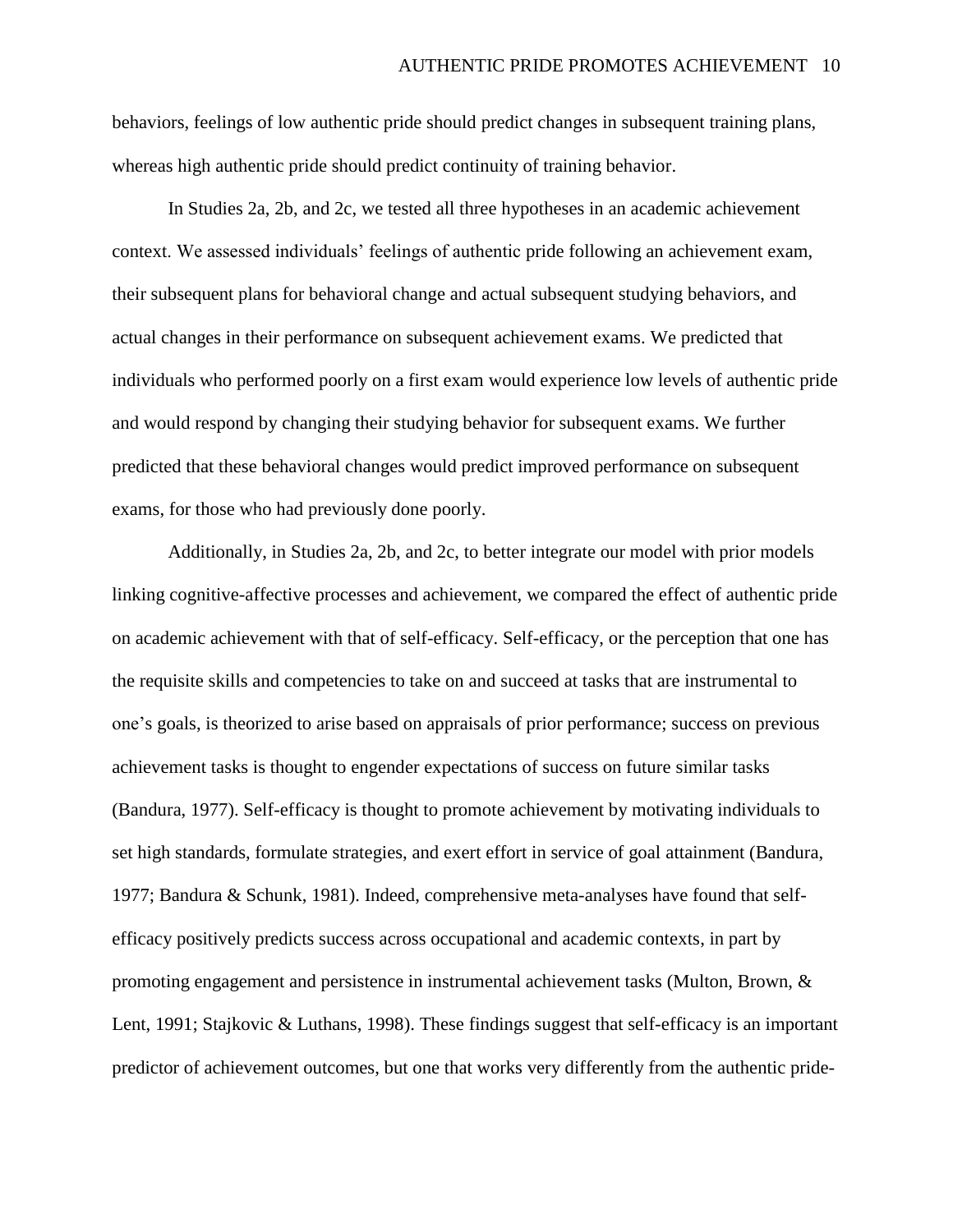o-meter. Whereas authentic pride may function to *inform* individuals of their level of success and promote behavioral change on the basis of this information, self-efficacy functions to directly *motivate* individuals to invest time and effort in implementing beneficial achievement strategies.

As a result of these differences, although we predicted that individuals who performed well on a prior exam would feel both high authentic pride and high self-efficacy, we expected that the process linking self-efficacy to exam performance would be opposite to that linking authentic pride to exam performance. Specifically, we predicted that individuals who felt *high* self-efficacy regarding an upcoming exam, following a poor performance, would be motivated to engage in subsequent achievement behaviors, which would in turn predict improvements in future performance. In contrast, low feelings of self-efficacy should promote disengagement, curtailing the motivation to work hard to improve subsequent performance.

For authentic pride, however, we predicted that individuals who felt *low* authentic pride in response to a prior poor performance would *change* their subsequent achievement behavior, which would in turn predict improved future performance. In contrast, feelings of high authentic pride were expected to inform individuals that they should maintain the same behaviors in order to continue performing at a high level, so we did not expect to see behavioral change among those individuals. In other words, consistent with prior work (e.g., Pekrun et al., 2009; Williams & DeSteno, 2008), high-performing students who felt pride were expected to continue to study effectively for subsequent exams, and these behaviors were expected to be functional, given that they previously led to high performance. In sum, although our model for authentic pride bears some similarity to that for self-efficacy, it differs from it both in the process that is thought to occur (i.e., informational versus motivational), and the level of each construct that is thought to be adaptive in response to failure (i.e., *high* self-efficacy versus *low* authentic pride).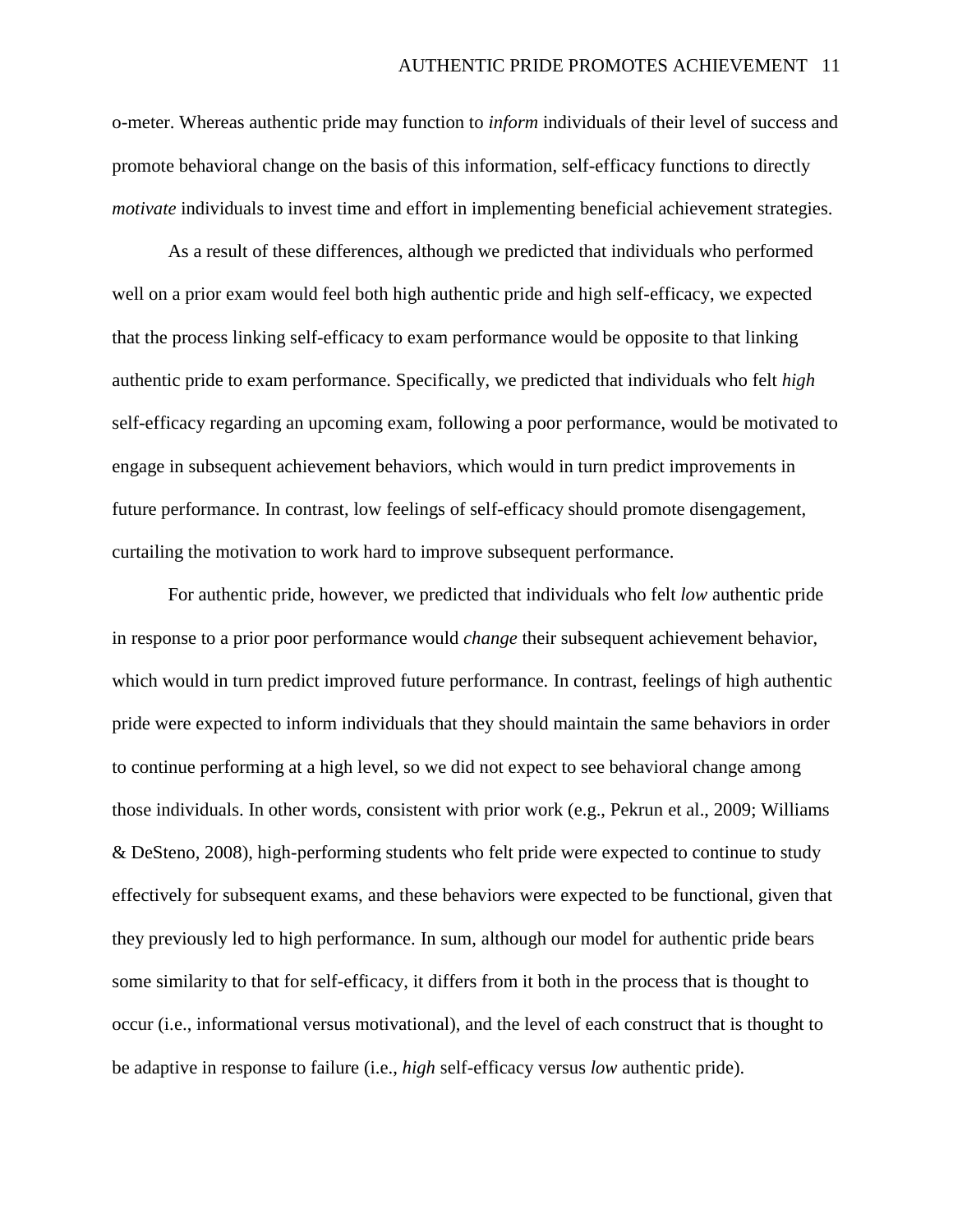Importantly, we predicted that both authentic pride and self-efficacy would be most effective in promoting future performance among students who had previously performed poorly, given that these individuals had the most opportunity to benefit from the informational or motivational push afforded. Studies 2a, 2b, and 2c tested these predictions.

Finally, in all four studies, we specifically assessed authentic pride, and compared effects of authentic pride to those of hubristic pride, to examine whether, as predicted, the barometer function of pride is driven by authentic pride in particular. Together, these four studies provide the first comprehensive test of our account of authentic pride as a barometer that functions to gauge and promote achievement.

## **Study 1**

### **Method**

**Participants.** Participants were one hundred and eight adults from the greater Vancouver, BC, community (77% women;  $M_{\text{age}} = 34.80$ ;  $SD = 8.88$ ; Range = 20 to 60), enrolled in 2 to 4-month long race-training clinics conducted through the Running Room (a national Canadian chain of running stores). Clinics prepared participants to complete a race of a specific length, and organized multiple weekly meetings in which participants went on group runs, attended motivational and educational presentations (e.g., from physical therapists, nutritionists, psychologists), and were given personalized training guidance by an instructor. The majority of participants were training for a marathon (42.2 km;  $n = 34$ ) or half-marathon (21.1 km;  $n = 53$ ), and one participant was training for a 10km race.

**Procedure.** The first author received permission from store managers and clinic directors at four Vancouver Running Room locations to attend sessions near the beginning of each clinic to recruit participants. Those who volunteered to participate, in exchange for entry into a draw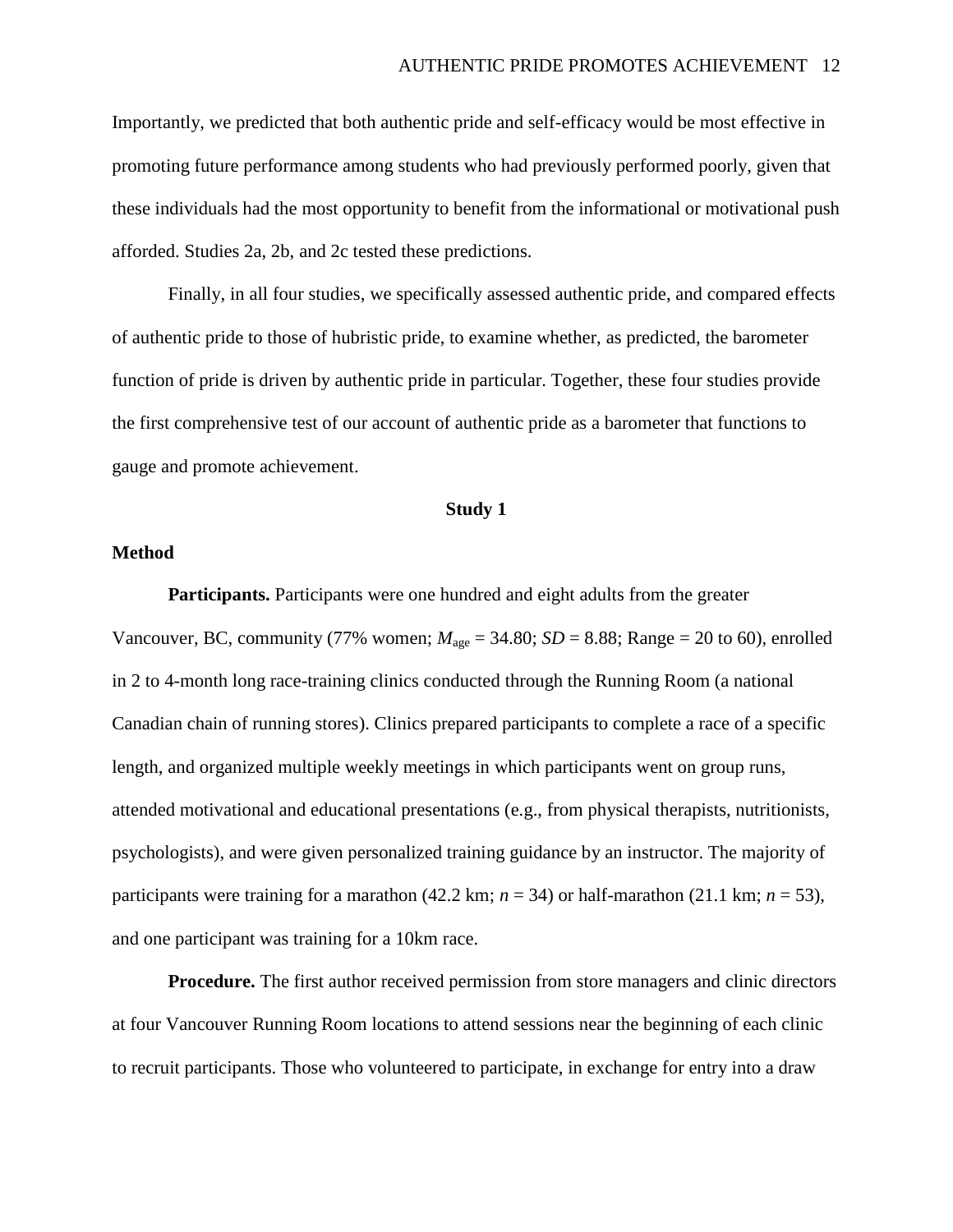for one of six \$100 gift cards to the Running Room, were contacted via email for all subsequent assessments. Participants completed an initial assessment during the week of recruitment, and were subsequently contacted once each month for the duration of the clinic (four months total), and asked to complete up to three follow-up assessments of their training progress, their trainingspecific authentic pride, and their training plans for the subsequent month. One-hundred and one participants (76% women) completed one follow-up assessment, 80 participants (74% women) completed two follow-ups, and 71 (72% women) completed all three follow-ups. Differences in sample sizes are due to differences in clinic lengths and retention rates; we used all available data at each time point.

#### **Measures.**

*Training progress.* At each time point, participants completed three items measuring their training progress ("*To what extent have you followed your training plan over the past month?*"; "*To what extent have you met your training goals over the past month?*"; "*How intense has your training been over the past month?*") on a 5-point scale (1 = not at all; 5 = very much). These three items were averaged to create a composite measure of perceived training progress at each time point ( $\alpha$ s = .78 to .91).

*Pride.* Trait and state (training-specific) authentic and hubristic pride were assessed with the 14-item Authentic and Hubristic Pride scale (AHPS; Tracy & Robins, 2007). To measure trait pride, at the initial assessment participants reported the extent to which they generally feel each scale item ( $\alpha = .88$  for authentic pride;  $\alpha = .80$  for hubristic pride); trait authentic and hubristic pride were relatively orthogonal  $(r = -0.02, p = 0.82)$ . To measure training-specific pride, participants reported the extent to which they felt each scale item regarding their training over the past month at each time point (*α*s = .94 to .95 for authentic pride; .83 to .91 for hubristic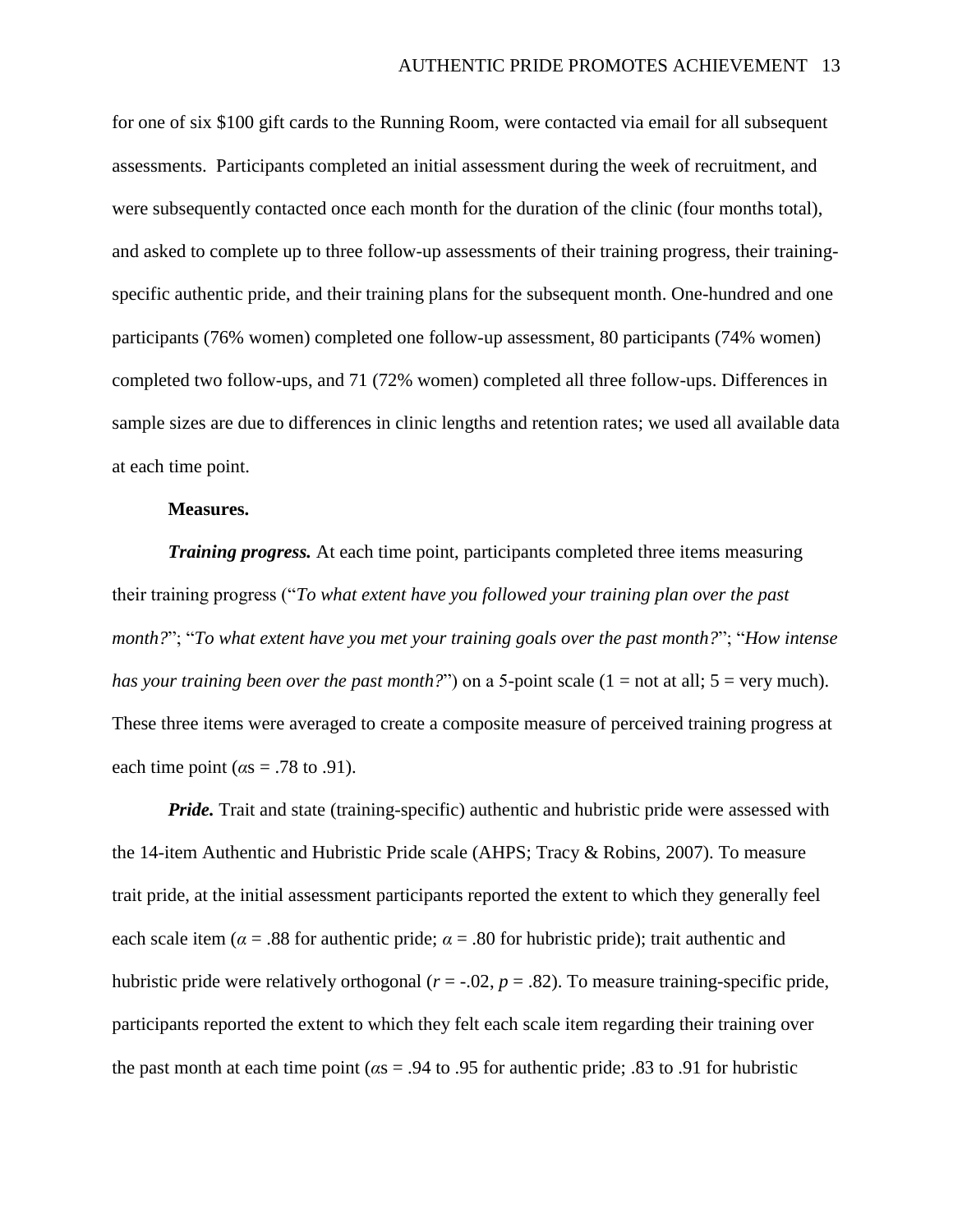pride); training-specific authentic and hubristic pride were weakly, positively correlated at follow-ups 1 ( $r = .13$ ,  $p = .20$ ) and 2 ( $r = .19$ ,  $p = .09$ ), but relatively orthogonal at follow-up 3 ( $r = .19$  $= -.04$ ,  $p = .76$ ). Given our interest in the role of training-specific pride—above and beyond trait pride—in promoting success, we regressed training-specific pride on its corresponding facet of trait pride (e.g., training-specific authentic pride was regressed onto trait authentic pride), and saved the unstandardized residuals.<sup>1</sup> These residuals represent fluctuations in training-specific pride above participants' baseline levels, and are used in all reported analyses.<sup>2</sup>

*Plans to train differently.* Participants reported their plans to change their training habits over the upcoming month by completing three items: "*To what extent do you plan to change your training habits over the next month compared to the past month?*"; "*To what extent will your training over the next month be different than it was over the previous month?*"; "*To what extent do you plan to train the same over the next month as you did over the past month?*" [reversed]. These items were combined into a composite measure of plans to change training habits at each time point ( $\alpha s = .50, .73,$  and .80, respectively).<sup>3</sup>

#### **Results**

**Overview.** Bivariate correlations among all study variables are presented in Table S1 of the online supplement. Given that reports of training progress, training-specific pride, and plans to train differently were, at each follow-up assessment, nested within participants, we tested our hypotheses using multilevel modeling in R. Across all analyses, level one predictors were allowed to vary randomly within-persons.

**Is authentic pride a barometer of success?** To address this question, we regressed training-specific authentic pride onto training progress. As predicted, participants who achieved greater training success over the prior month felt greater training-specific authentic pride than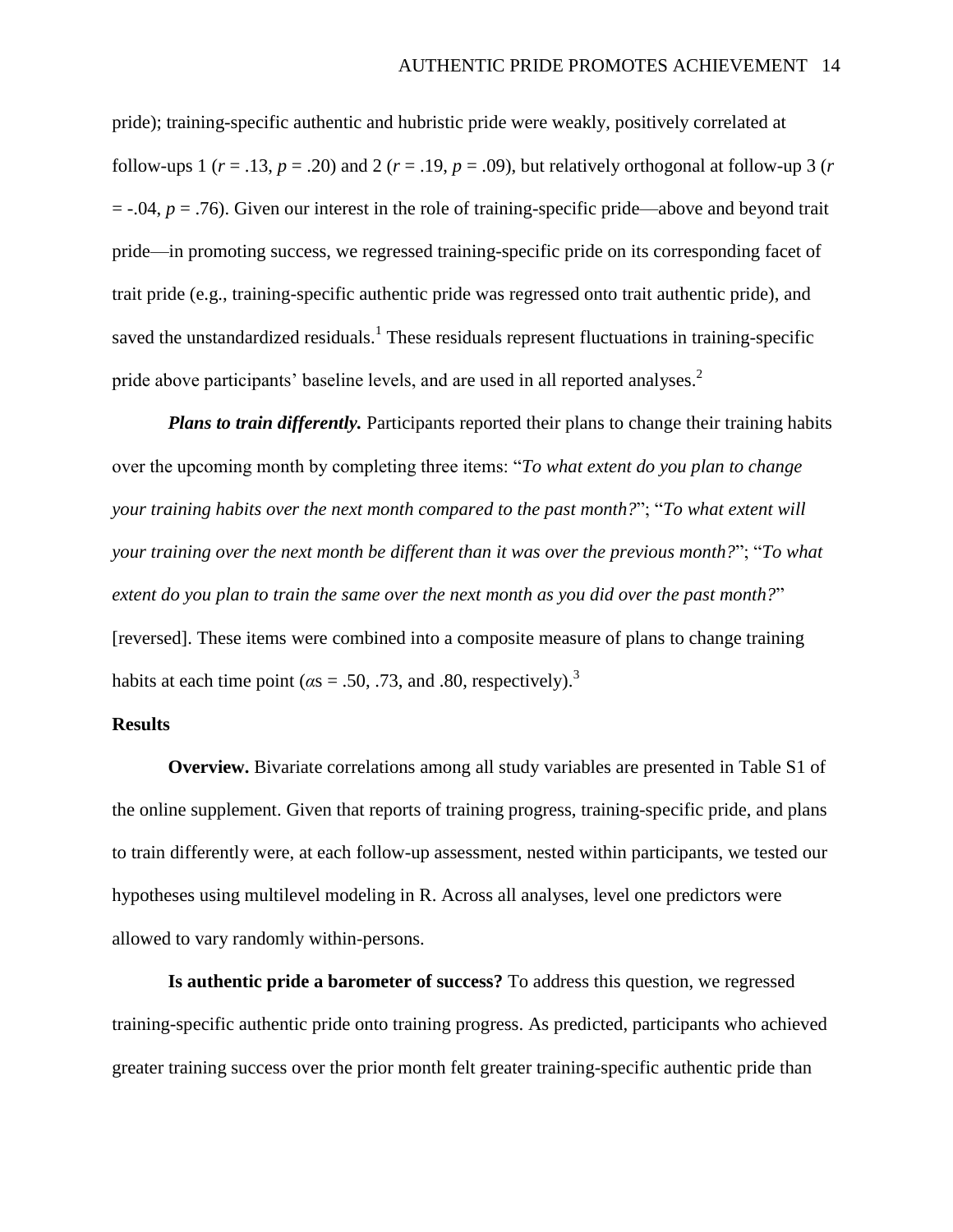participants who believed they had achieved less success ( $b = .54$ ,  $p < .001$ , CI<sub>95</sub> = .46 to .62). Prior month's training success was also very weakly related to training-specific hubristic pride (*b*  $= .06$ ,  $p < .01$ ,  $CI<sub>95</sub> = .01$  to .11); however, given that the confidence interval for authentic pride does not include the parameter estimate for hubristic pride, and vice versa, we can conclude that authentic pride is a stronger barometer of training success than hubristic pride.

**Does authentic pride function to promote achievement behavior?** To address this question, we regressed plans to train differently onto training-specific authentic pride. As predicted, participants who felt less authentic pride regarding their training progress reported stronger intentions to adjust their training habits over the subsequent month ( $b = -0.32$ ,  $p < 0.001$ ,  $CI_{95} = -0.47$  to  $-0.17$ ). Training-specific hubristic pride also showed a weak negative relation with plans to change training habits ( $b = -.17$ ,  $p = .27$ , CI<sub>95</sub> = -.47 to .13); given that the parameter estimate for hubristic pride falls at the very bottom of the confidence interval for authentic pride, we can be reasonably confident that authentic pride is more strongly related to shifts in training behavior than is hubristic pride. $4$ 

#### **Discussion**

Study 1 provides the first evidence that authentic pride promotes achievement-related behavior in the athletic domain. Training-specific authentic pride allowed runners to gauge the extent to which they were meeting their training goals, following their training plans, and training at a high level of intensity. These feelings, in turn, influenced runners' subsequent achievement behavior; runners who felt low levels of authentic pride—signaling a lack of training progress—reported stronger intentions to adjust their subsequent training habits, presumably in an effort to increase their likelihood of making progress toward their goal of completing the race. Importantly, these effects emerged when holding constant individuals'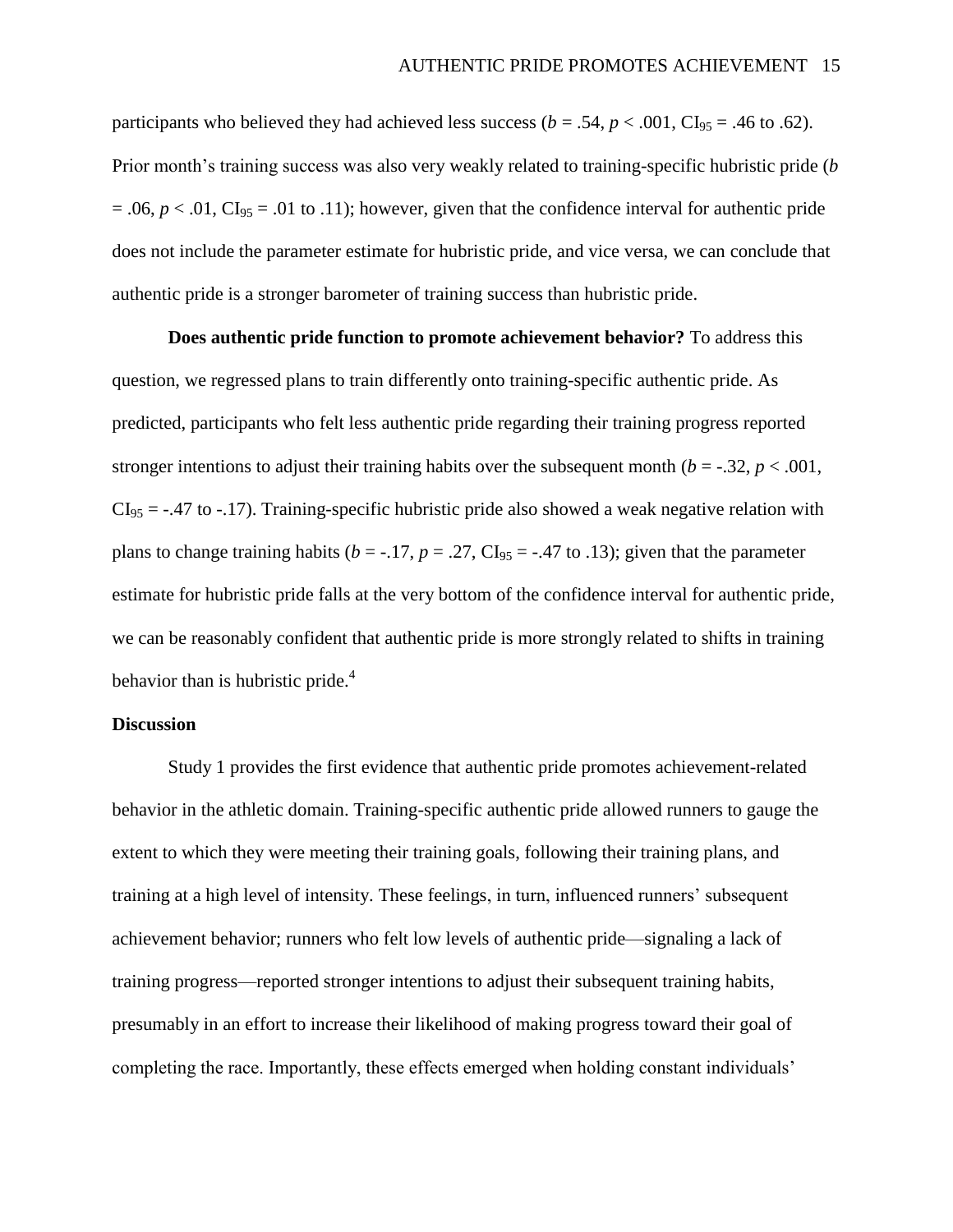dispositional tendency to experience authentic pride, and they emerged more strongly for authentic than hubristic pride, suggesting that the former functions as a more effective barometer of achievement.

To test the final component of our model linking authentic pride to achievement—that the behavioral changes induced by low authentic pride influence downstream achievement outcomes—in Studies 2a, 2b, and 2c we examined our theoretical model in an academic achievement context. Specifically, we assessed individuals' feelings of authentic pride in response to a class exam, and then their corresponding plans for future studying for a subsequent exam, and finally tracked their performance on that subsequent exam. If authentic pride functions to promote achievement in the manner predicted by our model, then feelings of low authentic pride in response to exam failure should predict improved subsequent exam performance by influencing students to change their studying behaviors.

### **Studies 2a, 2b, and 2c**

Studies 2a, 2b, and 2c, were designed to be almost identical to one another, all with the primary goal of testing the robustness of our model by directly replicating its most important hypothesized effects across three separate samples of participants and six separate time points. Additionally, in all three studies we tested our model alongside a model linking self-efficacy to academic achievement. Specifically, we tested whether *high* self-efficacy—in contrast to *low* authentic pride—would promote improved exam performance for low-performing students, by motivating these students to change their studying behaviors. Finally, in Study 2c, we measured actual changes in time spent studying between two class exams, to test whether our model predicted concrete studying behaviors (as opposed to self-reported intentions for behavioral change).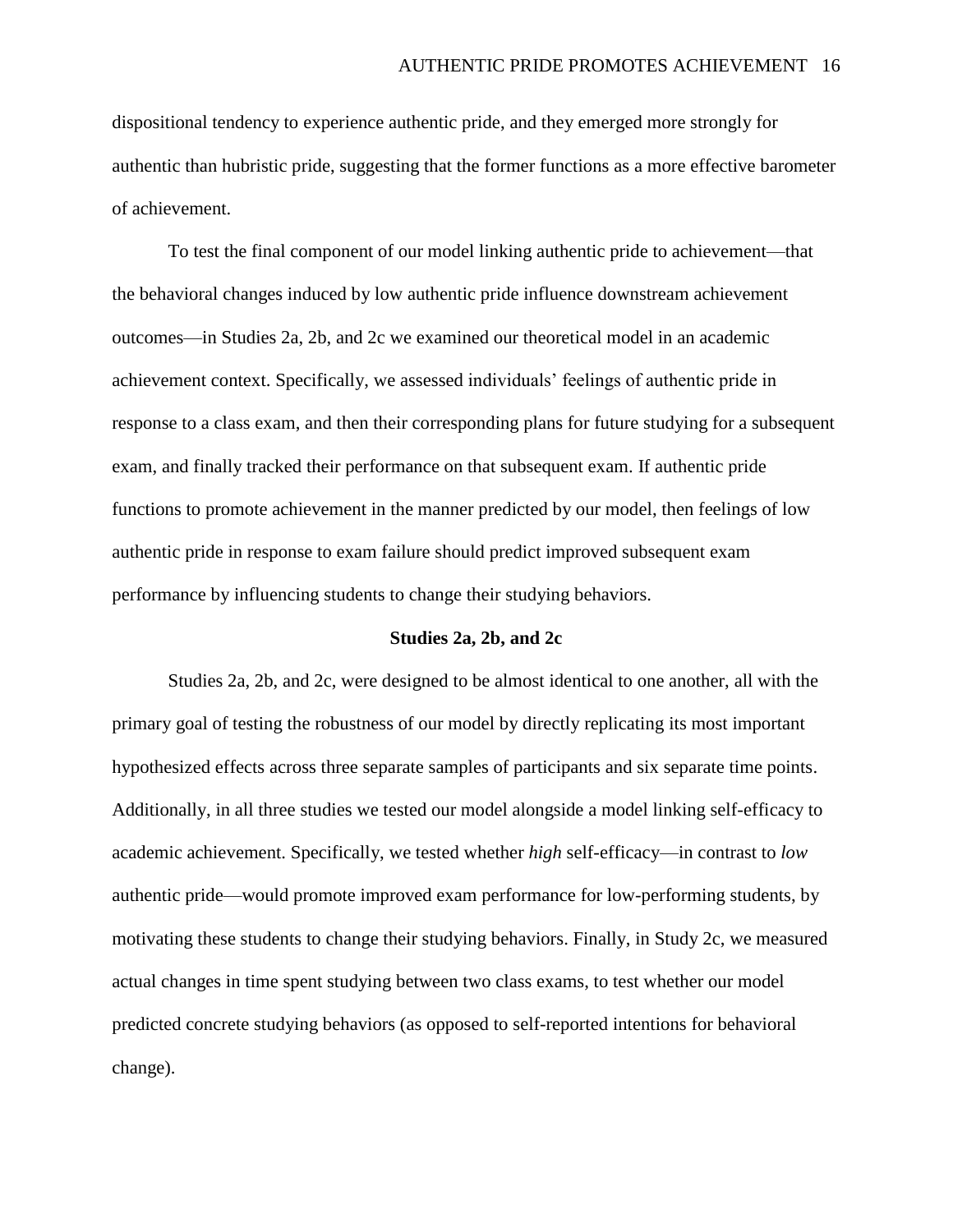## **Method**

**Participants.** One thousand and seventy undergraduate students enrolled in an introductory psychology course participated in the study (Study 2a: *N* = 287, 64% women, *Mage* = 19.40, *SD* = 2.01; Study 2b: *N* = 397, 64% women, *Mage* = 19.43, *SD* = 1.34; Study 2c: *N* = 340, 65% women,  $M_{age} = 19.43$ ,  $SD = 1.79$ ). Attrition was minimal across assessments (in Study 2a, 98-100% of participants completed each assessment, *n*s = 281-287; in Study 2b 89-96% completed each assessment, *n*s = 352-380; and in Study 2c 91-96% completed each assessment, *n*s = 311-325). We used all available data at each assessment.

**Procedure.** In all three studies, participants reported trait authentic pride and selfefficacy during the first week of a semester-long course. The longitudinal aspect of the study then involved an analysis cycle of three data collection occasions, repeated twice during the course of the semester (see Figure 1). First, participants took a class exam (i.e., exam 1 or 2 of the course). Then, immediately after learning their score on the exam, participants reported their authentic pride for that exam, satisfaction with their studying habits (Studies 2b and 2c only), and studying behaviors for the just-completed exam (Study 2c only). Second, 2-4 weeks after the initial exam, and one week prior to the subsequent exam, participants reported their perceived competence (used as a measure of self-efficacy) and plans to study differently for the subsequent exam. Third, 3-5 weeks after the initial exam, participants took a subsequent class exam (i.e., exam 2 or 3 of the course). No measures were taken after exam 3, because the class had ended for the semester, but exam scores were obtained and treated as a dependent variable.

### **Measures.**

*Class exams.* In all three Studies, class exams consisted of multiple choice, fill-in-theblank, and short-answer questions.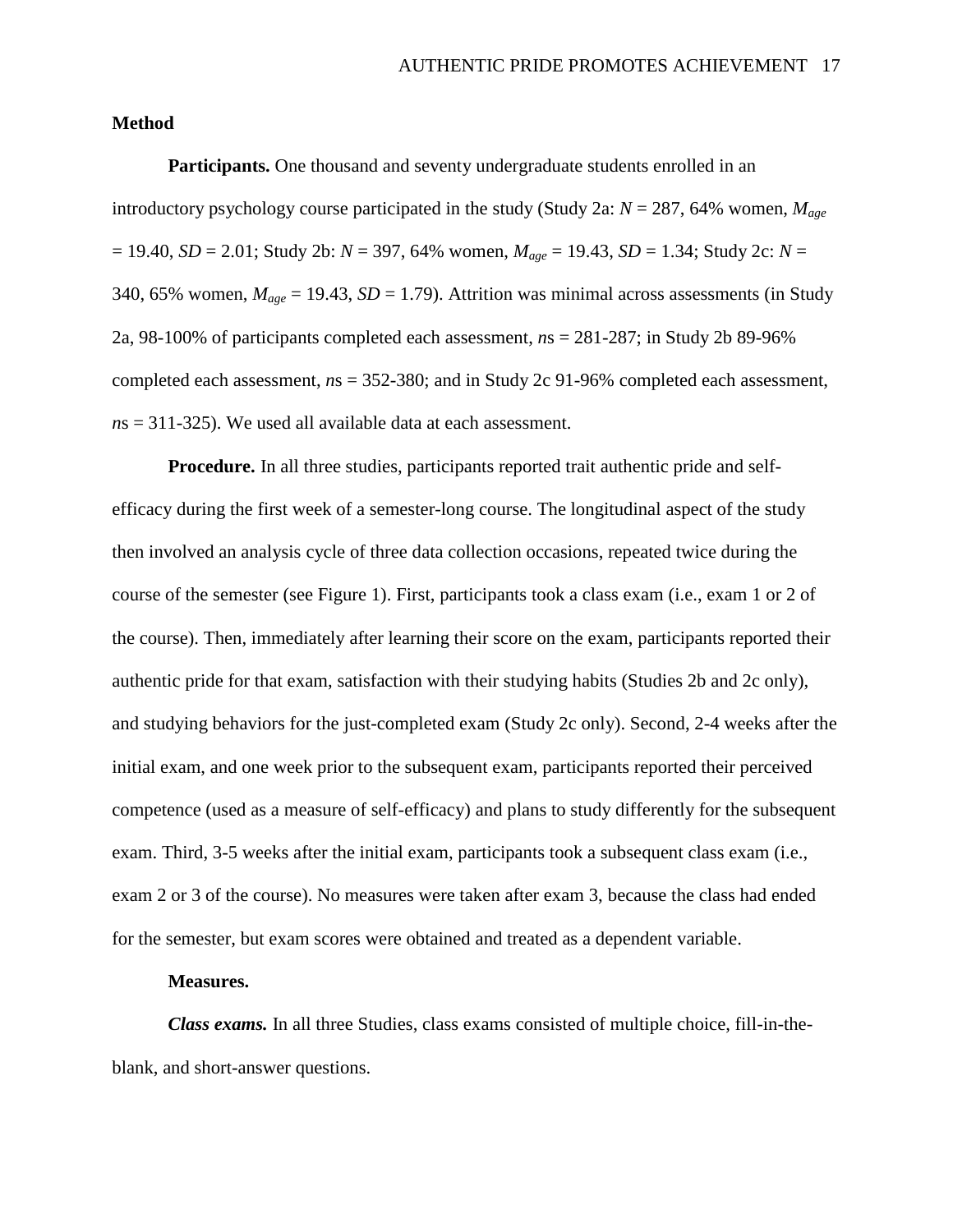*Pride.* In all three Studies, authentic and hubristic pride were assessed with the 14-item AHPS (Tracy & Robins, 2007). Trait pride was assessed by asking participants to report the extent to which they generally felt each scale item (*α*s = .88 to .90 for authentic and hubristic pride); trait authentic and hubristic pride were correlated .21 (*p* < .001) in Study 2a, but were relatively orthogonal in Studies 2b ( $r = .04$ ,  $p = .39$ ) and 2c ( $r = .07$ ,  $p = .20$ ). State (examspecific) pride by asking participants to report the extent to which they felt each scale item regarding their performance on the just-completed exam (*α*s = .95 to .96 for authentic pride; *α*s = .89 to .94 for hubristic pride); exam-specific authentic and hubristic pride in response to each exam were moderately, positively correlated, in all three studies (*r*s = .29 to .38, *p*s < .001). As in Study 1, given our interest in the role of exam-specific pride—above and beyond trait pride—in promoting success, in all Studies we regressed exam-specific pride on its corresponding facet of trait pride (e.g., exam-specific authentic pride was regressed onto trait authentic pride), and saved the unstandardized residuals. These residuals represent fluctuations in exam-specific pride above participants' baseline levels, and are used in all reported analyses.

*Self-Efficacy.* In all three Studies, trait self-efficacy was assessed with the eight-item New General Self-Efficacy Scale (Chen, Gully, & Eden, 2001; e.g., "*I believe I can succeed at most any endeavor to which I set my mind*" "*Even when things are tough, I can perform quite well*";  $\alpha$ s = .90 to .91). Additionally, exam-specific perceived competence—typically seen as a core component of self-efficacy (Bandura, 1977)—was assessed prior to each exam by asking participants complete two items ("*I expect to do well on the exam*"; "*I believe I will get an excellent grade on the exam*") on a 7-point scale (1 = *not true of me*; 7 = *extremely true of me*). Items were averaged to form a composite for each exam in all three Studies (*α*s = .85 to .91). As with pride, given our interest in the role of exam-specific perceived competence—above and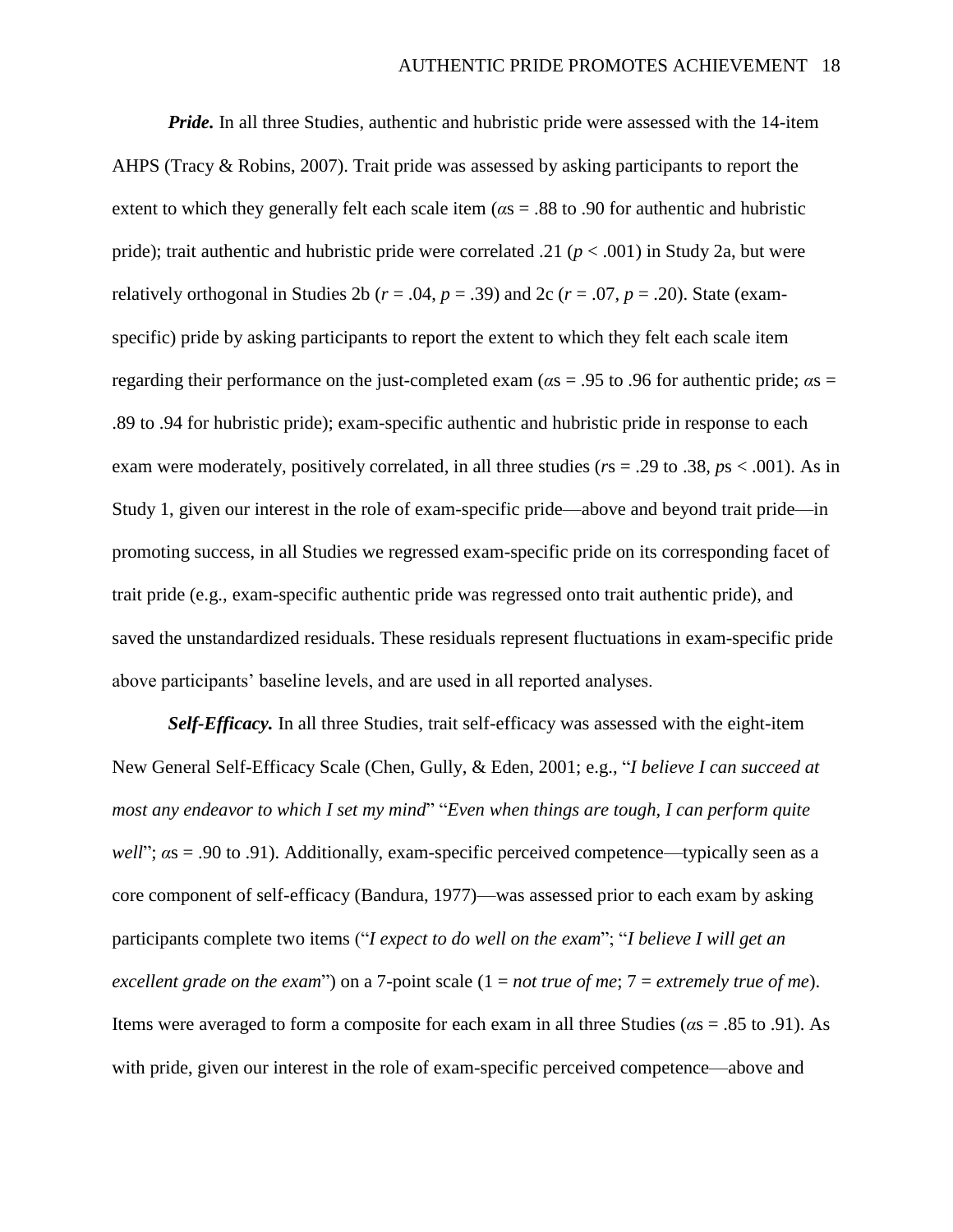beyond general self-efficacy—in promoting success, in all studies we regressed exam-specific perceived competence on general self-efficacy, and saved the unstandardized residuals. These residuals represent fluctuations in exam-specific perceived competence above participants' baseline levels, and are used in all reported analyses.

*Plans to study differently.* In all three studies, participants reported their plans to study differently for subsequent exams compared to the prior exam by completing two items (e.g., "*My preparation for exam 2 will be different than my preparation for exam 1*" and "*I plan to study for exam 2 differently than I studied for exam 1*") on a 7-point scale (1 = not at all true of me;  $7 =$ very true of me). These items were averaged to create a two-item composite measure of plans to study differently for each exam ( $\alpha s = .91$  to .97).

*Studying behaviors.* In Study 2c, participants reported the number of days, and number of hours per day, that they spent studying for both exam 1 and 2 of the class. Participants reported studying similar amounts for exam 1 ( $M_{\text{Days}} = 2.92$ ; *SD* = 1.66;  $M_{\text{HoursPerDay}} = 3.82$ ; *SD* = 2.65) and exam 2 ( $M_{\text{Days}} = 2.99$ ; *SD* = 1.66;  $M_{\text{HoursPerDay}} = 3.92$ ; *SD* = 2.50). To create indices of the extent to which students changed their studying behaviors for exam 2, compared to exam 1, we regressed the number of days and number of hours per day studied for exam 2 onto the corresponding variables for exam 1, and saved the unstandardized residuals.

#### **Results**

**Overview.** Bivariate correlations among all study variables are presented in Tables S2-S4 of the online supplement. For all three studies, there were two identical analysis cycles, one involving the interval from exam 1 to exam 2, and one involving the interval from exam 2 to exam 3, for a total of six analysis cycles. For each analysis cycle, we tested our model regarding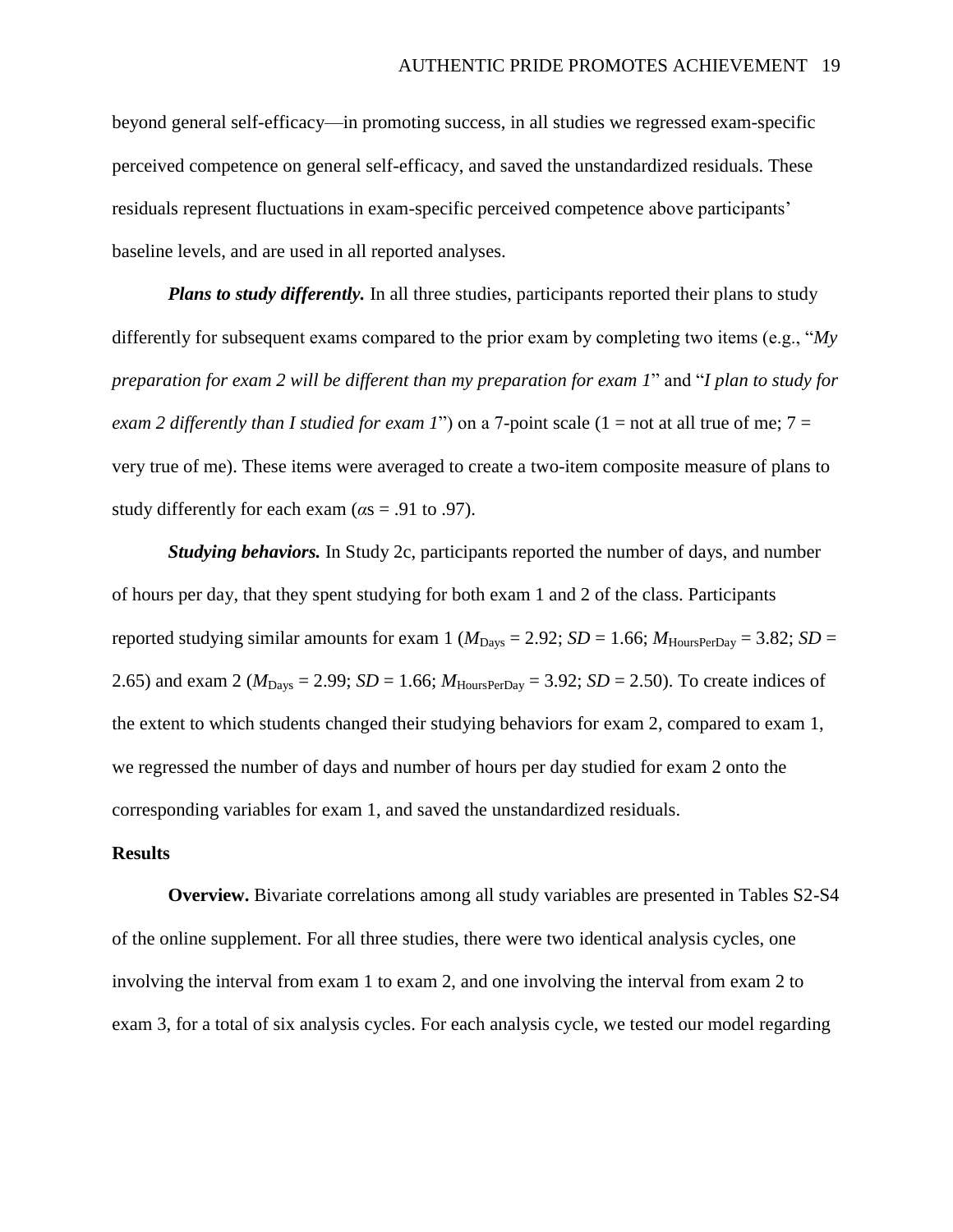authentic pride and exam performance through path analysis, using the lavaan package in R. All variables were centered prior to fitting the model.

The tested model involved several components (see Figure 2). First, prior exam score was used to predict both authentic pride regarding the prior exam (henceforth *prior exam authentic pride*) and perceived competence regarding the subsequent exam (henceforth *subsequent exam perceived competence*), which in turn were used to predict changes in studying behaviors for the subsequent exam (henceforth *plans to study differently*). We used perceived competence regarding the subsequent exam—rather than the prior exam—because self-efficacy involves an appraisal of one's ability to succeed or competently perform at a future achievement task, and is therefore thought to motivate engagement in such future tasks (Bandura, 1977; Bandura & Schunk, 1981). Plans to study differently were in turn used to predict subsequent exam score, and this final path was examined separately for students who performed well versus poorly on the prior exam. Importantly, by including both authentic pride and perceived competence in the same model, we were able to test whether authentic pride promoted changes in studying behavior and improved exam performance simultaneously to, and independent of, any effect of perceived competence on those variables.

Additionally, in Study 2c, we tested whether effects held when a concrete behavioral measure was used to assess changes in studying behavior instead of reported intentions to change. For the analysis cycle running from exam 1 to exam 2, we fit an identical model to the one described above, substituting changes in both number of days and number of hours per day studied for exam 2 compared to exam 1, for plans to study differently for exam 1 compared to exam 2. Finally, in all three studies, we tested whether authentic pride is a stronger barometer of success, and functions more strongly to promote achievement behavior, compared to hubristic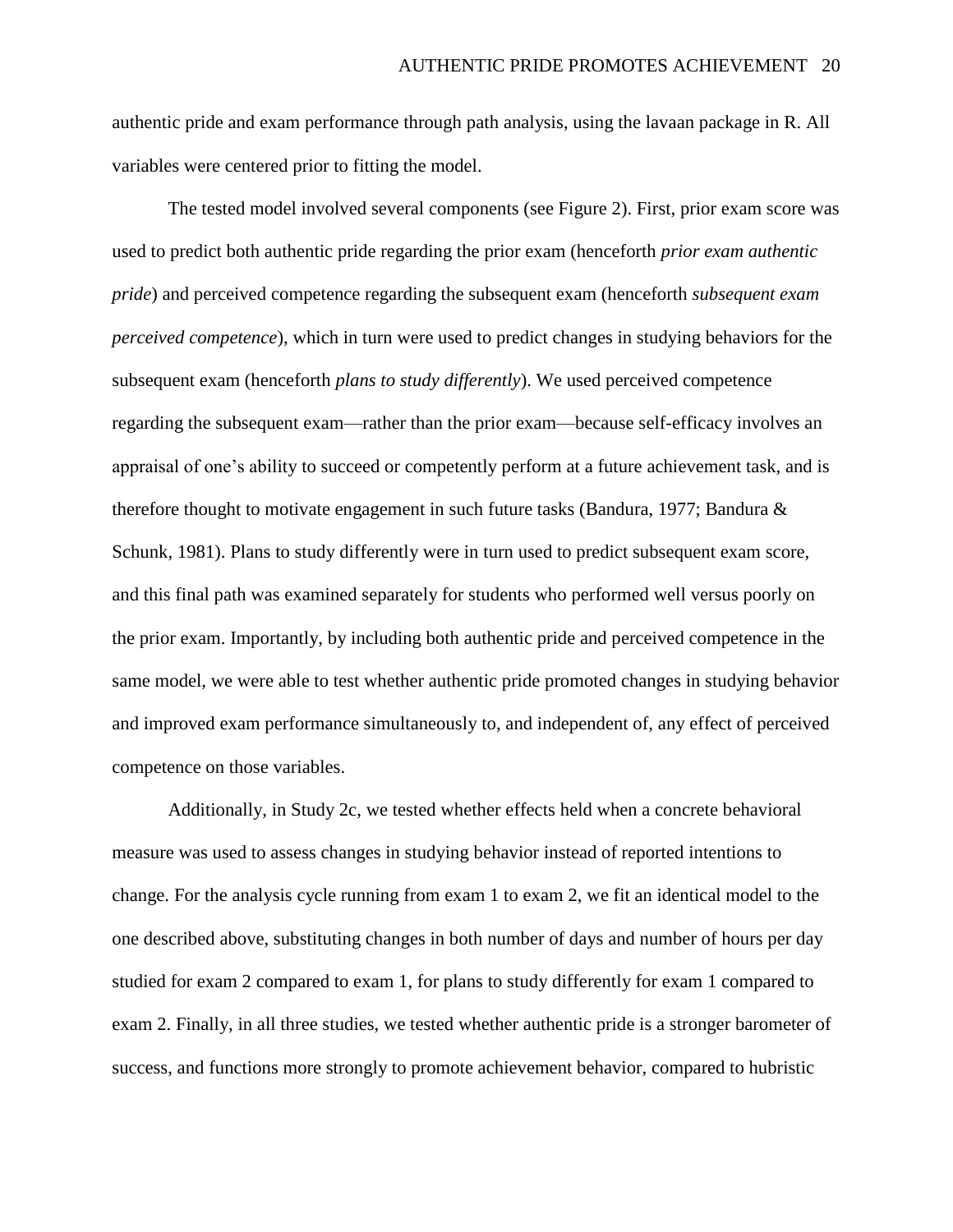pride. To accomplish this goal, we substituted hubristic pride for authentic pride in our primary model described above.

To arrive at more precise effect size estimates, we conducted an internal meta-analysis of all model coefficients from our primary model, including coefficients involving hubristic pride, when it was substituted into our primary model.<sup>5</sup> Given that our interest was in drawing conclusions only about the effects estimated in our set of studies, we used a fixed-effects model (Konstantopolous & Hedges, 2009). Following recommendations by Lipsey and Wilson (2001) unstandardized model coefficients from each of our six models were weighted by the inverse of their variance, to arrive at an average unstandardized effect size estimate. We performed statistical inference tests by dividing the average effect sizes by their standard error, and computed 95% confidence intervals using normal theory, using the standard error of the average effect sizes to estimate upper and lower bounds. To aid interpretation, effect sizes were standardized for presentation, using the pooled variances from the original variables.

Table 1 and Figure 1 present meta-analytically derived coefficients for our primary models. Tables S5 and S6 and Figure S1 present coefficients for models in which concrete behavioral measures were used to index changes in studying behaviors. Below we present metaanalytically derived coefficients for our primary models. Notably, the pattern of results was identical across all six analysis cycles, though meta-analyzing gave greater statistical power, increasing the statistical significance of all coefficients. Coefficients from our primary model for all six analysis cycles are presented in Tables S7 to S12 of the online supplement.

**Is authentic pride a barometer of success?** Participants who performed well on class exams felt greater authentic pride following those exams than participants who performed poorly  $(b = .048, p < .001, Cl<sub>95</sub> = .045$  to  $.050, \beta = .61$ ). Participants who performed well also felt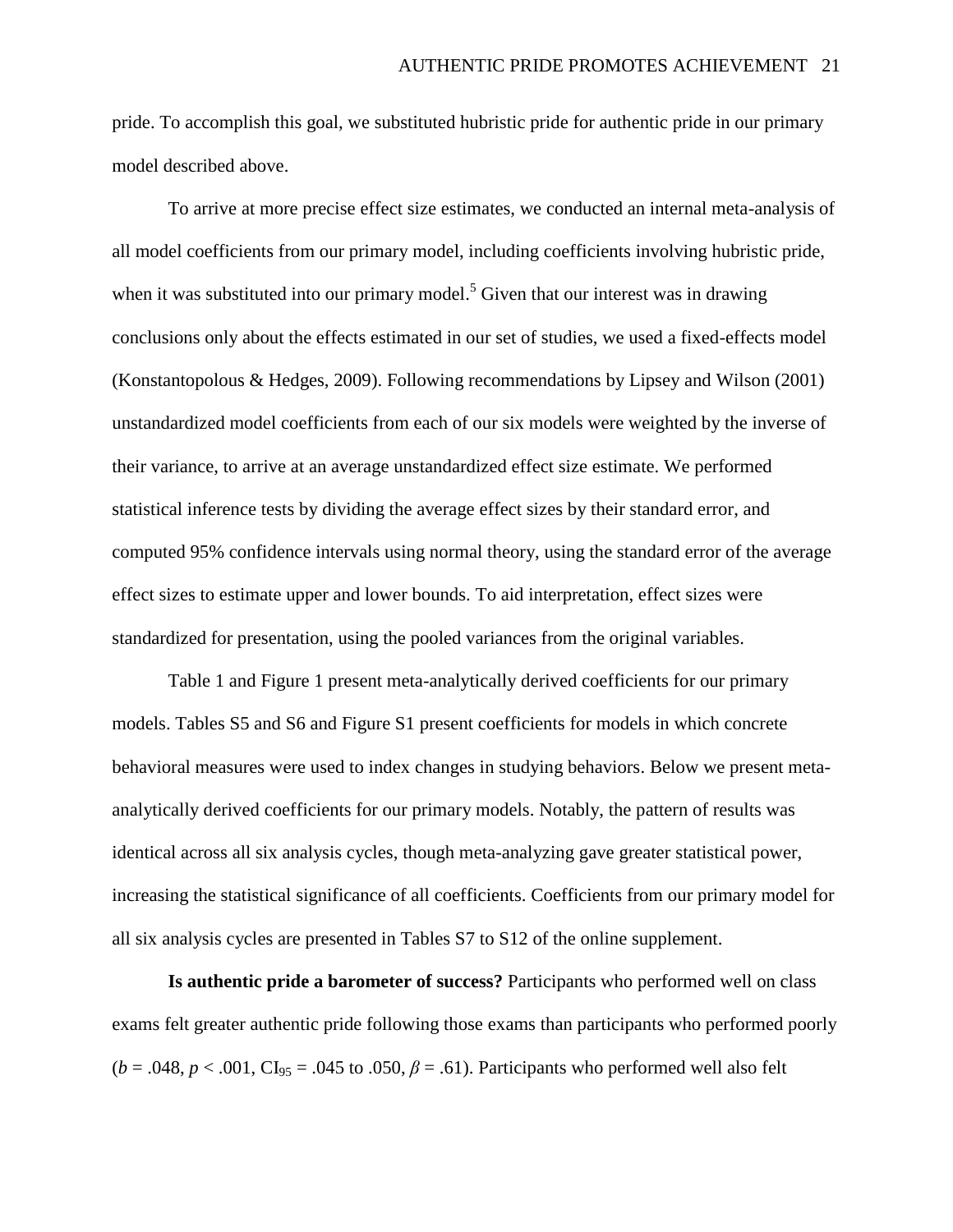greater hubristic pride ( $b = .006$ ,  $p < .001$ , CI<sub>95</sub> = .004 to .007,  $\beta = .14$ ); however, given that the confidence interval for authentic pride does not include the parameter estimate for hubristic pride, and vice versa, we can conclude that authentic pride is a stronger barometer of academic success than hubristic pride. Finally, participants who performed well on class exams also felt greater perceived competence regarding the subsequent exam, though this effect was smaller than the effect of exam score on authentic pride ( $b = .021$ ,  $p < .001$ , CI<sub>95</sub> = .017 to .025,  $\beta = .23$ ).

**Does authentic pride function to promote achievement behavior?** Authentic pride in response to prior exams negatively predicted plans to study differently for subsequent exams  $(b =$  $-0.52$ ,  $p < 0.001$ , CI<sub>95</sub> =  $-0.60$  to  $-0.44$ ,  $\beta = -0.29$ . Hubristic pride in response to prior exams also negatively predicted plans to study differently for subsequent exams ( $b = -0.27$ ,  $p < 0.001$ , CI<sub>95</sub> = -.40 to -.14,  $\beta$  = -.08); however, given that the confidence interval for authentic pride does not include the parameter estimate for hubristic pride, and vice versa, we can conclude that authentic pride promotes achievement behavior more strongly than does hubristic pride.

In contrast to the effects of authentic pride, perceived competence for subsequent exams showed a weak, positive relation with plans to study differently for subsequent exams ( $b = .10$ ,  $p$ )  $< .001$ , CI<sub>95</sub> = .04 to .16,  $\beta$  = .07). Thus, participants who felt *less* authentic pride regarding exam performance, above and beyond their actual exam score, reported stronger intentions to adjust their future study habits, whereas participants who felt *more* competent regarding an upcoming exam performance reported stronger intentions to adjust their study habits for that exam.

These effects held when studying plans were indexed with the concrete behavioral measure of hours studied per day. Authentic pride in response to prior exam strongly negatively predicted changes in number of hours per day studied for exam 2, compared to exam  $1 (b = -0.38)$ ,  $p = .02$ ,  $CI_{95} = -.69$  to  $-.07$ ,  $\beta = -.17$ ). However, the effect did not hold for number of days studied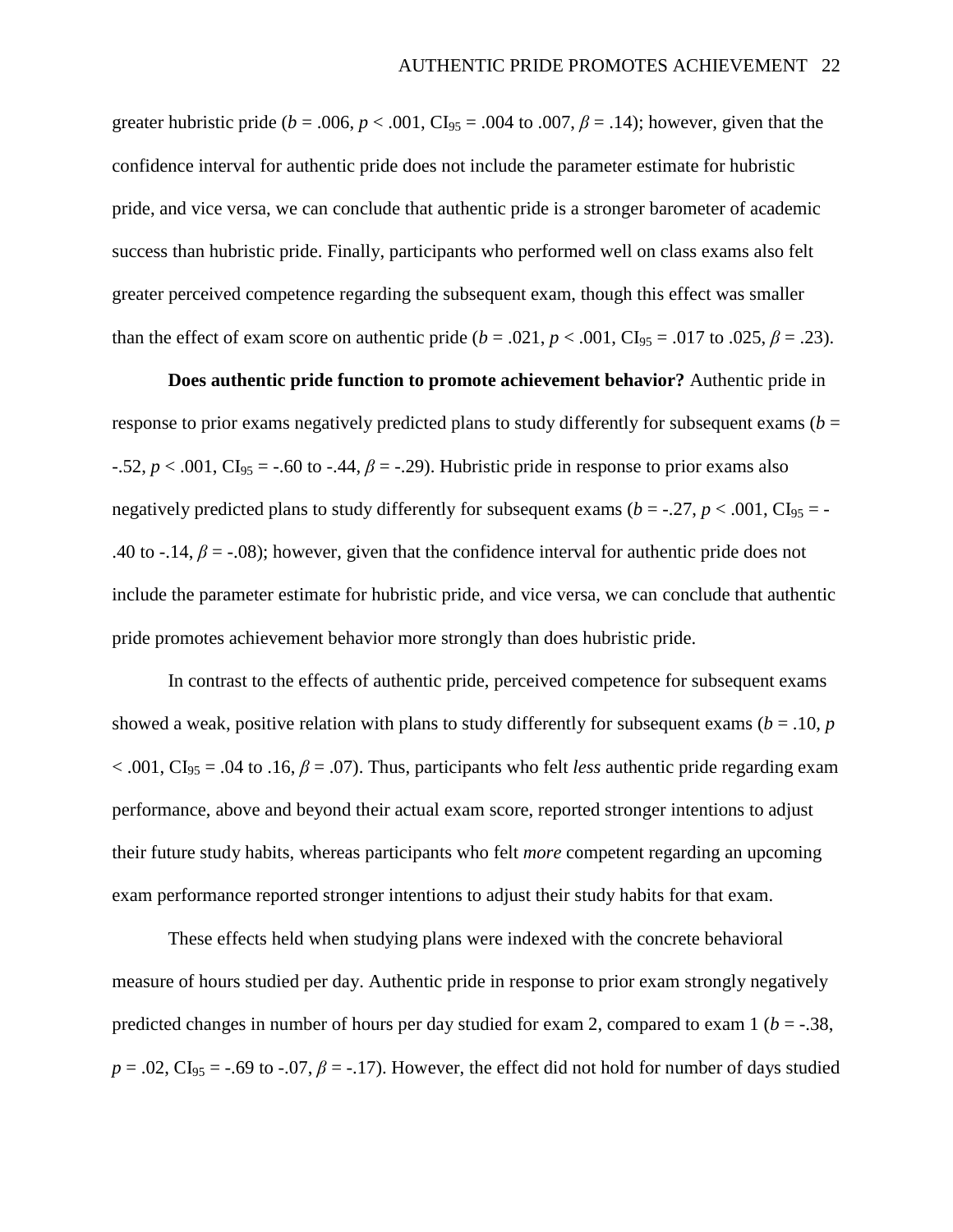$(b = .02, p = .86, Cl<sub>95</sub> = -.17$  to .21,  $\beta = .01$ ). In contrast, perceived competence for subsequent exams showed weak, non-significant relations with both measures; these effects were of similar size as those found with plans to study differently (number of hours per day:  $b = .12$ ,  $p = .30$ , CI<sub>95</sub> = -.11 to .35,  $\beta$  = .07; number of days: *b* = .10, *p* = .15, CI<sub>95</sub> = -.04 to .24,  $\beta$  = .09).

**Does authentic pride promote improved performance?** To test whether authentic pride-driven behavioral change led to improved exam performance for those who had performed poorly on the prior exam, we computed the indirect effect of prior exam authentic pride on subsequent exam score, through plans to study differently for subsequent exams. Given our prediction that low authentic pride and high self-efficacy most strongly benefit students who performed poorly, we tested whether this effect differed depending on prior exam score, by examining the interaction between prior exam score and plans to study differently for subsequent exams.

As predicted, an interaction emerged between prior exam score and plans to study differently for subsequent exams ( $b = -.04$ ,  $p < .001$ , CI<sub>95</sub> = -.06 to -.02,  $\beta$  = -.08). To understand the nature of this interaction, we conducted a simple slopes analysis, examining the relation between plans to study differently and subsequent exam score for students one standard deviation above and below the mean (Cohen, Cohen, Aiken, & West, 2003). Plans to study differently for subsequent exams positively and significantly predicted subsequent exam performance for students who performed poorly on prior exams ( $b = 1.26$ ,  $p < .001$ , CI<sub>95</sub> = .77 to 1.64,  $β = .19$ ), but not for students who performed well (*b* = .17, *p* = .26, CI<sub>95</sub> = -.13 to .47, *β* = .03). As a result, for students who performed poorly on prior exams, exam-specific authentic pride exerted a small, negative, indirect effect on subsequent exam score, through its influence on plans to change study habits ( $b = -.58$ ,  $p < .001$ , CI<sub>95</sub> = -.79 to -.36,  $\beta$  = -.06). More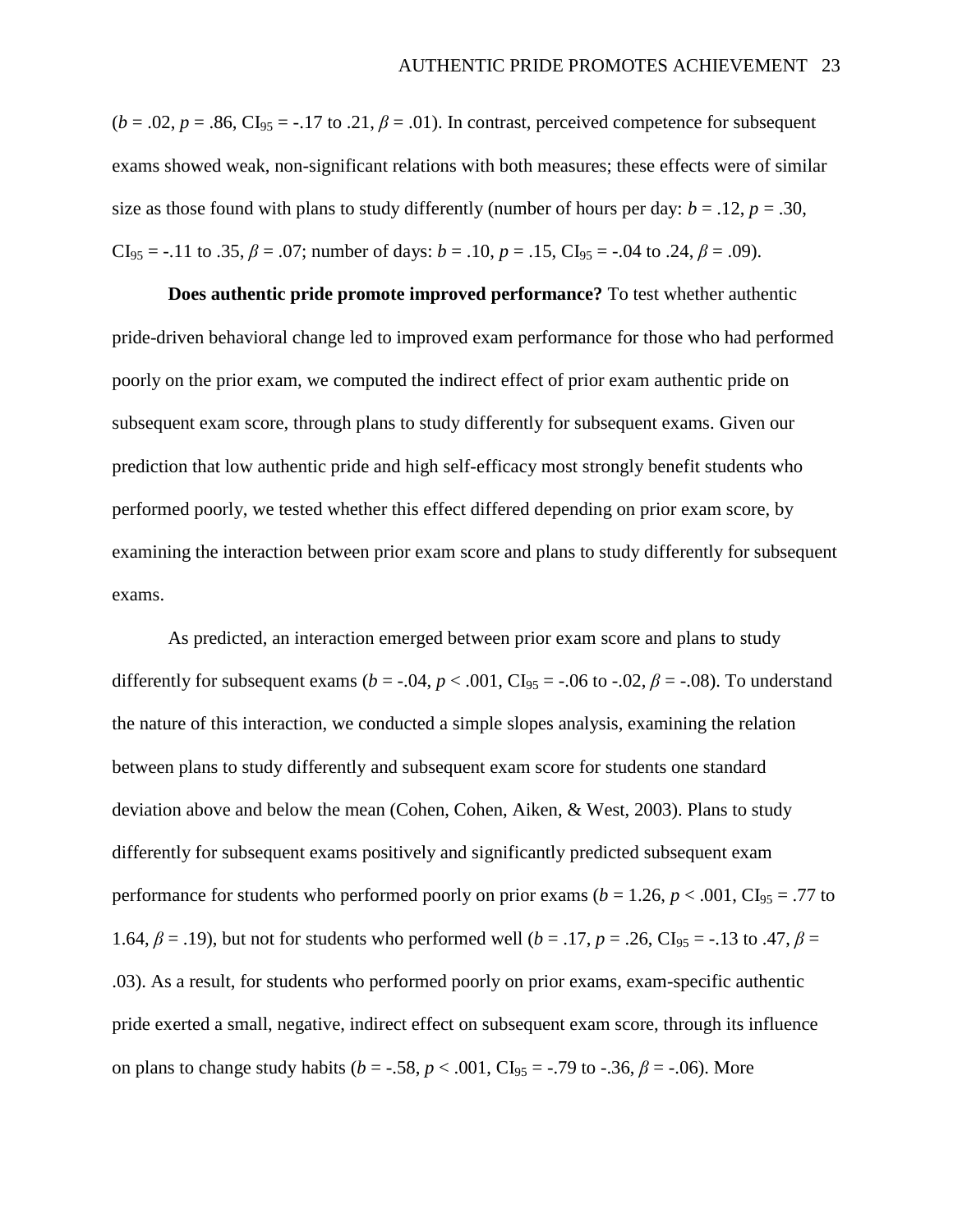specifically, a one-unit decrease in exam-specific authentic pride predicted a .06 standardized unit increase in subsequent exam score for low achieving students. Exam-specific hubristic pride also exerted a small, negative, indirect effect on subsequent exam score ( $b = -0.31$ ,  $p < 0.01$ , CI<sub>95</sub> =  $-0.51$  to  $-0.11$ ,  $\beta = -0.02$ ); however, given that the confidence interval for authentic pride does not include the parameter estimate for hubristic pride, and vice versa, we can conclude that authentic pride promotes achievement more strongly than hubristic pride. In contrast, for students who performed well on prior exams, the indirect effect of exam-specific authentic pride and hubristic pride on subsequent exam score were both near-zero (authentic pride:  $b = -0.08$ ,  $p = 0.32$ , CI<sub>95</sub> = -.24 to .08,  $\beta$  = -.01; hubristic pride: *b* = -.04, *p* = .36, CI<sub>95</sub> = -.12 to .04,  $\beta$  = .00).

Notably, the same analyses for perceived competence revealed a similar effect, but in the opposite direction; for students who performed poorly on prior exams, the indirect effect of subsequent exam perceived competence on subsequent exam performance was small and positive ( $b = .07$ ,  $p = .05$ , CI<sub>95</sub> = .00 to -.15,  $\beta = .01$ ), whereas the effect for students who performed well on prior exams was near-zero  $(b = -0.01, p = 0.76, \text{CI}_9 = -0.04$  to  $0.03, \beta = 0.00$ . Together, these findings suggest that, for poorly performing students, experiencing *low* levels of authentic pride, but *high* levels of perceived competence, promoted improved future academic performance, by virtue of prompting an increase in studying.

Additionally, these effects partially held when studying plans were indexed with the behavioral measure of hours studied per day. A marginally significant interaction emerged between exam 1 score and change in number of hours per day studied for exam 2 compared to exam 1 ( $b = -0.03$ ,  $p = 0.12$ , CI<sub>95</sub> = -0.07 to 0.01,  $\beta = -0.07$ ). This means that, for students who performed poorly on exam 1, exam-specific authentic pride exerted a small, negative, indirect effect on subsequent exam score, through its influence on changes in number of hours per day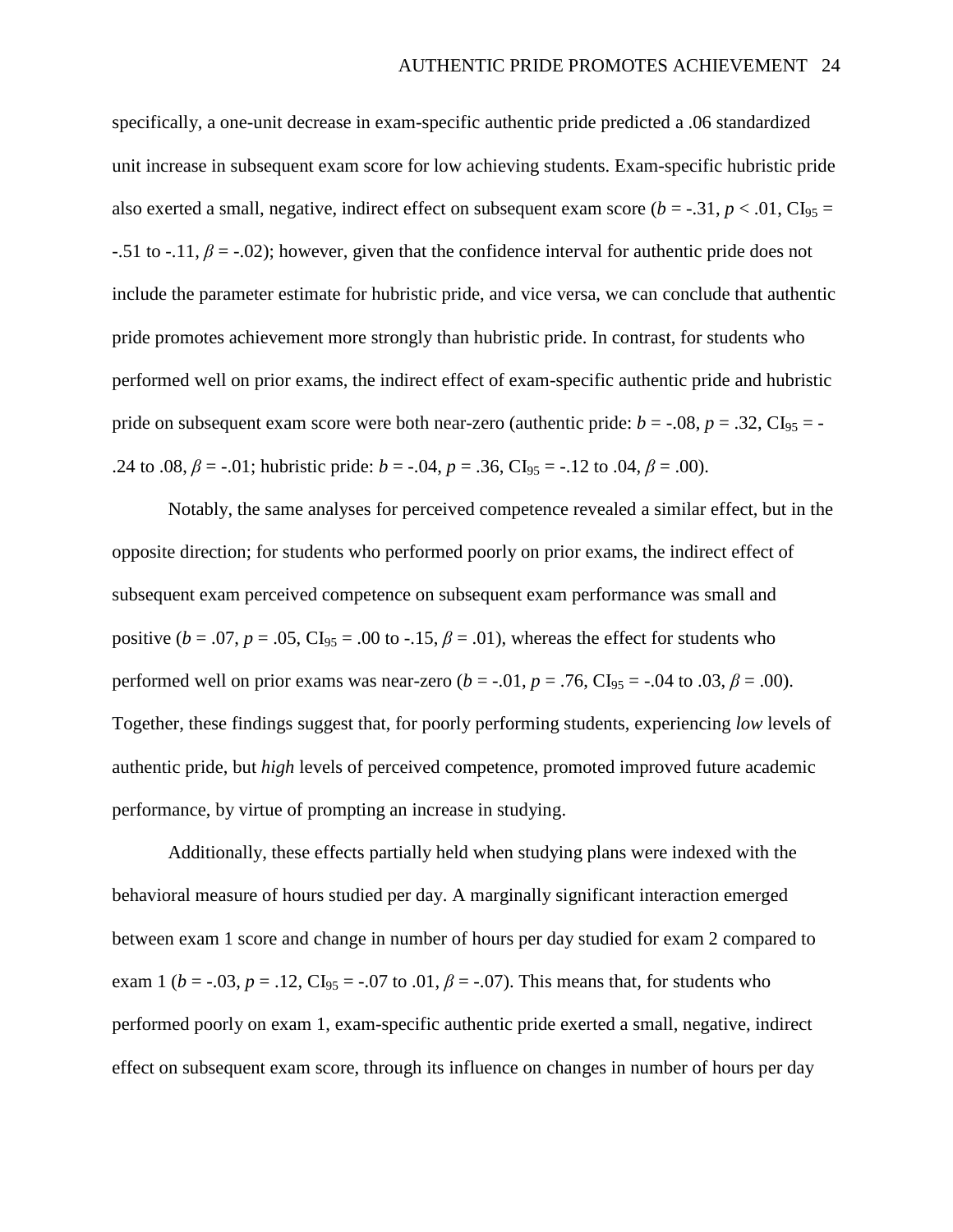studied ( $b = -0.39$ ,  $p = 0.06$ , CI<sub>95</sub> = -.80 to .02,  $\beta = -0.03$ ); a one-unit decrease in exam-specific authentic pride predicted a .03 standardized unit increase in subsequent exam score for low achieving students.<sup>6</sup> In contrast, for students who performed well on prior exams, the indirect effect of exam-specific authentic pride on subsequent exam score was near zero  $(b = -12, p = 12)$ .33,  $CI_{95} = -.37$  to .13,  $\beta = -.01$ ). Notably, the same analysis for perceived competence and hubristic pride revealed no indirect effect of subsequent exam perceived competence or hubristic pride on subsequent exam performance, regardless of students' performance on exam 1 (*b*s = .04 to .39, *p*s > .21, *β*s = .00 to .02). Change in number of days studied for exam 2 compared to exam 1 did not predict subsequent exam score ( $b = .39$ ,  $p = .30$ , CI<sub>95</sub> = -.35 to 1.13,  $\beta = .04$ ), and this effect was not moderated by exam 1 score ( $b = -.04$ ,  $p = .28$ , CI<sub>.95</sub> = -.11 to .03,  $\beta = -.05$ ); as a result, the indirect effects of authentic pride and perceived competence on subsequent exam score, through changes in number of days studied, were all near-zero and not significant (*b*s = - .01 to .08,  $ps > .31$ ,  $\beta s = .00$  to .01).

#### **Discussion**

Studies 2a, 2b, and 2c built upon Study 1 by providing the first evidence that authentic pride is a functional barometer which, in addition to helping individuals gauge current success and influencing subsequent achievement behavior, predicts downstream performance outcomes. As in Study 1, authentic pride gauged whether students had performed well on a class exam. Additionally, authentic pride influenced students' plans for subsequent achievement behavior in an adaptive manner, such that those who felt low authentic pride reported stronger intentions to change their study habits for subsequent exams, and this effect could not be attributed to exam score, suggesting that authentic pride influences behavioral change above and beyond simple knowledge of past performance. Finally, authentic pride-driven plans to change study habits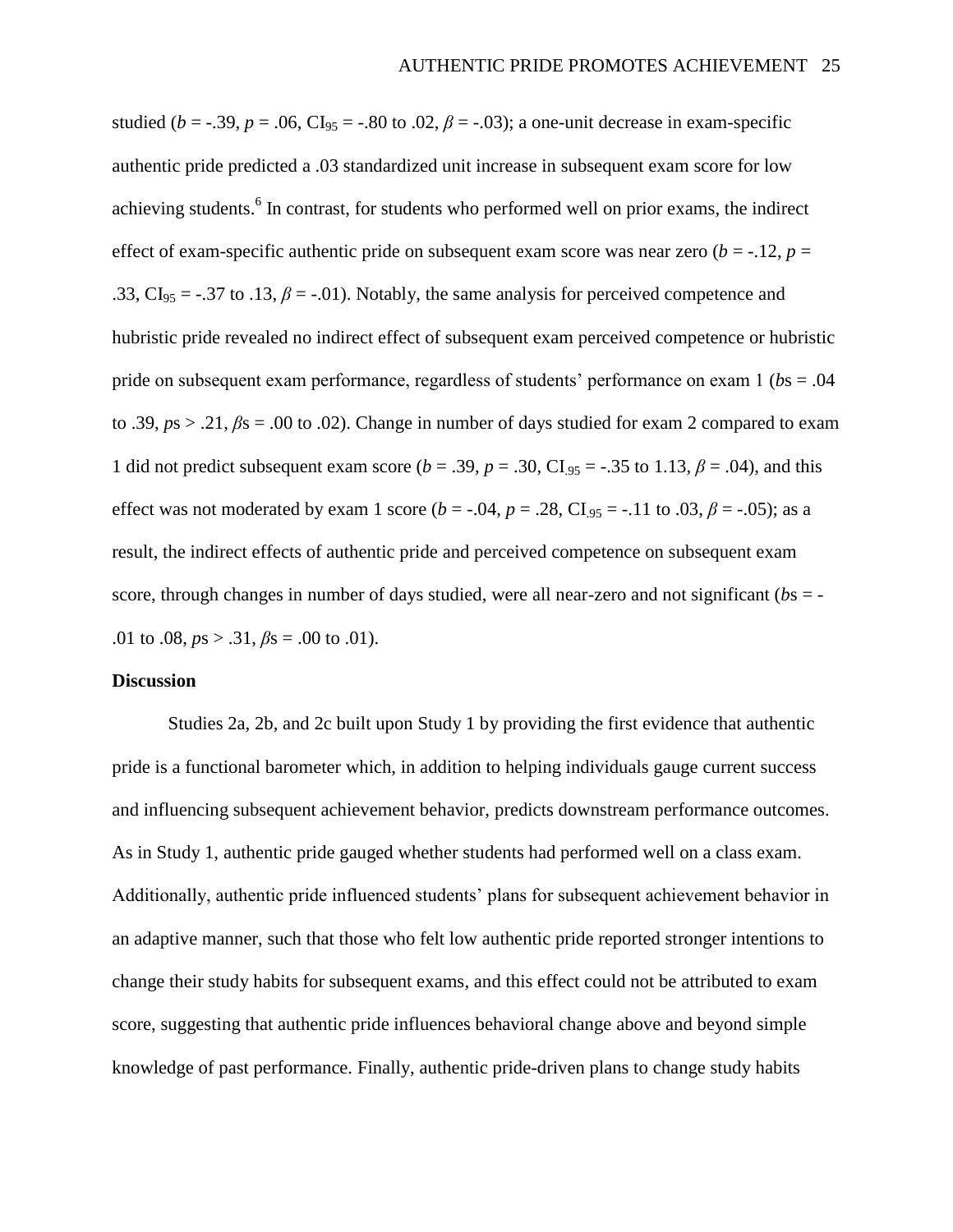predicted improved future exam performance for low-achieving students; students who followed the feedback provided by their authentic pride (i.e., adjusted their studying habits following poor performance) achieved greater success on subsequent exams than did those who did not listen to their pride in this way.<sup>7</sup> Importantly, the effects of authentic pride on exam performance emerged alongside, and independent from, the effects of self-efficacy on exam performance, which were opposite in nature; *low* authentic pride, but *high* perceived competence, each promoted improved exam performance by motivating low-performing students to change their studying behaviors. Finally, all of the functional effects of authentic pride on achievement were stronger than those for hubristic pride, suggesting that the link between pride and achievement is primarily driven by authentic pride.

#### **General Discussion**

The present set of studies provides the first evidence that authentic pride is a functional barometer which gauges past success and promotes achievement-oriented behavioral change and eventual improved performance on achievement tasks. Individuals respond to success—both academic and athletic—with high levels of authentic pride, and to failure with low levels of authentic pride. These achievement-based fluctuations in authentic pride influence subsequent achievement behavior; individuals who feel low levels of authentic pride respond by planning to change their behavior, whereas those who experience high levels of authentic pride respond by planning to maintain similar behavior in future achievement contexts.

Most important, pride-informed changes in achievement behavior have functional consequences; in Studies 2a, 2b, and 2c, individuals who changed their achievement behavior following poor academic performance as guided by low authentic pride performed better in subsequent achievement settings than did those who did not respond to their pride in this manner.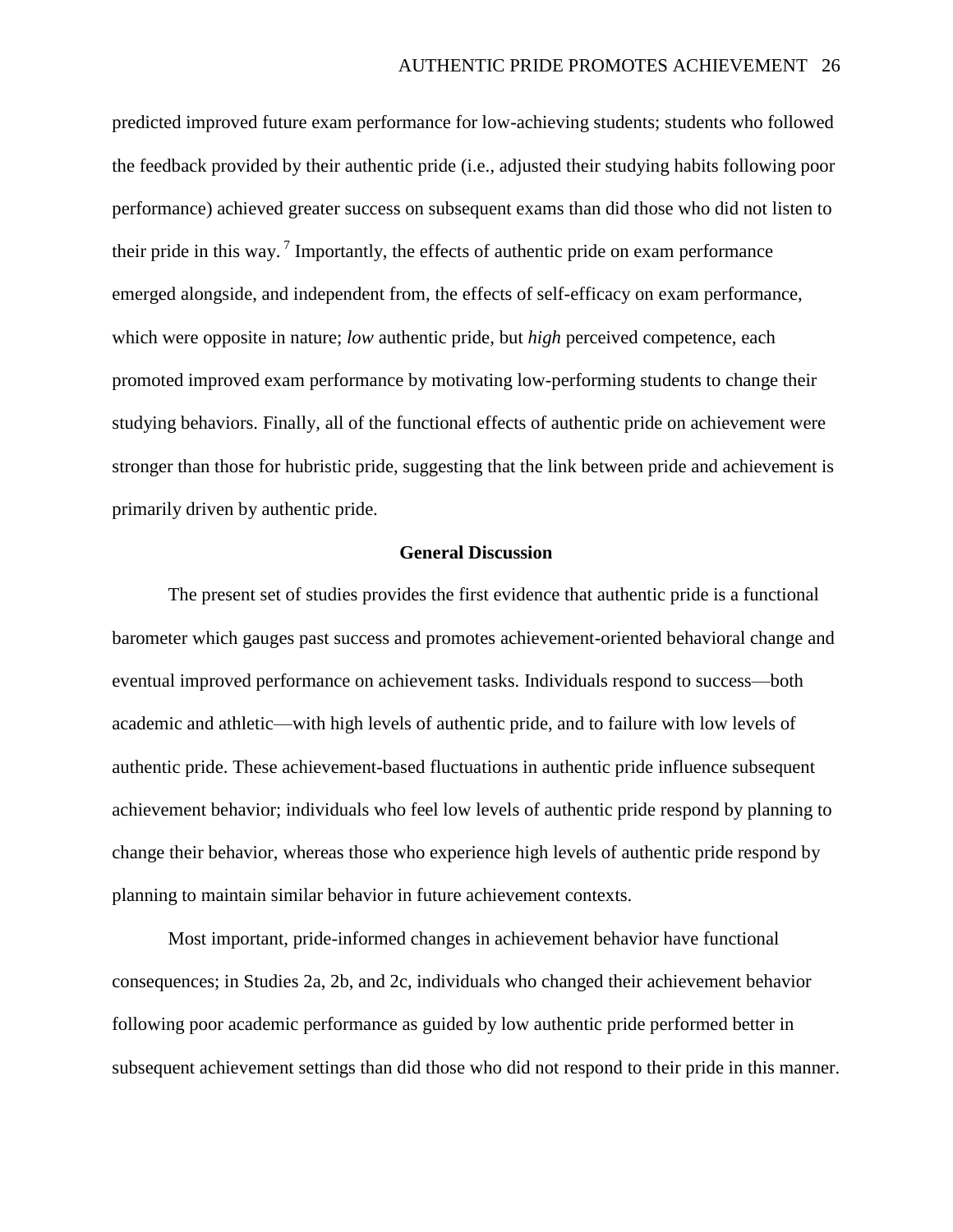These effects emerged alongside and independent of the positive effect of high self-efficacy on exam performance, and were stronger for authentic pride than for hubristic pride. In sum, the present research demonstrates the importance of responding to the informational value and motivational push provided by low authentic pride in achievement settings.

#### **Authentic Pride is a Functional Barometer Promoting Achievement**

The present work advances our knowledge of authentic pride and achievement in a number of ways. First, the functional consequences of authentic pride were demonstrated for outcomes highly relevant to the lives of the individuals who participated in our studies, including adults who dedicated months of diligence to marathon training, and students at a top-tier university, where academic success is highly valued.

Second, in Studies 2a, 2b, and 2c, authentic pride predicted actual performance on a concrete achievement outcome. Prior studies have suggested that high levels of pride influence achievement by increasing the effort and persistence individuals devote to challenging activities (Sigall & Gould, 1979; Williams & DeSteno, 2008), and by increasing individuals' sense of selfefficacy and goal-congruence when completing achievement tests (Herrald  $&$  Tomaka, 2002). However, no prior studies have examined whether these changes in motivation or cognition promote actual performance outcomes. Establishing the link between feelings of low authentic pride and achievement outcomes supports the claims and prior evidence suggesting that the social function of authentic pride is to promote status by virtue of prompting achievements in socially valued domains (e.g., Cheng et al., 2010; Tracy & Robins, 2004; Tracy et al., 2010).

Third, all four studies elucidated a mechanism by which low authentic pride promotes achievement: current levels of authentic pride were found to motivate individuals to tailor preparations for subsequent achievement contexts in a manner that proved beneficial. In contrast,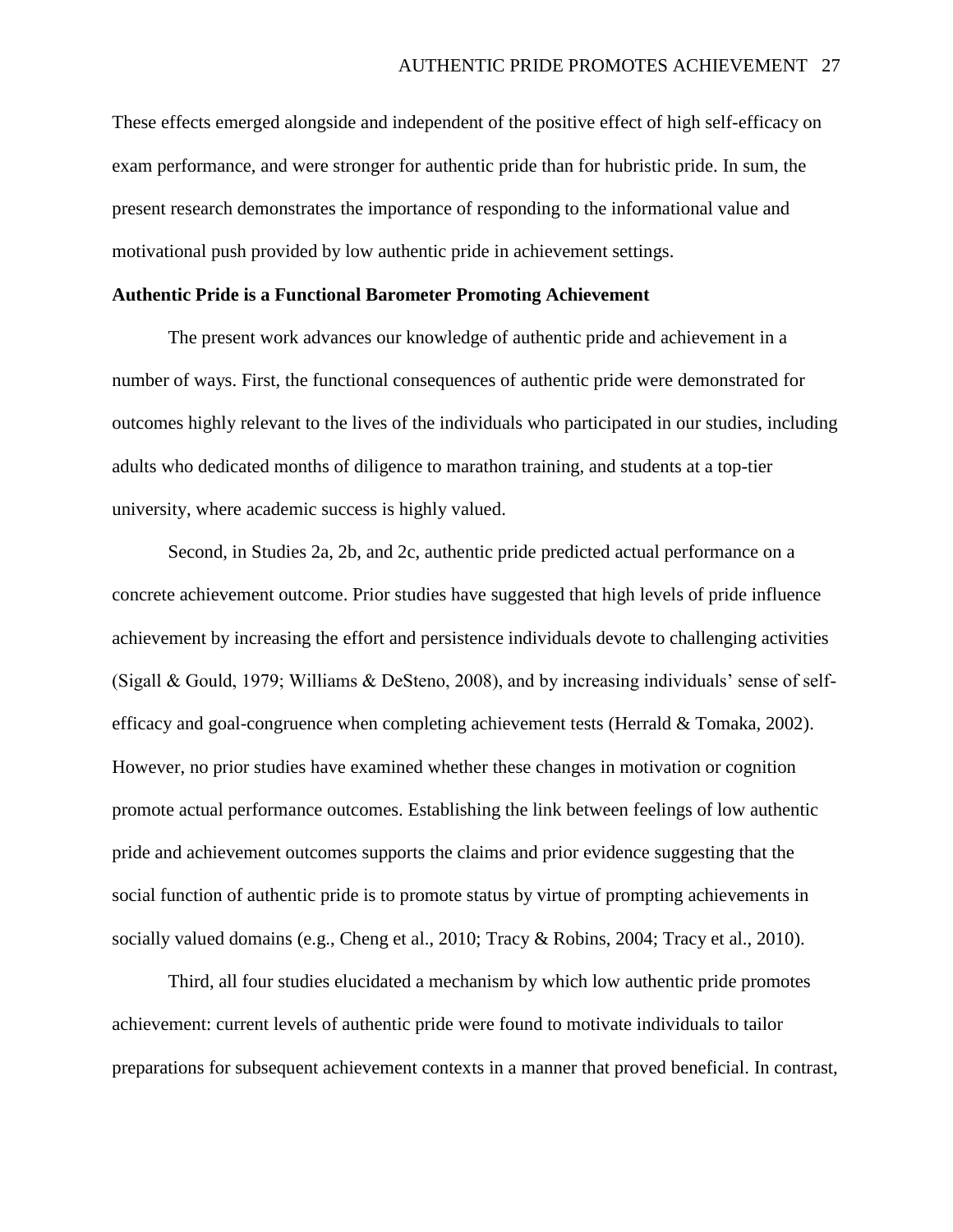in the only prior study that demonstrated an association between pride regarding one's prior performance and subsequent performance on a concrete achievement outcome, the mechanism by which pride promoted achievement was not examined (Pekrun et al., 2009). Our finding that authentic pride promotes achievement by gauging prior performance and motivating individuals to change their behavior accordingly is consistent with control-process theories of emotion, which suggest that unpleasant feelings motivate goal-directed behavior by signaling a lack of progress toward the goal (Carver & Scheier, 1990; Larsen, 2000; Leary et al., 1995; Simon, 1967). Importantly, this was shown to occur independently of, and alongside, an opposing process linking self-efficacy to achievement; *low* authentic pride promoted improved exam performance by prompting poor performing students to change their studying behaviors, and *high* self-efficacy did the same. Although our results suggest that the positive effect of low authentic pride on performance is largely informational, it is likely that high authentic pride has motivational power, as well, in certain contexts. Indeed, prior work examining the relation between pride and achievement has found that feelings of high pride can serve as a direct motivational force propelling increased achievement-related behaviors (e.g., Pekrun et al., 2009; Williams & DeSteno, 2008).

Fourth, all four studies used a validated measure to assess authentic pride, allowing us to demonstrate that the critical emotional experience at play in this process is this form of pride in particular, rather than hubristic pride, or a mixture of authentic and hubristic pride. The fact that authentic pride showed stronger effects than hubristic pride on achievement outcomes, across four studies and a total sample of 1132 participants, allows us to pinpoint authentic pride as the primary facet of pride that has a functional influence on achievement. Furthermore, in all studies we found that effects could be attributed to authentic pride experienced regarding prior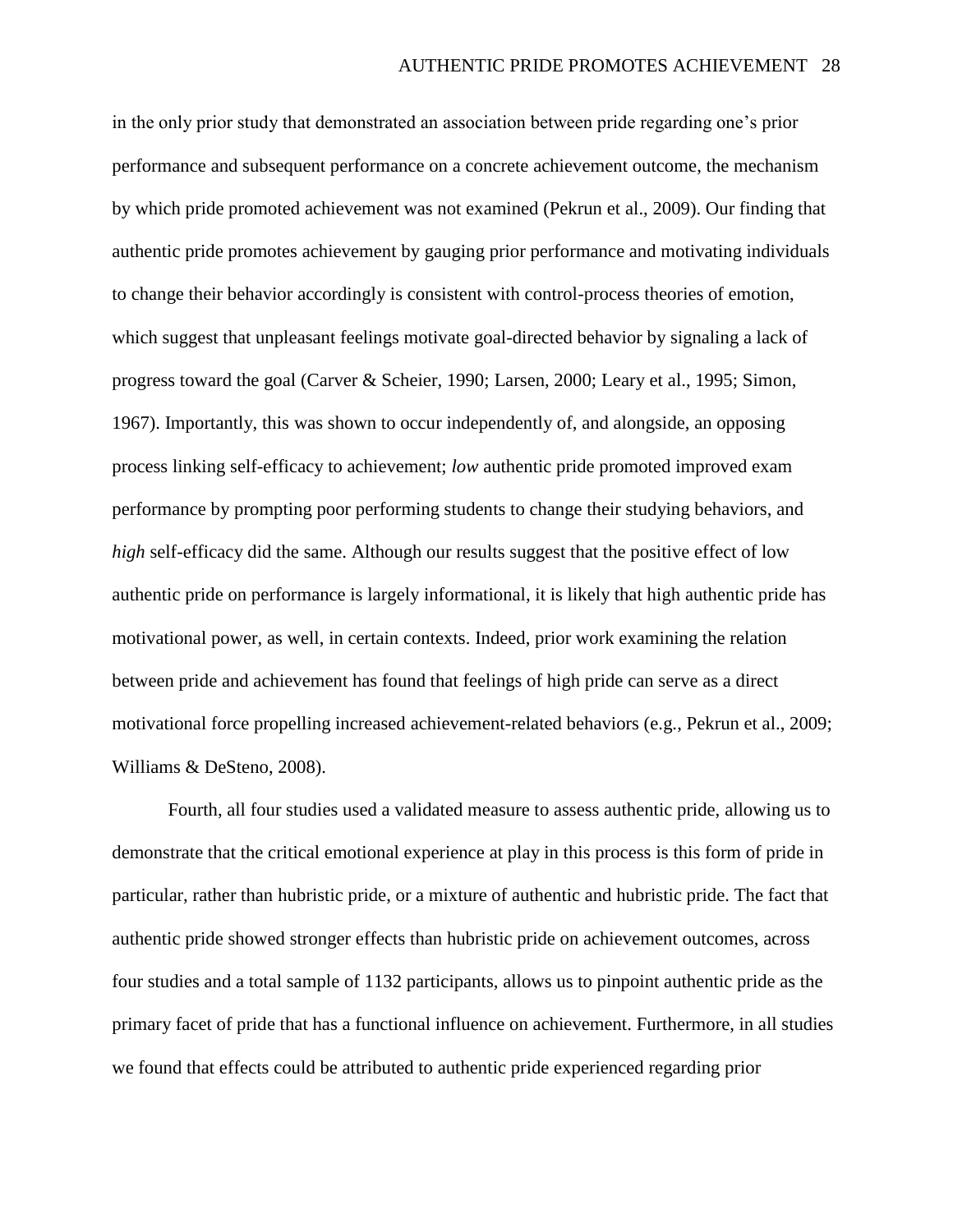achievements, above and beyond trait authentic pride, providing further support for the specific process model outlined here. Finally, by replicating the majority of our findings across multiple studies and large samples, and using meta-analytic techniques to precisely estimate effect sizes in Studies 2a, 2b, and 2c, we can be confident in the robustness of the present results.

### **Distinguishing the Authentic Pride-o-Meter from Similar Gauges**

At a broad level, our mechanistic account of authentic pride mirrors prior accounts of emotion and goal pursuit (Carver & Scheier, 1990; Larsen, 2000; Leary et al., 1995; Schwarz, 1990; Simon, 1967). However, our account diverges from past accounts in several ways. First, our theory predicts *maintenance* of effort following success. Control process theorists have argued that an individual who experiences pleasant emotion upon perceiving satisfactory progress toward a goal will subsequently reallocate effort expenditure to a different goal in order to optimize goal attainment across domains (Carver & Scheier, 1990; Simon, 1967). We found no evidence of such coasting or satisficing; students who experienced authentic pride in response to a good performance on an exam reported intentions to study in the same manner for subsequent exams, and runners who experienced authentic pride from success in their training reported intentions to train in the same manner over the subsequent months.

Second, our theory emphasizes the ultimate functionality of emotion-directed behavior, by focusing on the end consequence of improved achievement outcomes, rather than improved emotions. In contrast, several prior theories focus on the proximal consequences of emotions, and assume that emotions guide behavior with the aim of attaining pleasant affective outcomes (e.g., Larsen, 2000; Schwarz, 1990; Schwarz & Clore, 1983). These accounts, though useful in explaining the operation of emotion regulation, offer little in the way of an ultimate explanation for the instrumentality of emotions. The answer to the question of why people seek to alleviate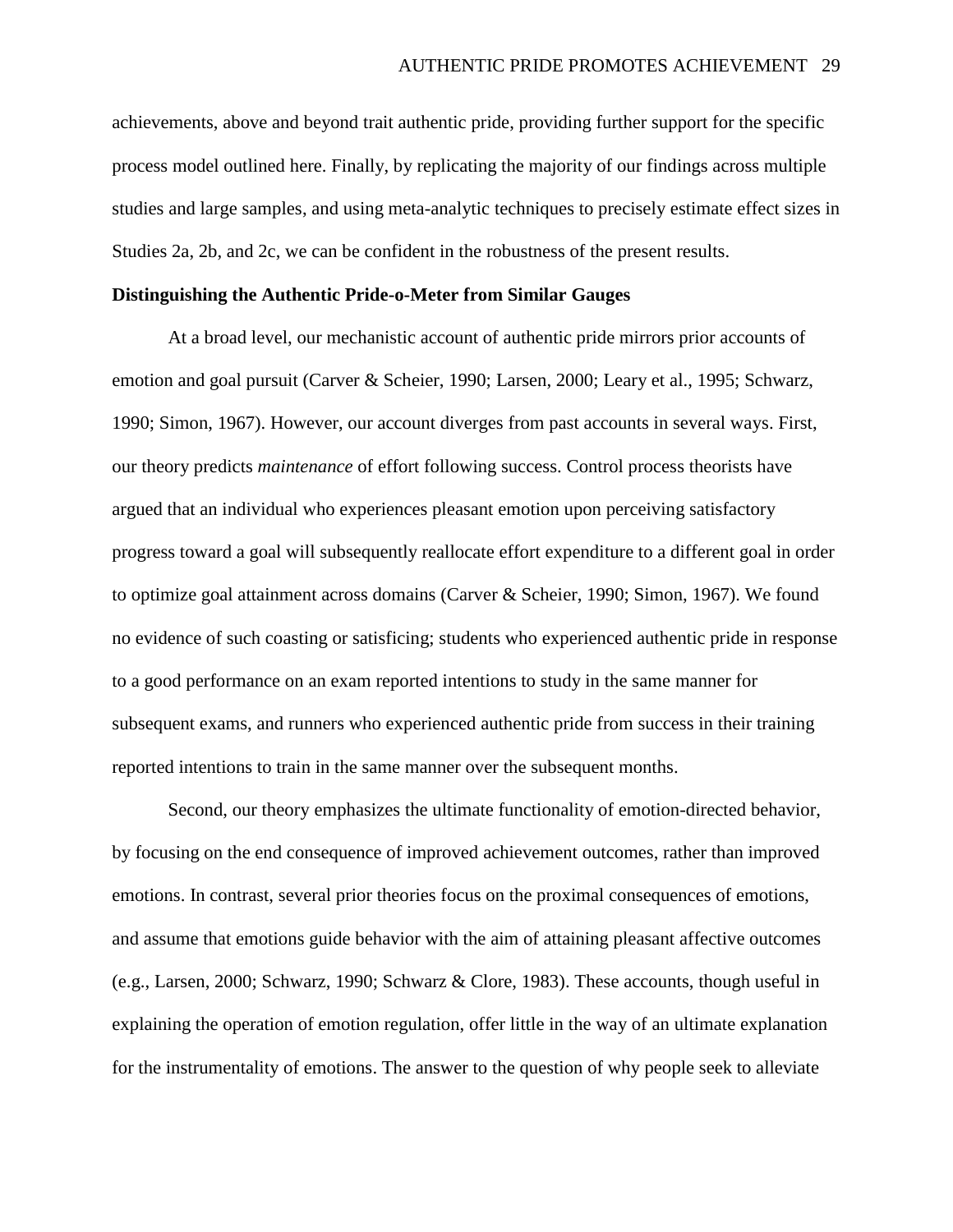negative emotions cannot, in an ultimate sense, simply be that people want to feel positive emotions. Our account emphasizes the functional consequences for achievement that arise when individuals attempt to change *both* their behaviors and their feelings. Even if pleasant feelings, such as authentic pride, are a proximal goal of emotion regulation, striving to experience authentic pride must be accompanied by instrumental behaviors meant to improve achievement, otherwise the emotion regulation effort would have no ultimate payoff.

## **Authentic Pride-o-Meter and the Sociometer**

One theory of emotion and goal pursuit that shares a good deal of common ground with our theory of authentic pride and achievement is Leary and colleagues' (1995) sociometer theory. The sociometer account suggests that self-esteem is an internal monitoring system that tracks an individual's inclusionary status and emits affective reactions in concordance with status fluctuations. Research supporting this theory has demonstrated that individuals who are liked by others in turn adopt more positive self-views (Leary, Haupt, Strausser, & Chokel, 1998; Srivastava & Beer, 2005), and individuals who experience low self-esteem tend to engage in social strategies aimed at boosting or protecting their self-esteem (Anthony, Wood, & Holmes, 2007; Leary et al., 1995). Several similarities exist between our account of authentic pride and the sociometer account of self-esteem. First, both of the posited barometers emit a pleasant emotional signal which informs individuals when they are meeting their goals to achieve or to increase inclusionary status. Second, low authentic pride and low self-esteem are both thought to result in compensatory behavior oriented toward changing the situational forces that gave rise to the warning signal; low authentic pride promotes adjustments in achievement behavior, whereas low self-esteem promotes a tendency to either derogate a group from which one has been excluded or to reintegrate with the group. Third, and in contrast to emotion regulation theories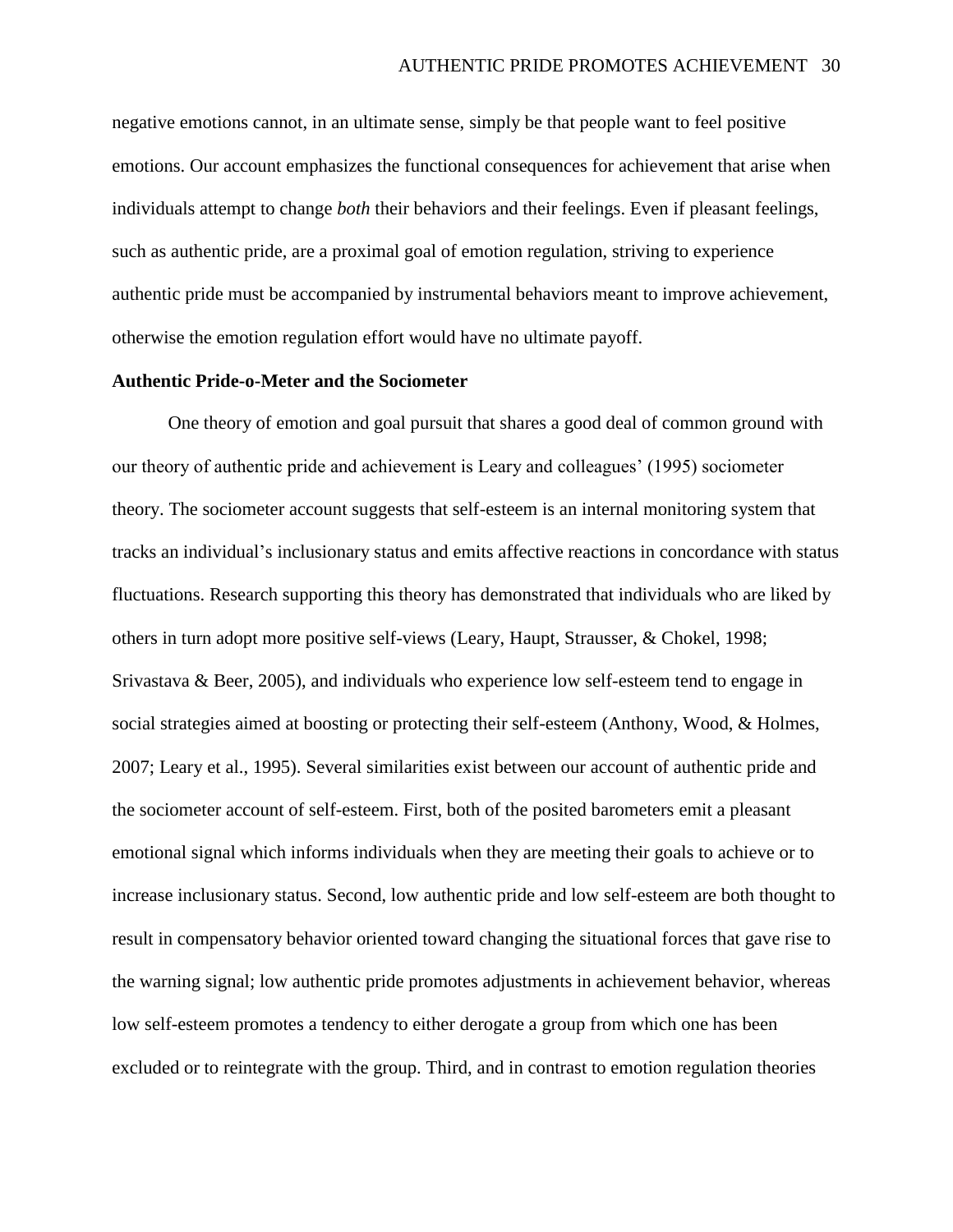(Larsen, 2000; Schwarz, 1990), in both these models the attainment of the pleasant emotional feeling indicates progress toward a larger goal, rather than constituting the end goal itself.

Despite these similarities, however, and the generative influence that Leary and colleagues' (1995) theory has had on the present work, several key features distinguish authentic pride from the sociometer. First, the two barometers emit distinct signals. Authentic pride is a momentary emotional state and thus is expected to show substantial instability and fluctuation over time and context (Ekman, 1992; Kuppens, Oravecz, & Tuerlinckx, 2010). In contrast, selfesteem is a more enduring disposition, which, despite some fluctuations in response to shifts in appraised inclusionary status, exhibits substantial trait-like stability (Donnellan, Kenny, Trzesniewski, Lucas, & Conger, 2012; Kuster & Orth, 2013).

Second, the two barometers likely function to fulfill distinct human needs. Whereas the sociometer is thought to function primarily in service of the need to belong and affiliate with others (Baumeister & Leary, 1995; Ryan & Deci, 2000), the current research suggests that authentic pride may help fulfill individuals' fundamental need to achieve and feel competent (McClelland, 1961; 1987; Ryan & Deci, 2000). This is not to say that authentic pride does not also help fulfill belonging needs; in fact, researchers have argued that self-conscious emotions, including authentic pride, evolved at least in part for this purpose (e.g., Tracy & Robins, 2004). Indeed, prior research using an event recollection method has shown that positive events other than achievements are regularly cited as eliciting authentic pride—including events associated with relationships, family members, and moral values (Tracy  $\&$  Robins, 2007, Study 3). These types of events, while not representing conventional instances of achievement (e.g., academic, athletic), constitute a demonstration of one's value to one's social group—be it a larger collective (e.g., a community food bank) or a specific interpersonal relationship (e.g., with one's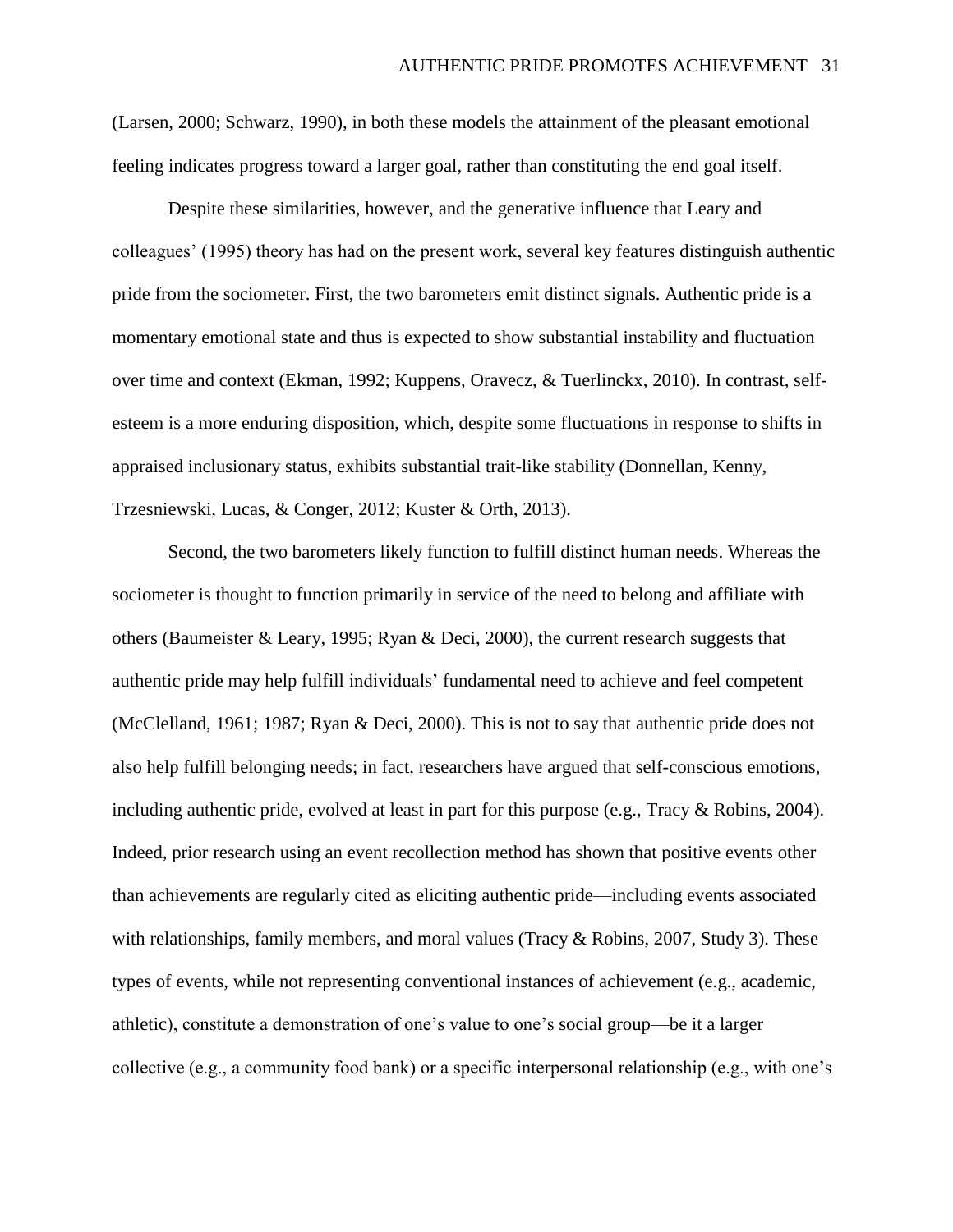child)—and the accrual of social value may be broadly construed as an achievement. Indeed, in some cultures, achievement is typically viewed in these broader terms; individuals in small-scale foraging societies gain status and influence through tasks such as catching large amounts of food or acquiring knowledge of plant-based medicine—tasks that directly help their social group (Reyes-Garcia, Molina, & Broesch, et al., 2008; von Rueden, Gurven, & Kaplan, 2008). From this view, authentic pride may serve as a functional barometer of success across social domains, which would suggest that authentic pride is an adaptive psychological mechanism fulfilling both the need to achieve and to belong.

If authentic pride indeed tracks shifts in inclusionary status in a similar manner to selfesteem, then it might best be understood as the affective mechanism underlying the sociometer. Prior evidence points to this possibility; authentic pride—measured as both a state and a trait—is strongly positively correlated with self-esteem, and researchers have suggested that it is the core emotion that underlies "genuine" self-esteem, or the component of self-esteem that is not shared with narcissism (Tracy, Cheng, Martens, & Robins, 2011; Tracy, Cheng, Robins, & Trzesniewski, 2009). Given that authentic pride, as a momentary emotional experience, is presumably more susceptible than self-esteem to transient shifts following achievement and relationship-relevant events (Donnellan et al., 2012; Ekman, 1992; Kuppens et al., 2010; Kuster & Orth, 2013), fluctuations in authentic pride may underlie individuals' responses to low selfesteem, and subsequent pursuit of increased inclusionary status.

### **Future Directions**

Our work leaves open several questions for future research. First, although our theory emphasizes absolute levels of achievement as a determinant of authentic pride, it is possible that authentic pride is in fact a calibrated response to both absolute and relative levels of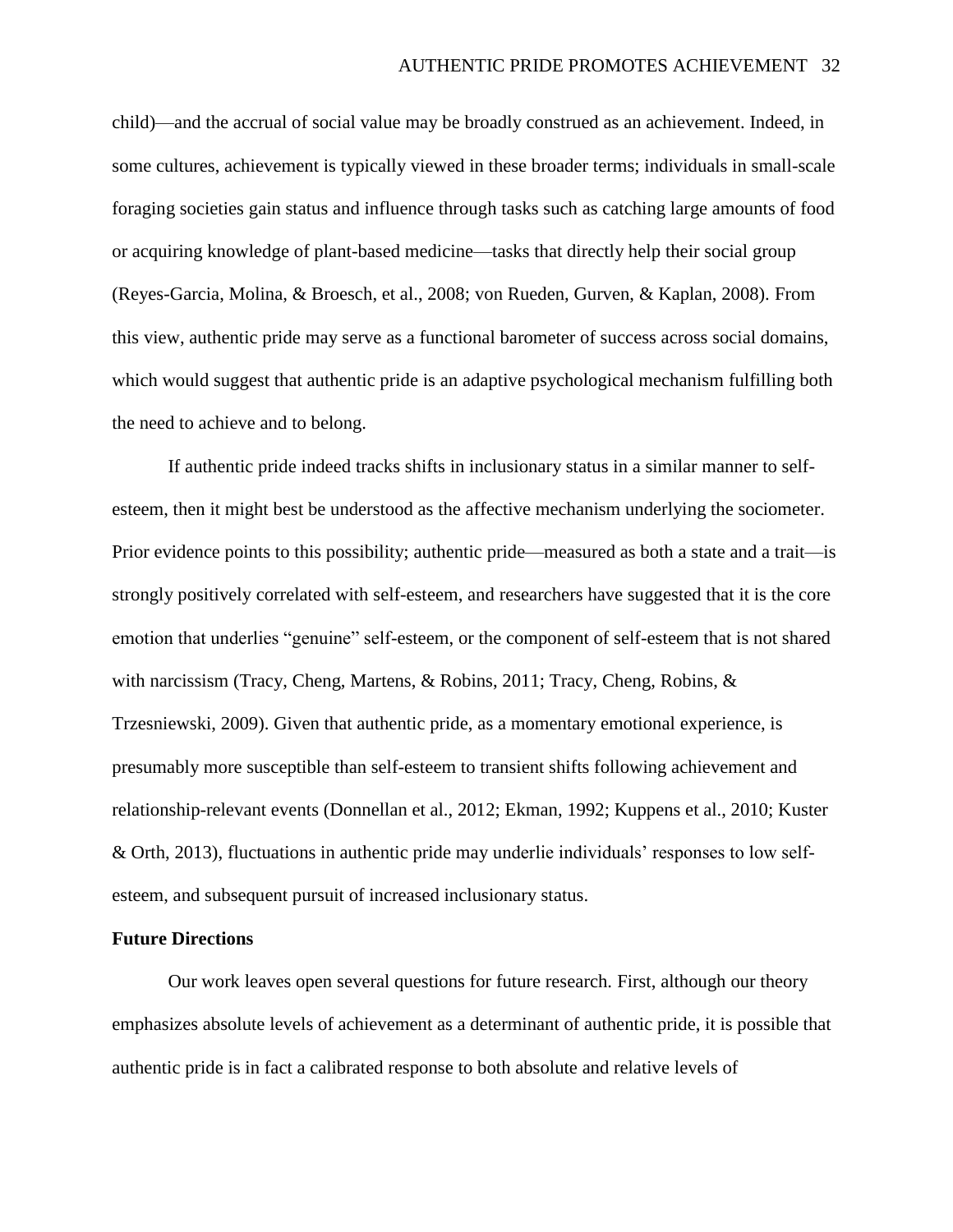achievement. Specifically, control-process theorists have argued that positive and negative affect arise largely as a result of the speed at which one is progressing toward a goal, independent of one's absolute level of progress (Carver & Scheier, 1990). For example, an individual who performs poorly on a test in an absolute sense, but whose score nonetheless represents an improvement over his or her own past performance, would be expected to experience positive emotions indicating sufficient progress toward his or her goal. In contrast, our findings suggest that this same student would experience unpleasant feelings of low authentic pride, even if that poor performance represents an improvement (or decline) compared to a prior performance. The present data do not allow for a strong test of this issue, because participants who experienced success relative to their own prior standards were the same participants who experienced success in an absolute sense. <sup>8</sup> To test whether authentic pride is more functional in response to absolute or relative performance, future work should examine pride in the context of achievements where absolute and relative performance indices diverge (i.e., where individuals who perform well are not the same as those who exceed their expectations).

Future research is also needed to test whether authentic pride is a barometer of success in the absence of explicit performance feedback. In the present research, although authentic pride consistently emerged as a barometer of success, individuals reported their pride feelings after being made aware of their actual performance (i.e., exam score, training progress). If in future work authentic pride is found to provide feedback in the form of a gut feeling, in response to a more implicit sense of one's performance, or in absence of explicit knowledge of this performance, this emotion would prove to be even more functional in promoting achievement. There are many instances in which individuals lack explicit metacognitive knowledge about their performance (Dunlosky & Lipko, 2007; Keleman et al., 2000; Kruger & Dunning, 1999; Mabe &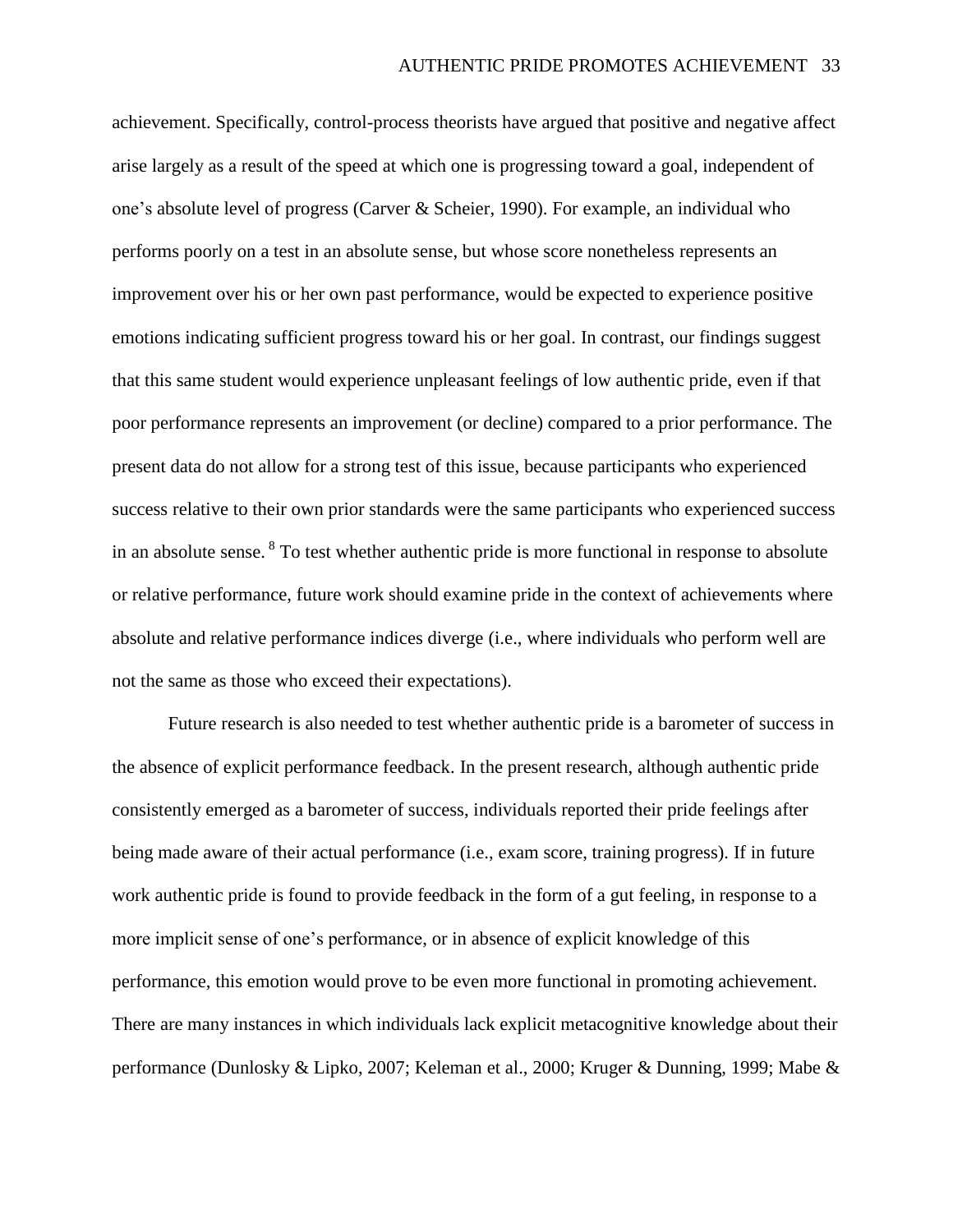West, 1982; Weidman, Hall, & Schmader, in prep), and reliance on affective heuristics such as authentic pride may allow people to bypass the cognitive shortcomings that can hamper accurate self-knowledge.

Additionally, future studies are needed to examine whether other distinct emotions show similar functional effects on achievement behaviors and performance. Two emotions that are particularly likely to work in this manner are guilt and shame, which arise when individuals attribute a personal failure to an internal cause (Tracy & Robins, 2004; 2006). However, because shame is such a painful emotion to experience, individuals tend to respond by externalizing blame and avoiding responsibility, rather than by changing their own behavior (Tracy & Robins, 2006; Tangney, Miller, Flicker, & Barlow, 1996). In contrast guilt tends to motivate individuals to accept blame and change their subsequent behaviors for the better (Tangney & Dearing, 2002). As a result, we would expect that while individuals might experience both guilt and shame in response to a poor performance, only guilt will motivate adaptive behavioral change in the form of improved studying behaviors.

Finally, we were unable to assess the exact content of individuals' plans to change their achievement-related behavior (i.e., the specific behaviors that individuals intended to implement), although the results regarding changes in numbers of hours studied, in Study 2c, suggest a likely possibility. Future work is thus needed to more directly examine these behavioral strategies, in part to empirically confirm our assumption that intended behavioral change is enacted in the service of improved future performance. Notably, our data suggest that plans to change achievement behavior were beneficial in practice; in Studies 2a, 2b, and 2c, participants' plans to change their studying behaviors led to improved performance among lowperforming students.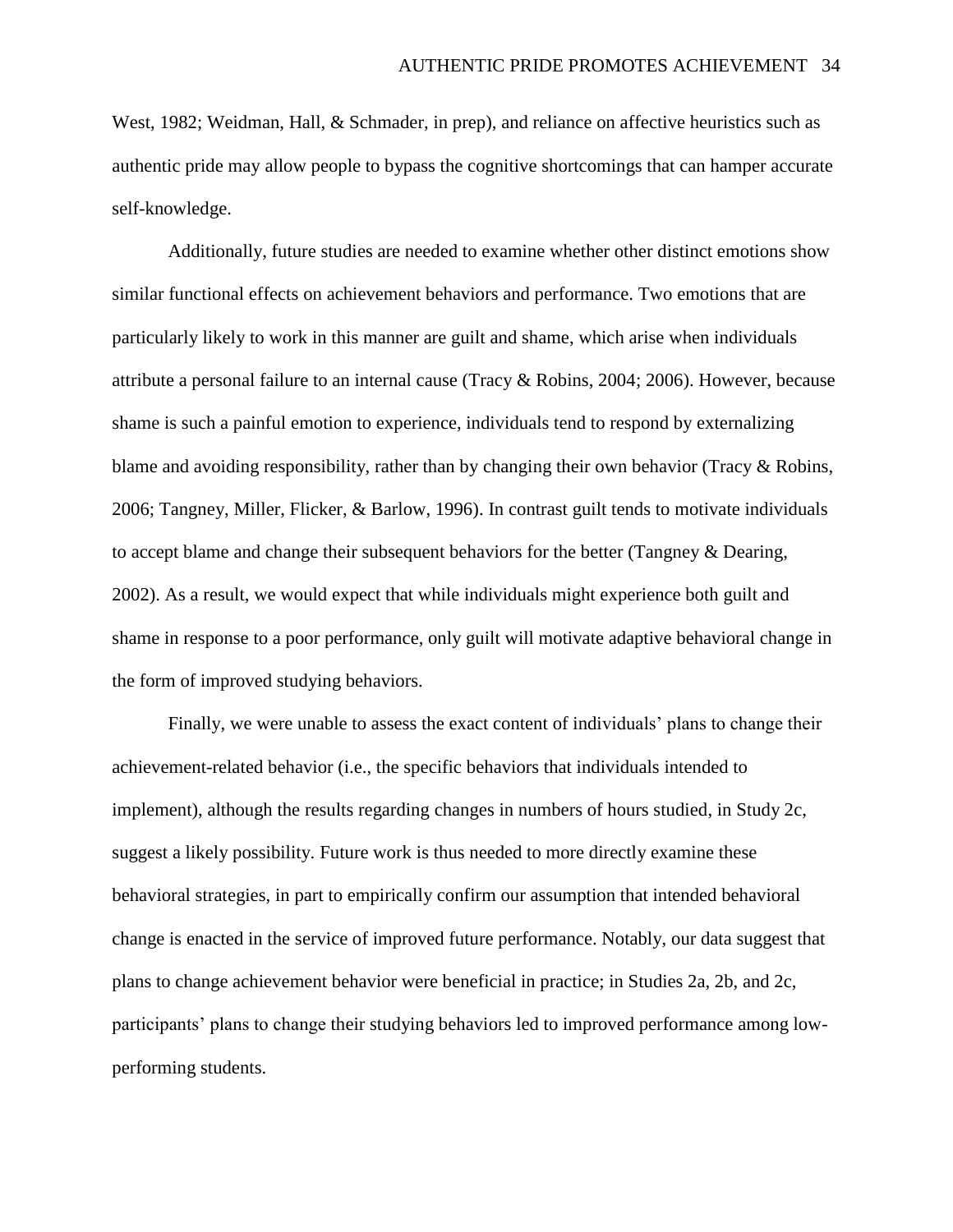## **Conclusion**

The present research provides the first empirical evidence that authentic pride gauges success in real-world achievement domains and, in turn, that low levels of authentic pride predict downstream achievement-oriented behavior and eventual performance in a functional manner. Together, these findings are consistent with the contention that authentic pride is a psychological adaptation that functions to promote achievement, in the service of helping individuals attain prestige-based social status. In sum, when we endeavor to succeed in an achievement domain whether academic or athletic—we may be best served to follow our authentic pride and adjust our behavioral strategies accordingly.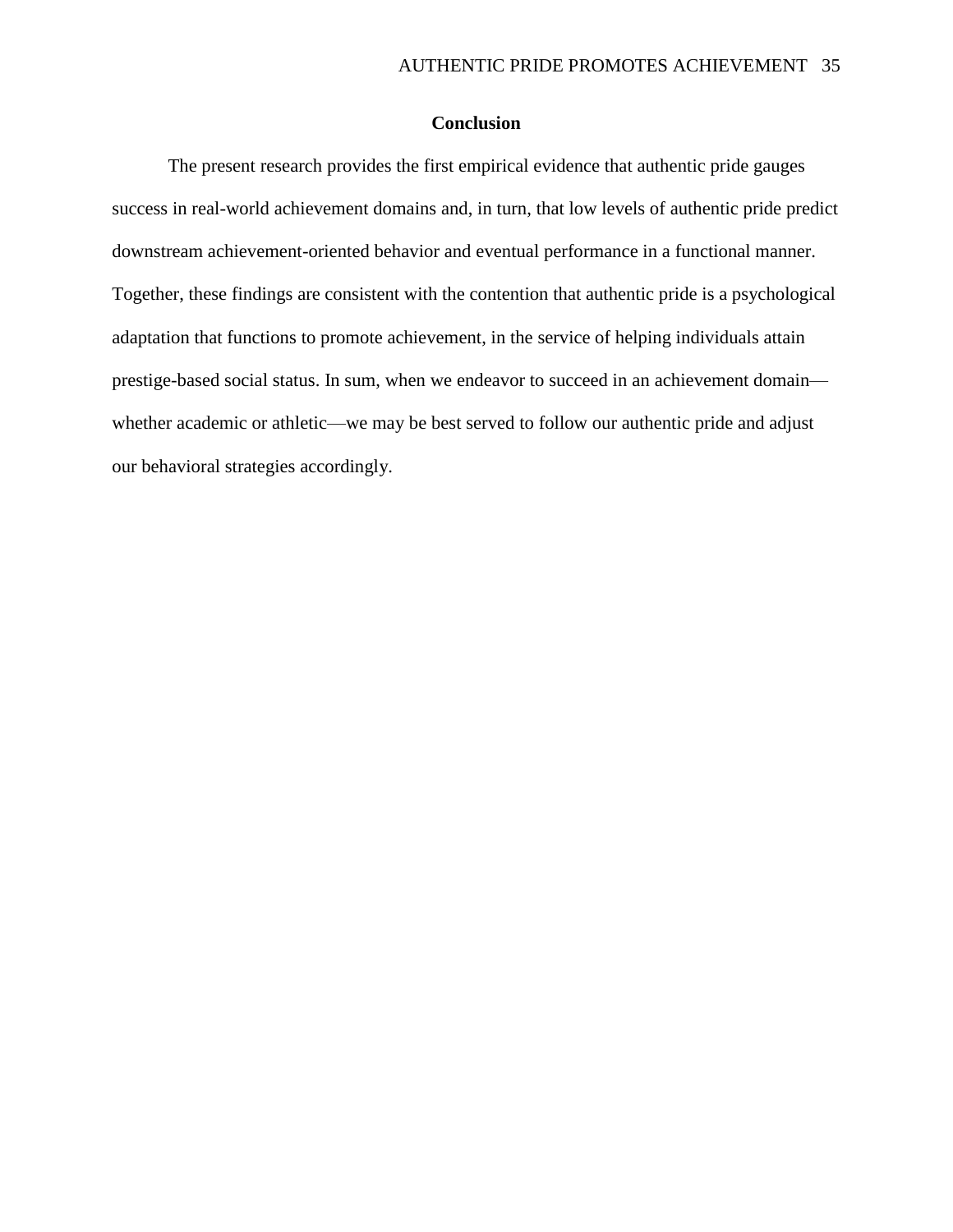# **Declaration of Conflicting Interests**

The author(s) declared no potential conflicts of interest with respect to the research, authorship, and/or publication of this article.

## **Funding**

The second author received financial support from the Social Sciences Research Council of Canada, Standard Research Grant #410-2009-2458; a Michael Smith Foundation for Health Research Scholar Award [CI-SCH-01862(07-1)], and a Canadian Institute for Health Research New Investigator Award and Operating Grant FRN #123255.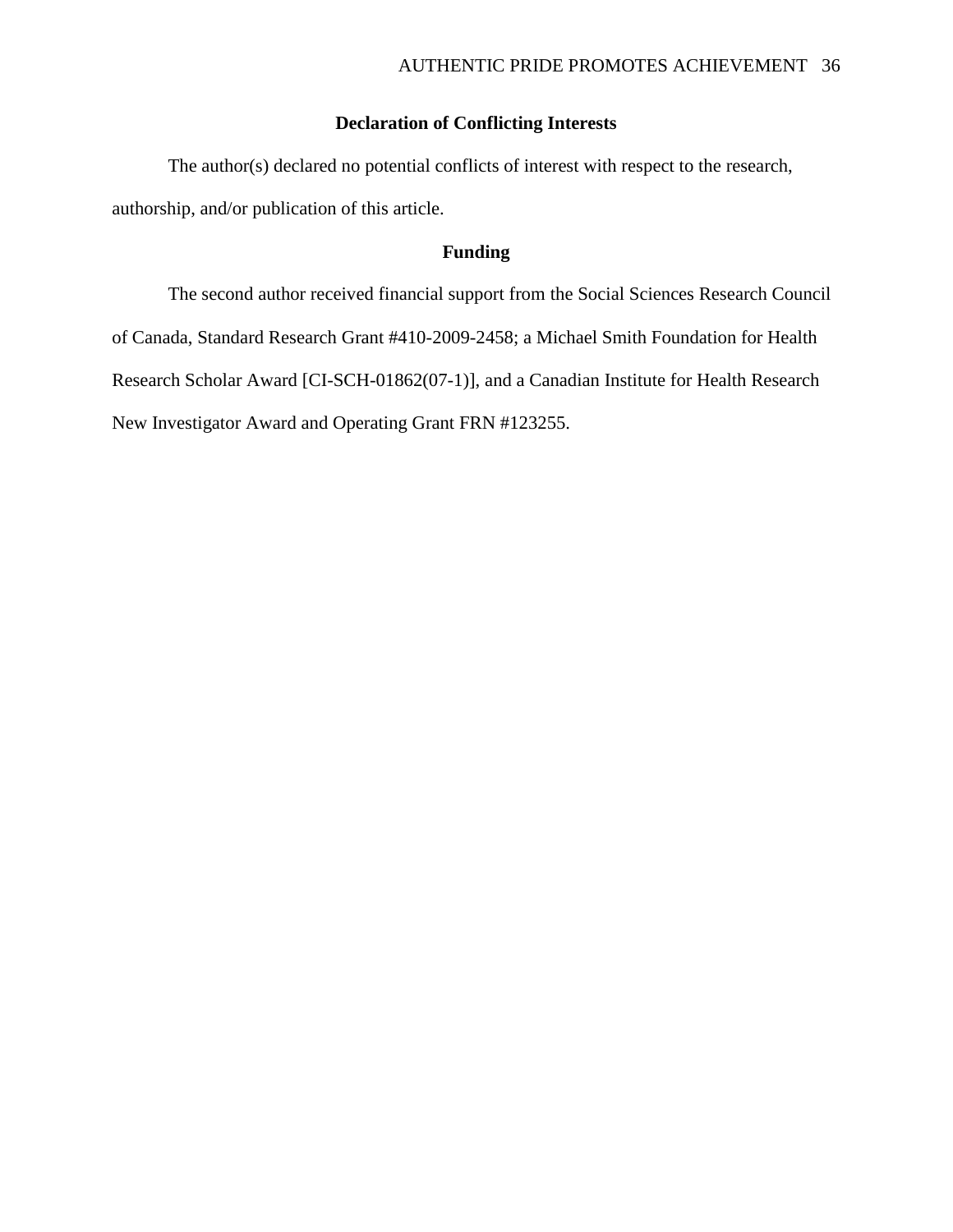#### **References**

- Anderson, C. & Kilduff, G. J. (2009). The pursuit of status in social groups. *Current Directions in Psychological Science*, *18*, 295-298.
- Anthony, D. B., Wood, J. V., & Holmes, J. G. (2007). Testing sociometer theory: Self-esteem and the importance of acceptance for social decision-making. *Journal of Experimental Social Psychology*, *34*, 425-432.
- Baundura, A. (1977). Self-efficacy: Toward a unifying theory of behavioral change. *Psychological Review*, *84*, 191-215.
- Bandura, A. & Schunk, D. H. (1981). Cultivating competence, self-efficacy, and intrinsic interest through proximal self-motivation. *Journal of Personality and Social Psychology*, *41*, 586-598.
- Baumeister, R. F. & Leary, M. R. (1995). The need to belong: Desire for interpersonal attachments as a fundamental human motivation. *Psychological Bulletin*, *117*, 497-529.
- Carver, C. S. & Scheier, M. F. (1990). Origins and functions of positive and negative affect: A control-process view. *Psychological Review*, *97*, 19-35.
- Cheng, J. T., Tracy, J. L., Foulsham, T., Kingstone, A., & Henrich, J. (2013). Two ways to the top: Evidence that dominance and prestige are distinct yet viable avenues to social rank and influence. *Journal of Personality and Social Psychology*, *104*, 103-125.
- Cheng, J. T., Tracy, J. L. & Henrich, J. (2010). Pride, personality and the evolutionary foundations of human social status. *Evolution and Human Behavior*, *31*, 334-347.
- Cohen, J., Cohen, P., West, S. G., & Aiken, L. S. (2003). Applied multiple regression and correlation analysis for the behavioral sciences. New York, NY: Routledge.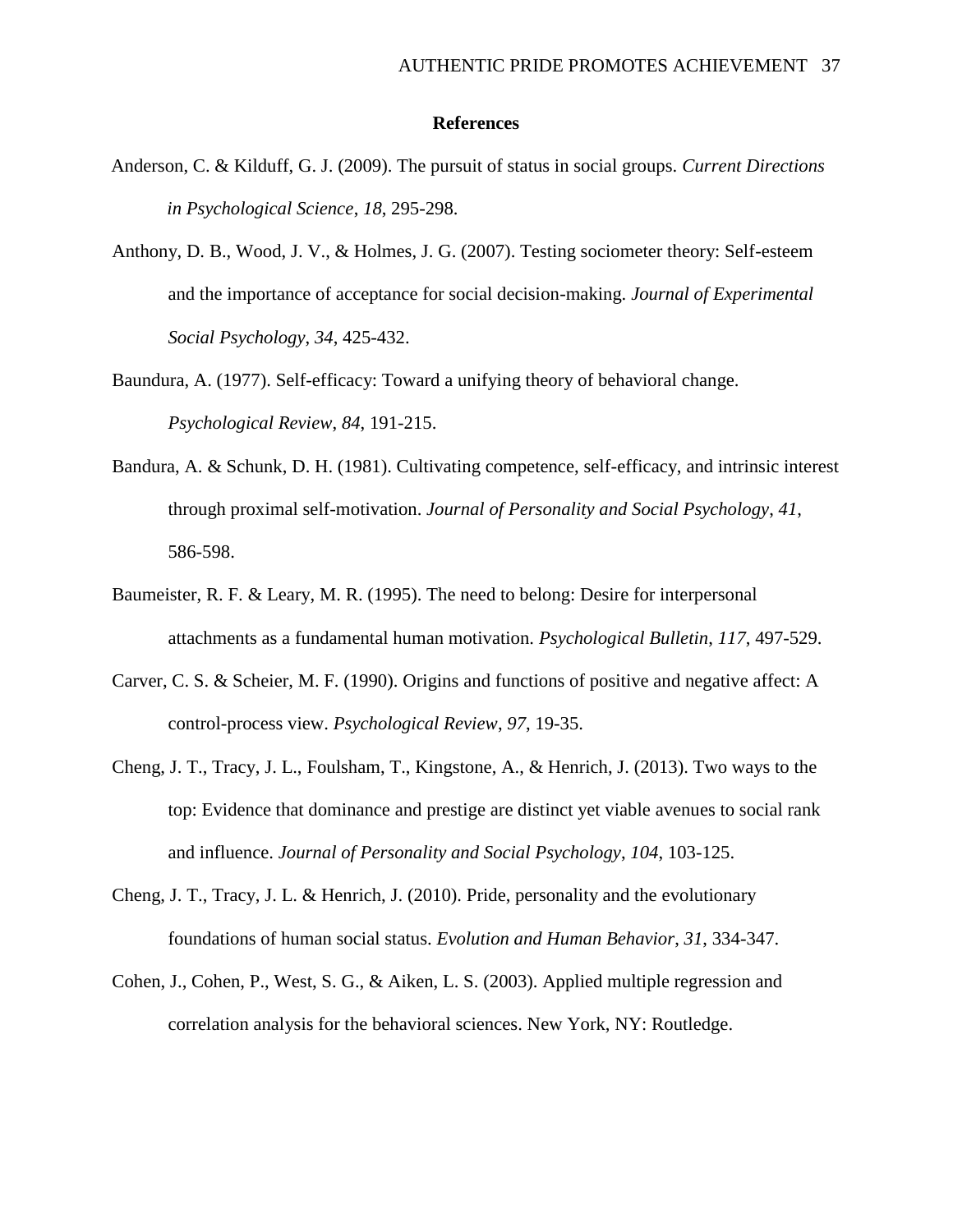- Donnellan, M. B., Kenny, D. A., Trzesniewski, K. H., Lucas, R. E., & Conger, R. D. (2012). Using trait-state models to evaluate the longitudinal consistency of global self-esteem from adolescence to adulthood. *Journal of Research in Personality*, *46*, 634-645.
- Dunlosky, J. & Lipko, A. R. (2007). Metacomprehension: A brief history and how to improve its accuracy. *Current Directions in Psychological Science*, *16*, 228-232.

Ekman, P. (1992). An argument for basic emotions. *Cognition and Emotion*, *6*, 169-200.

- Elliot, A. J., McGregor, H. A., & Gable, S. (1999). Achievement goals, study strategies, and exam performance: A meditational analysis. *Journal of Educational Psychology*, *91*, 549- 563.
- Elliot, A. J. & Thrash, T. M. (2002). Approach-avoidance motivation in personality: Approach and avoidance temperament and goals. *Journal of Personality and Social Psychology*, *82*, 804-818.
- Erskine, K. J., Kacinik, N. A., & Prinz, J. J. (2011). A bad taste in the mouth: Gustatory disgust influences moral judgment. *Psychological Science*, *22*, 259-299.
- Fryer, J. W., & Elliot, A. J. (2007). Stability and change in achievement goals. *Journal of Educational Psychology*, *99*, 700-714.
- Hart, J. T. (1965). Memory and the feeling-of-knowing experience. *Journal of Educational Psychology*, *56*, 208-216.
- Heatherton, T. F. & Polivy, J. (1991). Development and validation of a scale for measuring state self-esteem. *Journal of Personality and Social Psychology*, *60*, 895-910.
- Henrich, J. & Gil-White, F. J. (2001). The evolution of prestige: Freely conferred deference as a mechanism for enhancing the benefits of cultural transmission. *Evolution and Human Behavior*, *22*, 165-196.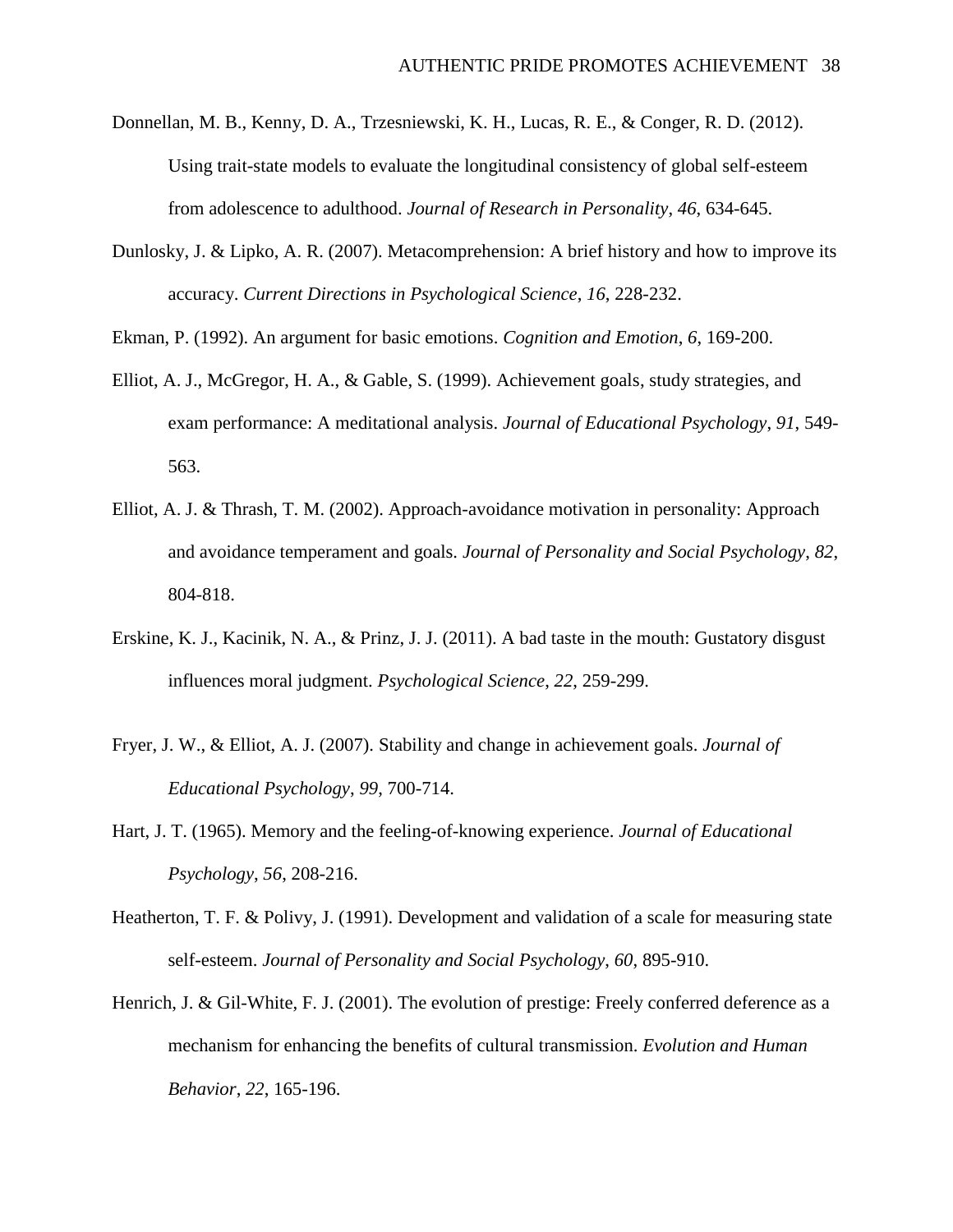- Herrald, M. M. & Tomaka, J. (2002). Patterns of emotion-specific appraisal, coping, and cardiovascular reactivity during an ongoing emotional episode. *Journal of Personality and Social Psychology*, *83*, 434-450.
- Higgins, E. T. (1987). Self-discrepancy: A theory relating self to affect. *Psychological Review*, *94*, 319-340.
- Holbrook, C., Piazza, J., & Fessler, D. T. (2014). Conceptual and empirical challenges to the "authentic" versus "hubristic" model of pride. *Emotion*, *14*, 17-32.
- Inbar, Y., Pizarro, D. A., & Bloom, P. (2012). Disgusting smells cause decreased liking of gay men. *Emotion*, *12*, 23-27.
- Kelemen, W. L., Frost, P. J., & Weaver, C. A. (2000). Individual differences in metacognition: Evidence against a general metacognitive ability. *Memory and Cognition*, *28*, 92-107.
- Keltner, D. & Gross, J. J. (1999). Functional accounts of emotion. *Cognition and Emotion*, *13*, 467-480.
- Kruger, J. & Dunning, D. (1999). Unskilled and unaware of it: How difficulties in recognizing one's own incompetence lead to inflated self-assessments. *Journal of Personality and Social Psychology*, *77*, 1121-1134.
- Kuppens, P., Oravecz, Z. & Tuerlinckx, F. (2010). Feelings change: Accounting for individual differences in the temporal dynamics of affect. *Journal of Personality and Social Psychology*, *99*, 1042-1060.
- Kuster, F. & Orth, U. (2013). The long-term stability of self-esteem: It's time-dependent decay and non-zero asymptote. *Personality and Social Psychology Bulletin*, *39*, 677-690.

Larsen, R. J. (2000). Toward a science of mood regulation. *Psychological Inquiry*, *11*, 129-141.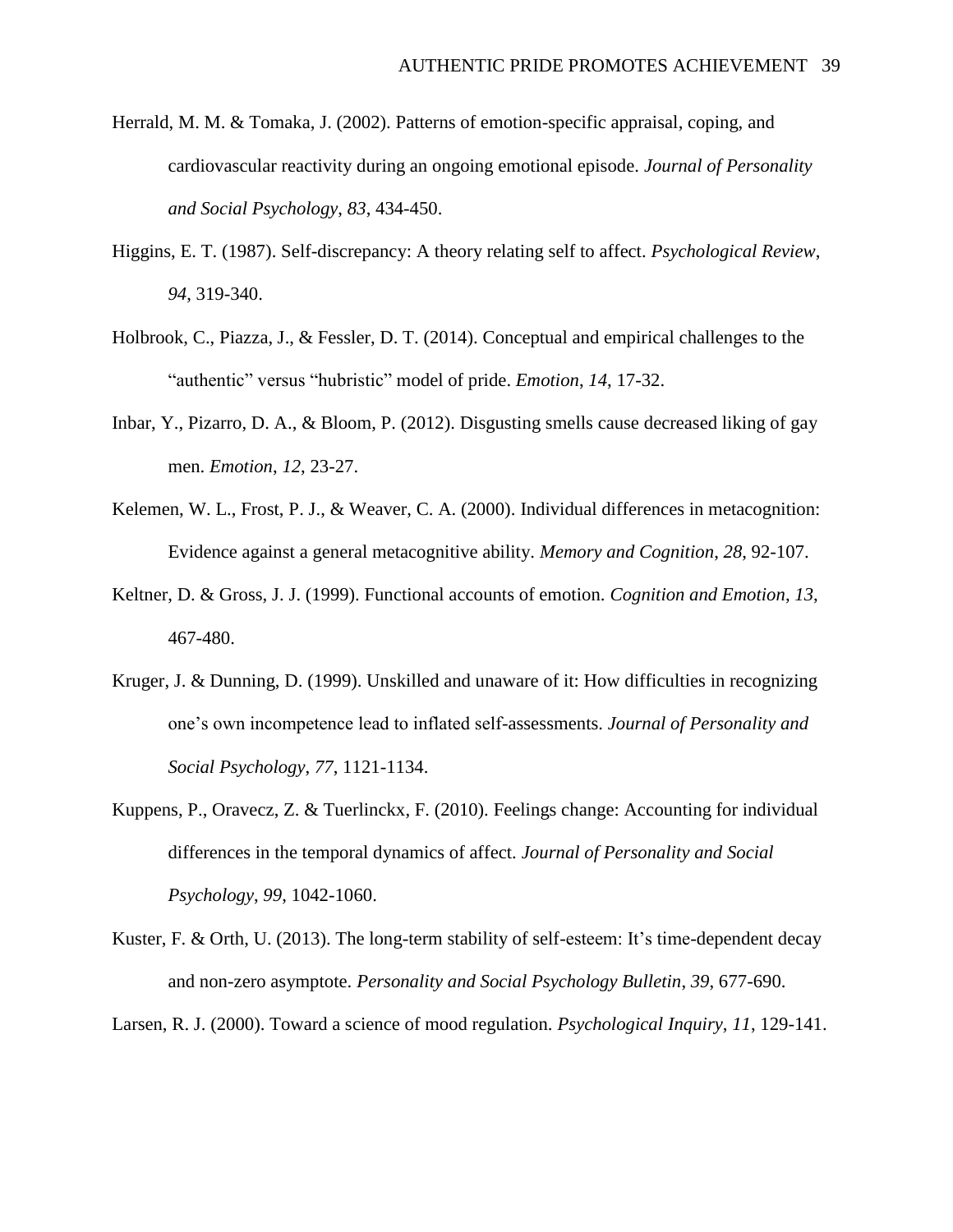- Leary, M. R., Haupt, A. L., Strausser, K. S., & Chokel, J. T. (1998). Calibrating the sociometer: The relationship between interpersonal appraisals and state self-esteem. *Journal of Personality and Social Psychology*, *74*, 1290-1299.
- Leary, M. R., Tambor, E. S., Terdal, S. K., & Downs, D. L. (1995). Self-esteem as an interpersonal monitor: The sociometer hypothesis. *Journal of Personality and Social Psychology*, *68*, 518-530.
- Littlepage, G. E., Schmidt, G. W., Whisler, E. W., & Frost, A. G. (1995). An input-processoutput analysis of influence and performance in problem-solving groups. *Journal of Personality and Social Psychology*, *69*, 877-889.
- Mabe, P. A., III, & West, S. G. (1982). Validity of self-evaluation of ability: A review and metaanalysis. *Journal of Applied Psychology*, *67*, 280-296.

McClelland, D. C. (1961). *The achieving society*. New York, NY: The Free Press.

- McFarland, C. & Ross, M. (1982). Impact of causal attributions on affective reactions to success or failure. *Journal of Personality and Social Psychology*, *43*, 937-946.
- Multon, K. D., Brown, S. D., & Lent, R. W. (1991). Relation of self-efficacy beliefs to academic outcomes: A meta-analytic investigation. *Journal of Counseling Psychology*, *38*, 30-38.
- Nesse, R. M. (1990). Evolutionary explanations of emotions. *Human Nature*, *1*, 261-289.
- Pekrun, R., Elliot, A. J., & Maier, M. A. (2009). Achievement goals and achievement emotions: Testing a model of their joint relations with academic performance. *Journal of Educational Psychology*, *101*, 115-135.
- Reyes-Garcia, V., Molina, J. L., Broesch, J., … & TAPS Bolivian Study Team (2008). Do the aged and knowledgeable men enjoy more prestige? A test of predictions from the prestige-based model of cultural transmission. *Evolution and Human Behavior*,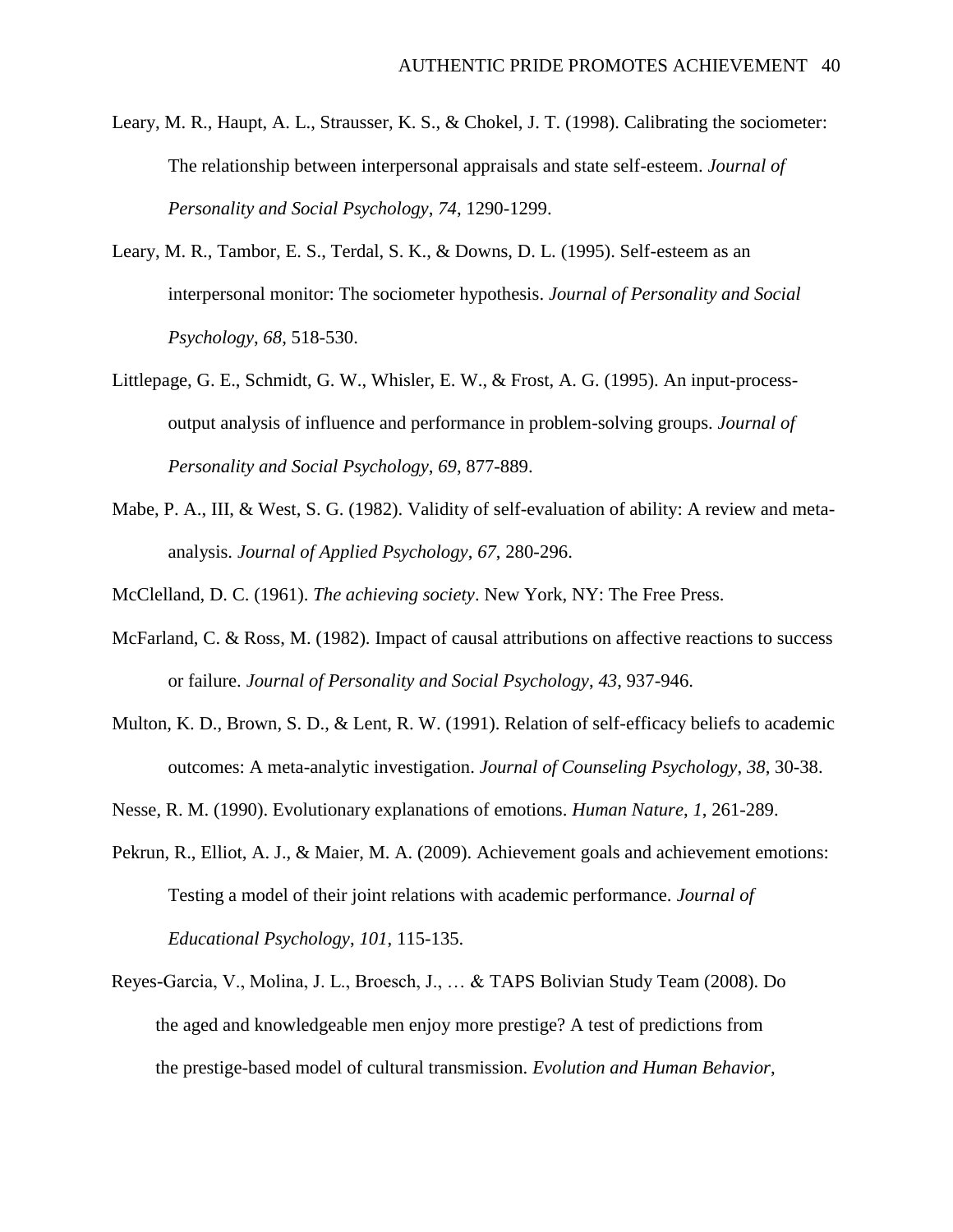*29*, 275-281.

- Robinson, M. D. & Clore, G. L. (2002). Belief and feeling: Evidence for an accessibility model of emotional self-report. *Psychological Bulletin*, *128*, 934-960.
- Ryan, R. M. & Deci, E. L. (2000). Self-determination theory and the facilitation of intrinsic motivation, social development, and well-being. *American Psychologist*, *55*, 68-78.
- Schwarz, N. (1990). Feelings as information: Informational and motivational functions of affective states. In E. T. Higgins & R. M. Sorrentino (Eds.), *Handbook of motivation and cognition: Foundations of social behavior* (Vol. 2, pp. 527-561). New York, NY: Guilford Press.
- Schwarz, N. & Clore, G. L. (1983). Mood, misattribution, and judgments of well-being: Informative and directive functions of affective states. *Journal of Personality and Social Psychology*, *45*, 513-523.
- Sigall, H. & Gould, R. (1977). The effects of self-esteem and evaluator demandingness on effort expenditure. *Journal of Personality and Social Psychology*, *35*, 12-20.
- Simon, H. A. (1967). Motivational and emotional controls of cognition. *Psychological Review*, *74*, 29-39.
- Small, D. A. & Lerner, J. S. (2008). Emotional policy: Personal sadness and anger shape judgments about a welfare case. *Political Psychology*, *29*, 149-168.
- Small, D. A., Lerner, J. S., & Fischhoff, B. (2006). Emotion priming and attributions for terrorism: Americans' reactions in a national field experiment. *Political Psychology*, *27*, 289-298.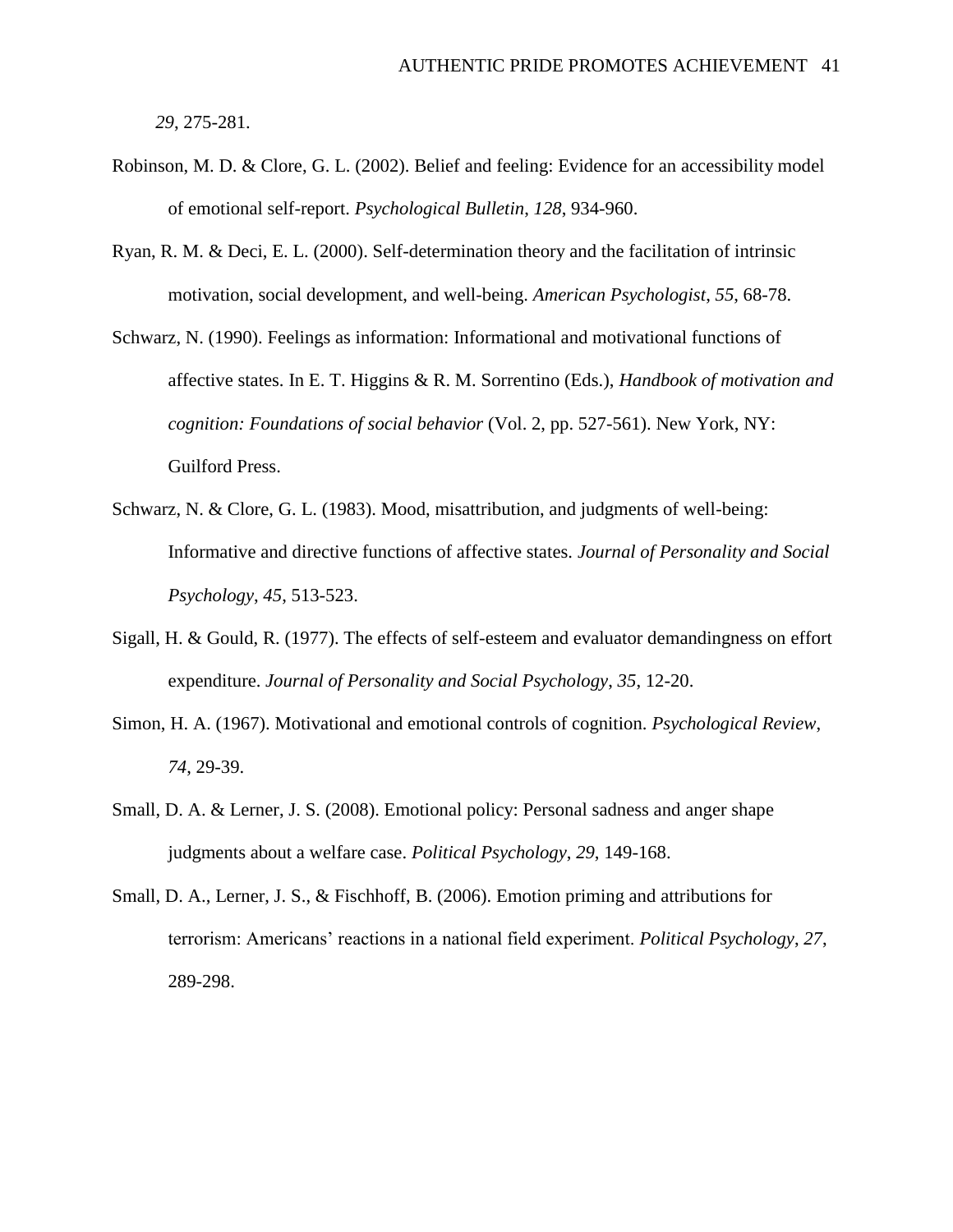- Srivastava, S. & Beer, J. S. (2005). How self-evaluations relate to being liked by others: Integrating sociometer and attachment perspectives. *Journal of Personality and Social Psychology*, *89*, 966-977.
- Stajkovic, A. D. & Luthans, F. (1998). Self-efficacy and work-related performance: A metaanalysis. *Psychological Bulletin*, *124*, 240-261.
- Tangney, J. P. & Dearing, R. L. (2002). *Shame and guilt*. New York, NY: The Guilford Press.
- Tangney, J. P., Miller, R. S., Flicker, L., & Barlow, D. H. (1996). Are shame, guilt and embarrassment distinct emotions? *Journal of Personality and Social Psychology*, *70*, 1256-1269.
- Tooby, J., & Cosmides, L. (1990). The past explains the present: Emotional adaptations and the structure of ancestral environments. *Ethology and Sociobiology, 11*, 375-424.
- Tracy, J. L., Cheng, J. T., Martens, J. P. & Robins, R. W. (2011). The affective core of narcissism: Inflated by pride, deflated by shame. In W. K. Campbell  $& J.$  Miller (Eds.), *Handbook of narcissism and narcissistic personality disorder* (pp. 330-343). New York, NY: Wiley.
- Tracy, J. L., Cheng, J. T., Robins, R. W., & Trzesniewski, K. H. (2009). Authentic and hubristic pride: The affective core of self-esteem and narcissism. *Self and Identity*, *8*, 196-213.
- Tracy, J. L. & Prehn, C. (2012). The use of contextual knowledge to differentiate hubristic and authentic pride from a single non-verbal expression. *Cognition and Emotion*, *26*, 14-24.
- Tracy, J. L. & Robins, R. W. (2006). Appraisal antecedents of shame and guilt: Support for a theoretical model. *Personality and Social Psychological Bulletin*, *32*, 1339-1351.
- Tracy, J. L. & Robins, R. W. (2014). Conceptual and empirical strengths of the authentic/hubristic model of pride. *Emotion*, *14*, 33-37.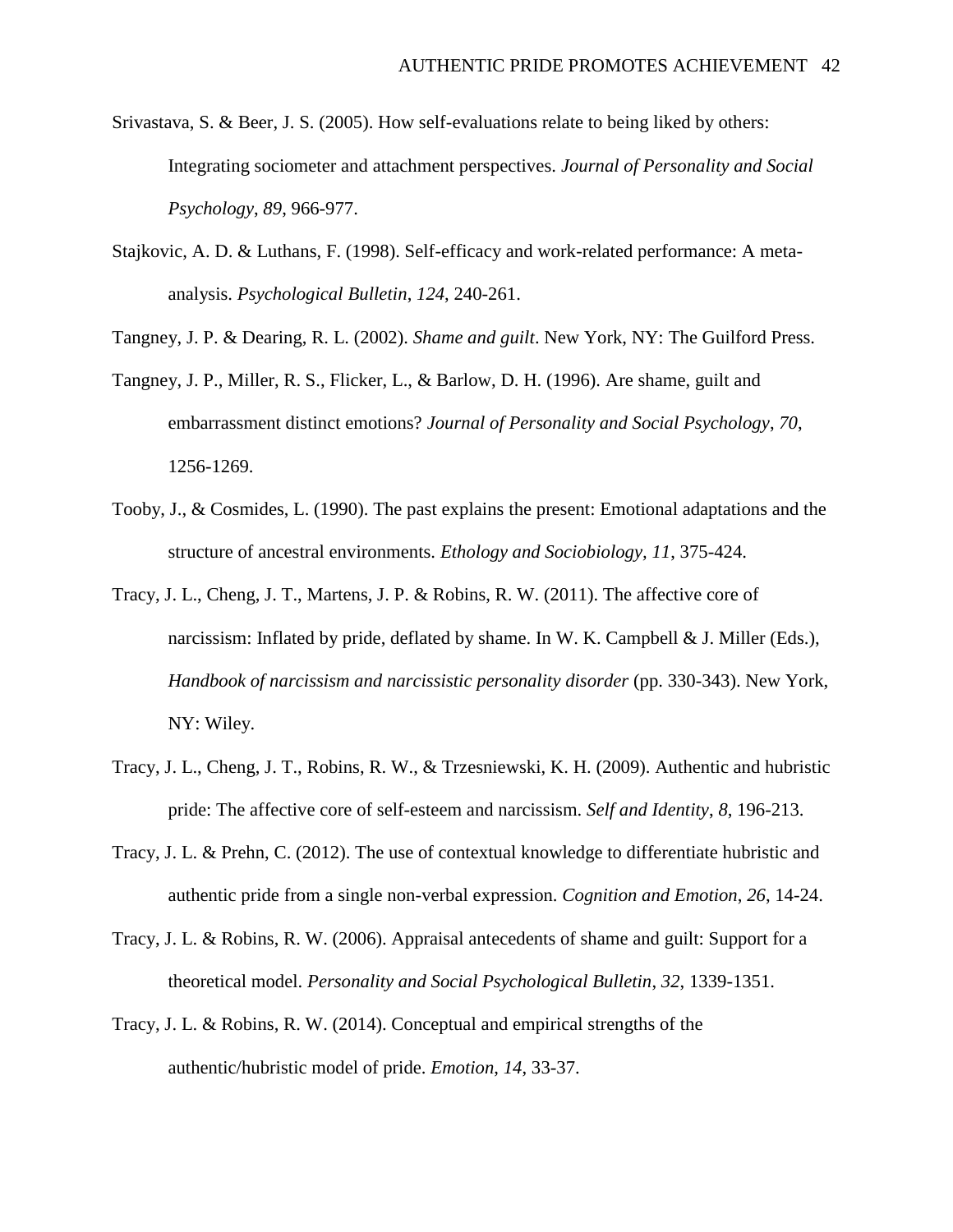- Tracy, J. L. & Robins, R. W. (2004). Putting the self into self-conscious emotions: A theoretical model. *Psychological Inquiry*, *15*, 103-125.
- Tracy, J. L. & Robins, R. W. (2007). The psychological structure of pride: A tale of two facets. *Journal of Personality and Social Psychology*, *92*, 506-525.
- Tracy, J. L., Shariff, A. F., & Cheng, J. T. (2010). A naturalist's view of pride. *Emotion Review*, *2*, 163-177.
- von Rueden, C., Gurven, M., & Kaplan, H. (2008). The multiple dimensions of male social status in an Amazonian society. *Evolution and Human Behavior*, *29*, 402-415.
- Weidman, A. C., Hall, W., & Schmader, T. (under review). Does underconfidence impair learning? The effect of metacognitive accuracy on performance in a category learning task. *Journal of Experimental Psychology: General*.
- Weiner, B. (1985). An attributional theory of achievement motivation and emotion. *Psychological Review*, *92*, 548-573.
- Weiner, B., Russell, D., & Lerman, D. (1979). The cognition-emotion process in achievementrelated contexts. *Journal of Personality and Social Psychology*, *37*, 1211-1220.
- Williams, L.A. & DeSteno, D. (2008). Pride and perseverance: The motivational role of pride. *Journal of Personality and Social Psychology*, *94*, 1007-1017.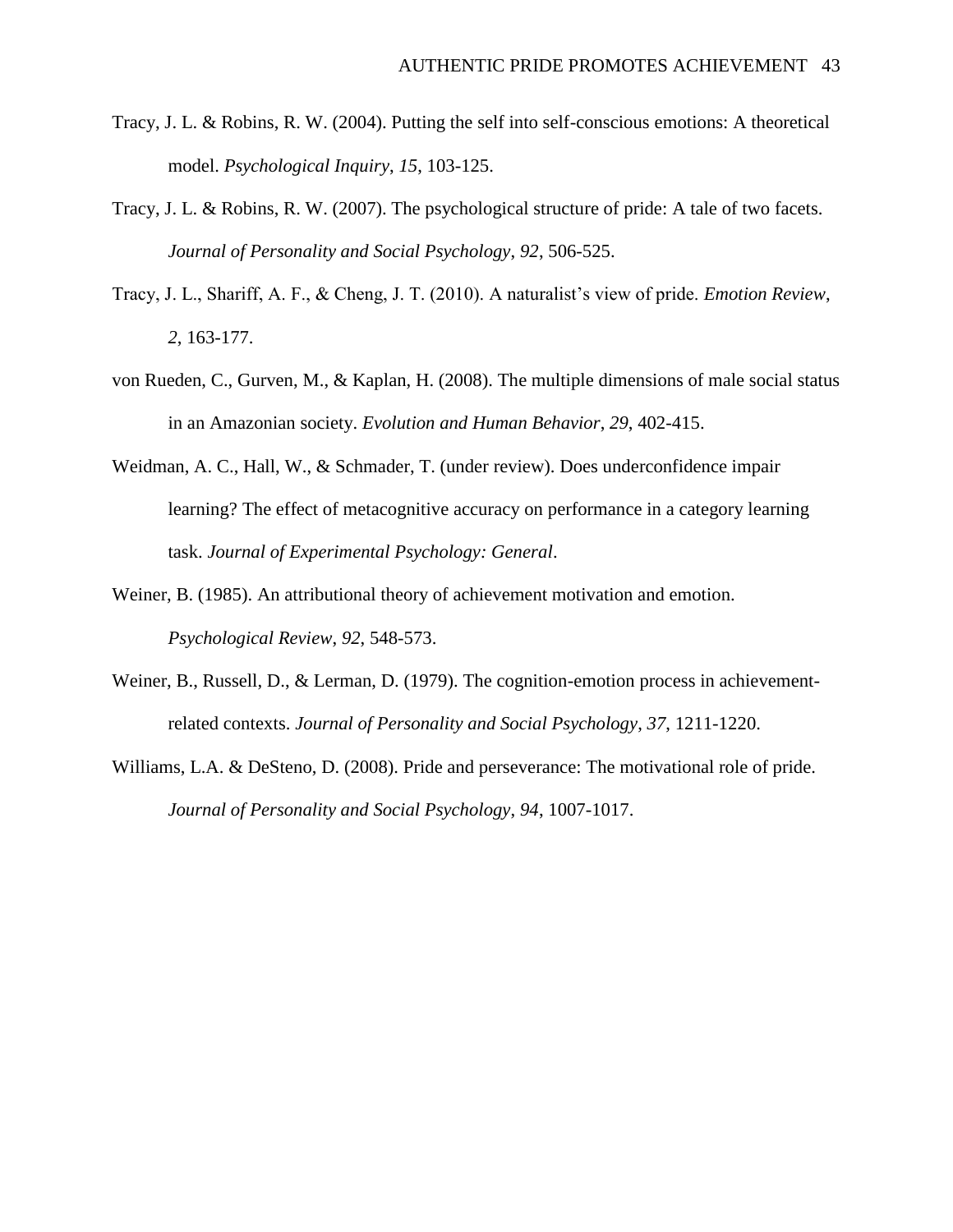| Parameter                                                                              | Estimate | <b>SE</b> | $\mathcal{Z}$ | $\boldsymbol{p}$ | CI <sub>95</sub>   | Estimate |
|----------------------------------------------------------------------------------------|----------|-----------|---------------|------------------|--------------------|----------|
|                                                                                        |          |           |               |                  |                    | (Std)    |
| Prior Exam Score $\rightarrow$ Prior Exam APride                                       | .05      | .001      | 32.74         | < .001           | .04 to .05         | .61      |
| Prior Exam Score $\rightarrow$ Subsequent Exam PC                                      | .02      | .002      | 10.62         | < .001           | .02 to .02         | .23      |
| Prior Exam Score $\rightarrow$ Subsequent Exam Study Different                         | $-.05$   | .003      | 16.20         | < .001           | $-0.06$ to $-0.05$ | $-.38$   |
| Prior Exam APride $\rightarrow$ Subsequent Exam Study Different                        | $-.52$   | .042      | 12.43         | < .001           | $-.60$ to $-.44$   | $-.29$   |
| Subsequent Exam PC $\rightarrow$ Subsequent Exam Study Different                       | .10      | .029      | 3.52          | < .001           | $.04$ to $.16$     | .07      |
| Prior Exam Score $\rightarrow$ Subsequent Exam Study Different*Prior Exam Score        | .69      | .051      | 13.53         | < .001           | .59 to .78         | .37      |
| Prior Exam APride $\rightarrow$ Exam Study Different*Prior Exam Score                  | $-4.63$  | .648      | 7.15          | < .001           | $-3.36$ to 1.65    | $-19$    |
| Subsequent Exam PC $\rightarrow$ Exam Study Different*Prior Exam Score                 | $-2.50$  | .437      | 5.73          | < .001           | $-3.36$ to $-.165$ | $-.12$   |
| Prior Exam Score $\rightarrow$ Subsequent Exam Score                                   | .68      | .021      | 32.49         | < .001           | .64 to .73         | .76      |
| Prior Exam APride $\rightarrow$ Subsequent Exam Score                                  | $-1.54$  | .243      | 6.36          | < .001           | $-2.02$ to $-1.07$ | $-.13$   |
| Subsequent Exam PC $\rightarrow$ Subsequent Exam Score                                 | .12      | .166      | .75           | .45              | $-0.20$ to $0.45$  | .01      |
| Subsequent Exam Study Different* Prior Exam Score $\rightarrow$ Subsequent Exam Score  | $-.04$   | .009      | 4.58          | < .001           | $-.06$ to $-.02$   | $-.08$   |
| Subsequent Exam Study Different $\rightarrow$ Subsequent Exam Score                    | .70      | .130      | 5.42          | < .001           | .45 to .96         | .11      |
| Subsequent Exam Study Different $\rightarrow$ Subsequent Exam Score (high prior score) | .17      | .153      | 1.12          | .26              | $-.13$ to $.47$    | .03      |
| Subsequent Exam Study Different $\rightarrow$ Subsequent Exam Score (low prior score)  | 1.26     | .193      | 6.54          | < .001           | .77 to 1.64        | .19      |
| Prior Exam APride $\rightarrow$ Exam Study Different                                   | $-.08$   | .081      | .99           | .32              | $-.24$ to $.08$    | $-.01$   |
| $\rightarrow$ Subsequent Exam Score (high prior score)                                 |          |           |               |                  |                    |          |
| Prior Exam APride $\rightarrow$ Exam Study Different                                   | $-.58$   | .110      | 5.26          | < 0.001          | $-0.79$ to $-0.36$ | $-.06$   |
| $\rightarrow$ Subsequent Exam Score (low prior score)                                  |          |           |               |                  |                    |          |
| Subsequent Exam PC $\rightarrow$ Exam Study Different                                  | $-.01$   | .016      | .31           | .76              | $-0.04$ to $.03$   | .00      |
| $\rightarrow$ Subsequent Exam Score (high prior score)                                 |          |           |               |                  |                    |          |
| Subsequent Exam PC $\rightarrow$ Exam Study Different                                  | .07      | .038      | 1.94          | .05              | .00 to .15         | .01      |
| $\rightarrow$ Subsequent Exam Score (low prior score)                                  |          |           |               |                  |                    |          |
| Exam Study Different* Prior Exam Score ~ Exam Study Different                          | 8.32     | .851      | 9.77          | < .001           | 6.65 to 9.99       | .17      |
| Prior Exam APride $\sim$ Subsequent Exam PC                                            | .12      | .023      | 5.26          | < .001           | .08 to .17         | .09      |

Table 1. *Meta-Analytically Derived Parameter Estimates for Primary Model (Studies 2a, 2b, and 2c)*

*Note*. Total *N* = 1024; APride = authentic pride; PC = perceived competence; Study Different = plans to study differently for subsequent exam compared to prior exam; high prior score = students scoring one standard deviation above the mean on prior exam; low prior score = students scoring one standard deviation below the mean on prior exam;  $\rightarrow$  = regression coefficient;  $\sim$  = covariance; Std = standardized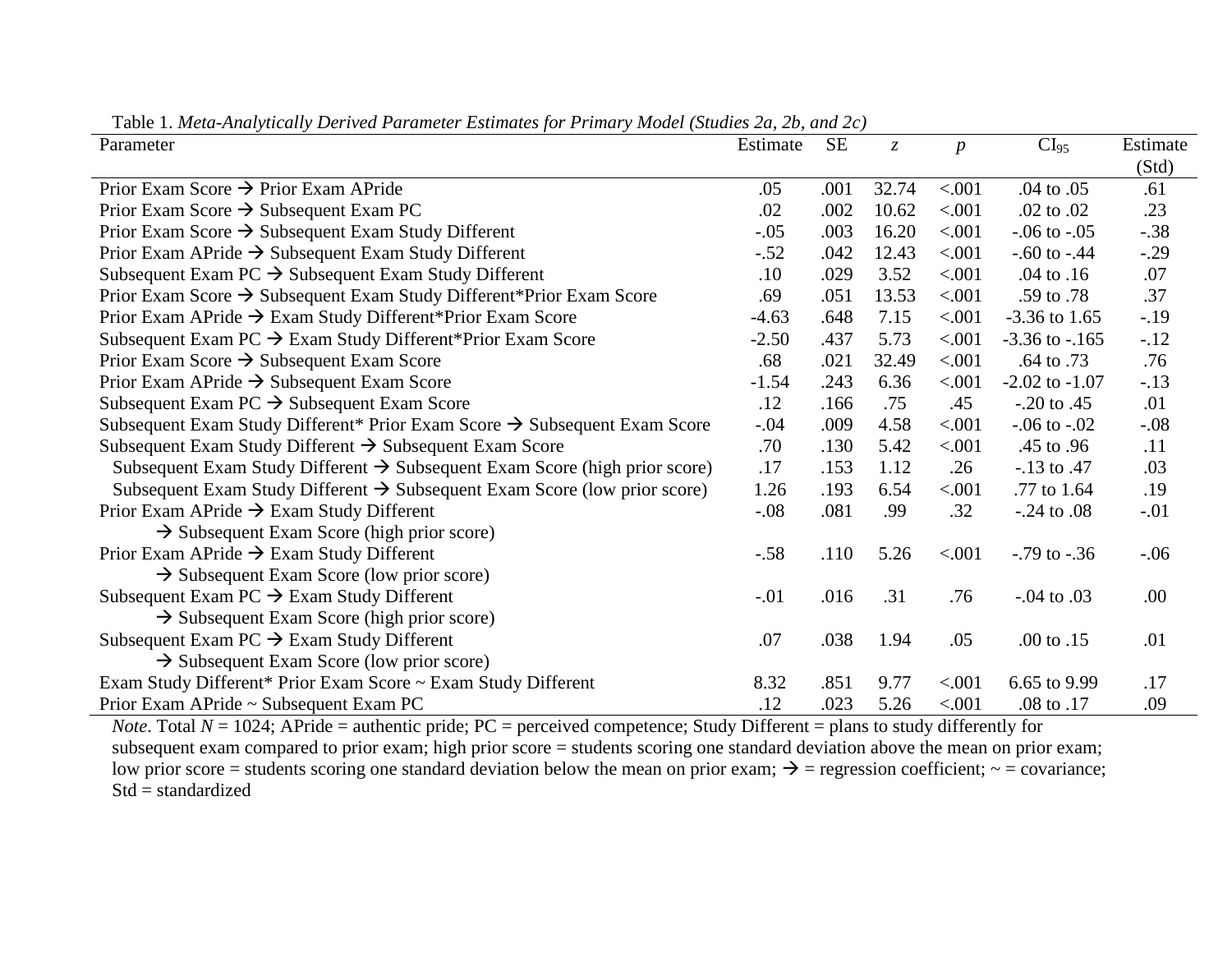Figure 1. Timeline of Each Analysis Cycle

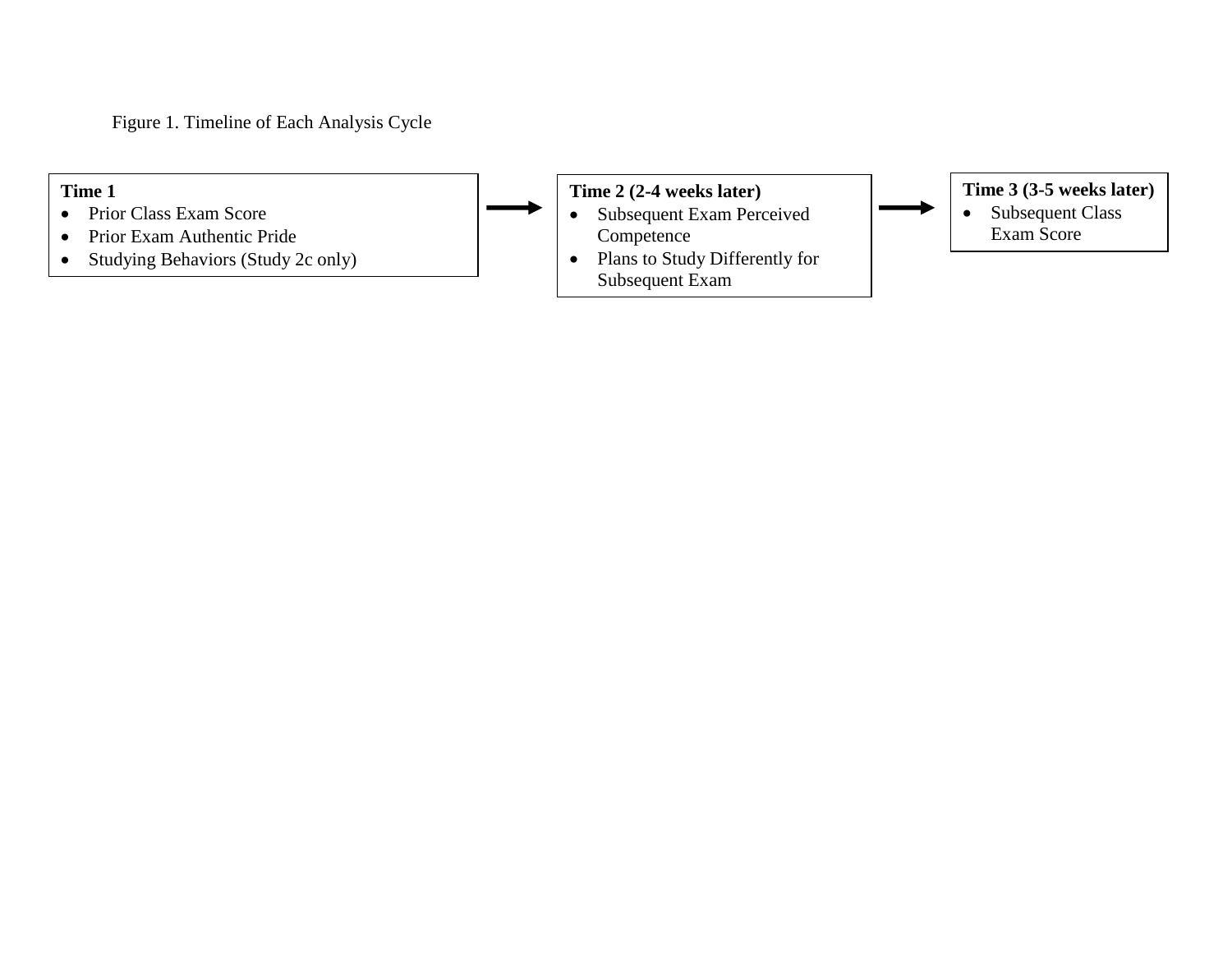

Figure 2. Schematic Depiction of Our Primary Model Involving Authentic Pride, Self-Efficacy, and Exam Performance, for Low-Performing Students (Studies 2a, 2b, and 2c)

Note: *N* = 1024. Parameter estimates are meta-analytically derived, and standardized for ease of interpretation.\* *p* <.05 The figure presents results for students who performed one standard deviation below the mean on a prior exam An interaction between prior exam score and subsequent exam study plans, *β* = -.08, *p* < .001, indicated that study plans predicted future exam score more strongly for low-performing ( $\beta = .19$ ,  $p < .001$ ) than high-performing students ( $\beta = .03$ ,  $p = .26$ ).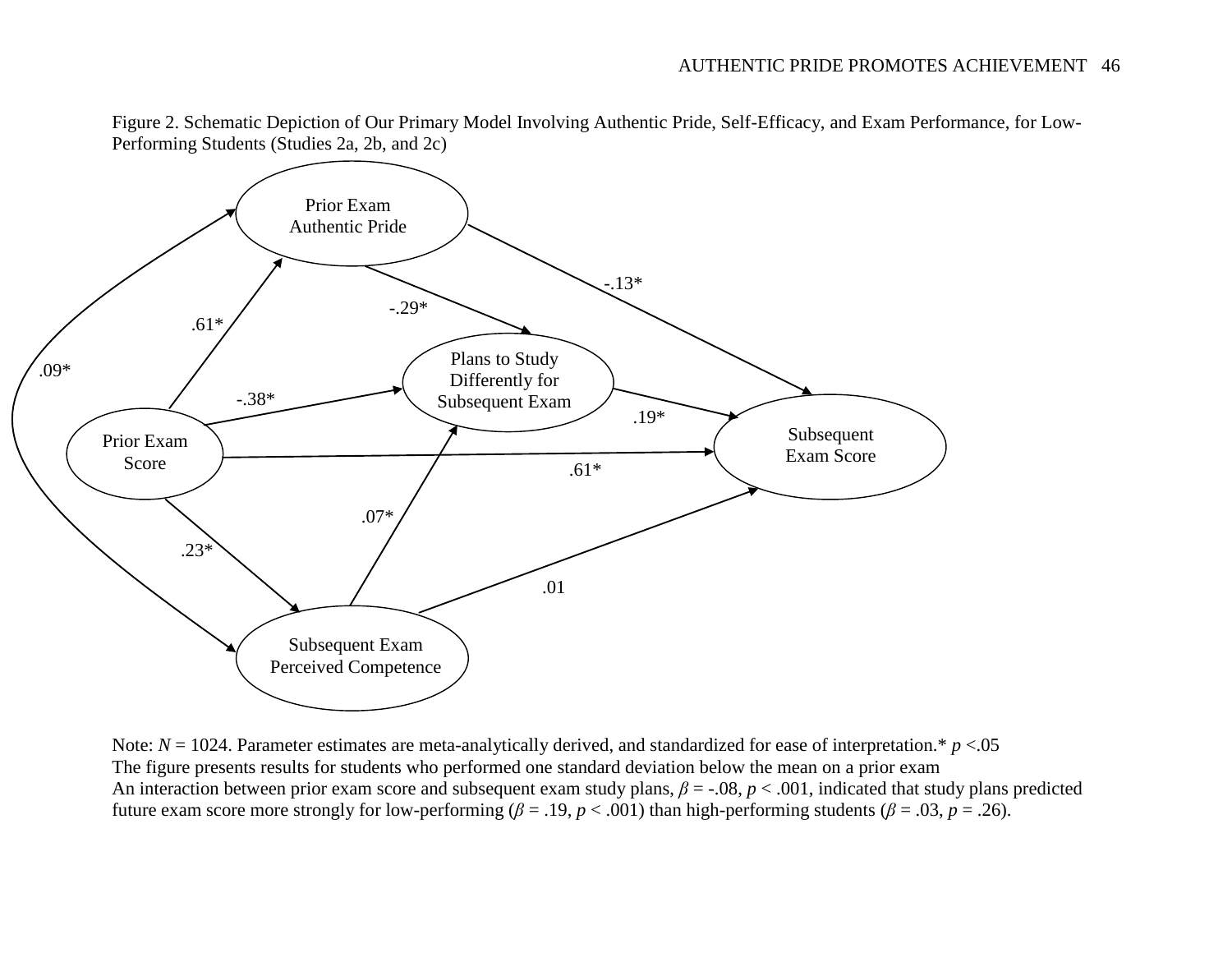## AUTHENTIC PRIDE PROMOTES ACHIEVEMENT 47

 $\overline{a}$ 

<sup>3</sup> The item "*To what extent will your training over the next month be different than it was over the previous month*" was accidentally omitted at the first followup, which likely accounts for the relatively low reliability at that assessment.

<sup>4</sup> We also examined the effect of pride-driven training plans on performance outcomes, by regressing race times onto training-specific authentic pride and plans to train differently, while including the interaction term between training-specific authentic pride and plans to train differently. We did not find support for the prediction that training plans would predict race performance; plans to train differently did not predict race time (*b* = -.003, *p* = .37), and this effect was not moderated by training-specific authentic pride  $(b = -0.0002, p = .27)$ . Several factors likely contributed to these null results. First, plans to train differently were assessed concurrently with reports of training-specific authentic pride, and as a result may not have corresponded to individuals' actual training behaviors over the subsequent month of training. Second, individuals' race times were likely influenced by a wide range of factors in addition to their previous training plans (e.g., weather, course layout). For example, in the race in which the majority of participants competed (the 2013 Vancouver Half-Marathon), runners were held at the start line for an unexpected 20-minute delay due to a power failure, which likely affected performance. The first author was not pleased at this unforeseen development.

<sup>5</sup> Parameter estimates from models in which a concrete behavioral measure was used to index changes in studying behaviors were not included in our metaanalysis, given that our goal was to test whether our model held when a behavioral measure of studying behaviors was used, which required us to conduct an independent test of these new models.

 $6$  Although the interaction term and indirect effect in the model with a behavioral measure of studying were marginally significant, they were approximately the same size as the meta-analytically derived estimates from our primary models. This suggests that the effect of authentic pride on achievement is of similar magnitude across both self-reported and behavioral measures of studying behavior, though we had substantially more power to detect this effect in our model with self-reported studying behavior.

 $<sup>7</sup>$  Notably, although low authentic pride led to improved performance for individuals who had previously performed poorly, these students on average continued</sup> to perform worse than students who had performed well on a prior exam. Specifically, across Studies 2a, 2b, and 2c, mean prior exam score was 92.50 and 64.66 for high and low performers, respectively, and mean subsequent exam performance was 96.31 and 71.37 for high and low performers, respectively (high and low performers are defined as 1 standard deviation above and below the mean, respectively). In other words, after accounting for the effect of authentic pride, the predicted subsequent exam score for a low-performing student who listened to his or her (low) pride and changed his or her subsequent studying behaviors would have been 72.12, whereas the predicted subsequent exam score for a high-performing student who listened to his or her (high) pride and maintained consistent studying behaviors would have been 96.19.

 $8 \text{ In Study 1, to compute relative training success at follow-up 2, we regressed prior month's training success at follow-up 2 on prior month's training success at 1.}$ follow-up 1 and saved the unstandardized residuals (we did the same for follow-up 3). Relative prior month's training success was highly correlated with absolute prior month's training success at both follow-ups (*r*s = .77 to .86, *p*s < .001); as a result, relative and absolute training success showed similar correlations with training-specific authentic pride (*r*s = .69 to .73 with absolute success; *r*s = .57 to .60 with relative success; all *p*s < .001). We followed the same procedures for Studies 2a, 2b, and 2c, and again found that relative exam performance was highly correlated with absolute exam performance across studies (*r*s = .73 to .82, *p*s < .001), and as a result, relative and absolute performance showed similar correlations with authentic pride across studies (*r*s = .61 to .63 with

<sup>&</sup>lt;sup>1</sup> We used unstandardized residuals—rather than standardized residuals—to index fluctuations in authentic pride and perceived competence across all studies, given that obtaining unstandardized regression coefficients would facilitate computation of meta-analytic effect sizes and confidence intervals in Studies 2a, 2b, and 2c. Notably, both types of residuals produce identical results.

<sup>&</sup>lt;sup>2</sup> We used unstandardized residuals of authentic pride and perceived competence, rather than simply including state authentic pride/perceived competence as predictors, and dispositional authentic pride/self-efficacy as covariates, in order to simplify model code (i.e., including only one residual variable, rather than both a state and trait variable). Importantly—and not surprisingly, given that these two methods are statistically identical—the pattern of results in all studies was the same when the state and trait variables were included separately instead of the residual terms.